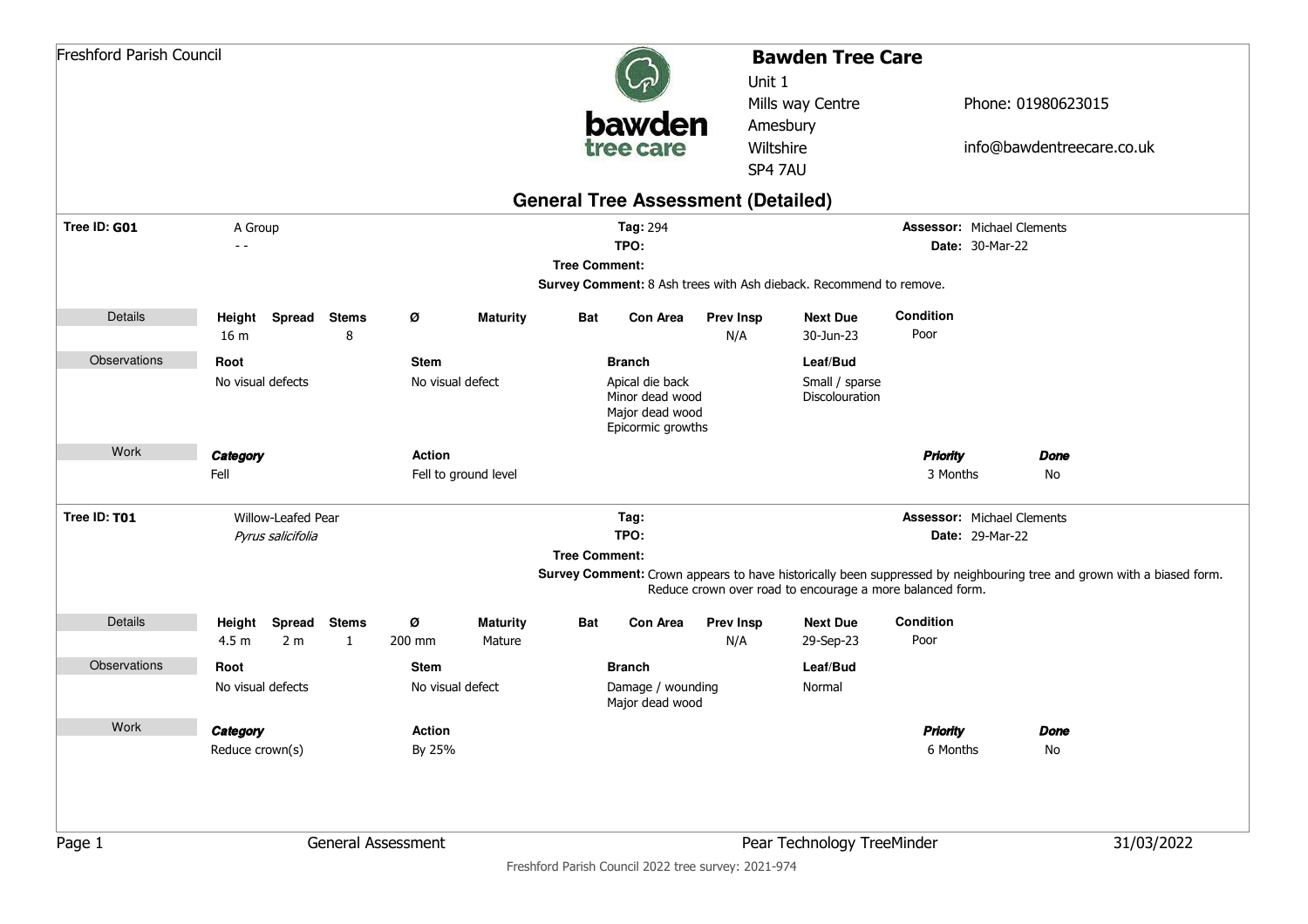|              |                                                                            |                                                  | <b>General Tree Assessment (Detailed)</b>                      |                                                       |            |  |  |  |
|--------------|----------------------------------------------------------------------------|--------------------------------------------------|----------------------------------------------------------------|-------------------------------------------------------|------------|--|--|--|
| Tree ID: T02 | Leyland Cypress<br>X Cupressocyparis leylandii                             |                                                  | Tag:<br>TPO:<br><b>Tree Comment:</b><br><b>Survey Comment:</b> | Assessor: Michael Clements<br>Date: 29-Mar-22         |            |  |  |  |
| Details      | Height Spread Stems<br>3 <sub>m</sub><br>17 <sub>m</sub><br>$\mathbf{1}$   | Ø<br><b>Maturity</b><br>550 mm<br>Mature         | Bat<br>Con Area<br><b>Prev Insp</b><br>N/A                     | Condition<br><b>Next Due</b><br>Fair<br>29-Sep-23     |            |  |  |  |
| Observations | Root<br>No visual defects                                                  | <b>Stem</b><br>Old pruning wounds<br>Ivy covered | <b>Branch</b><br>No visual defects                             | Leaf/Bud<br>Normal                                    |            |  |  |  |
| Work         | Category<br>Ivy                                                            | Action<br>Sever/remove ivy                       |                                                                | <b>Priority</b><br><b>Done</b><br>By Next Insp.<br>No |            |  |  |  |
| Tree ID: T03 | Leyland Cypress<br>X Cupressocyparis leylandii                             |                                                  | Tag:<br>TPO:<br><b>Tree Comment:</b><br><b>Survey Comment:</b> | <b>Assessor: Michael Clements</b><br>Date: 29-Mar-22  |            |  |  |  |
| Details      | Height<br>Spread<br><b>Stems</b><br>18 <sub>m</sub><br>3 <sub>m</sub><br>1 | Ø<br><b>Maturity</b><br>550 mm<br>Mature         | Bat<br><b>Con Area</b><br><b>Prev Insp</b><br>N/A              | Condition<br><b>Next Due</b><br>Good<br>29-Sep-23     |            |  |  |  |
| Observations | Root<br>No visual defects                                                  | <b>Stem</b><br>Old pruning wounds<br>Ivy covered | <b>Branch</b><br>No visual defects                             | Leaf/Bud<br>Normal                                    |            |  |  |  |
| Work         | Category<br>Ivy                                                            | Action<br>Sever/remove ivy                       |                                                                | <b>Priority</b><br><b>Done</b><br>By Next Insp.<br>No |            |  |  |  |
| Page 2       | General Assessment                                                         |                                                  |                                                                | TreeMinder                                            | 31/03/2022 |  |  |  |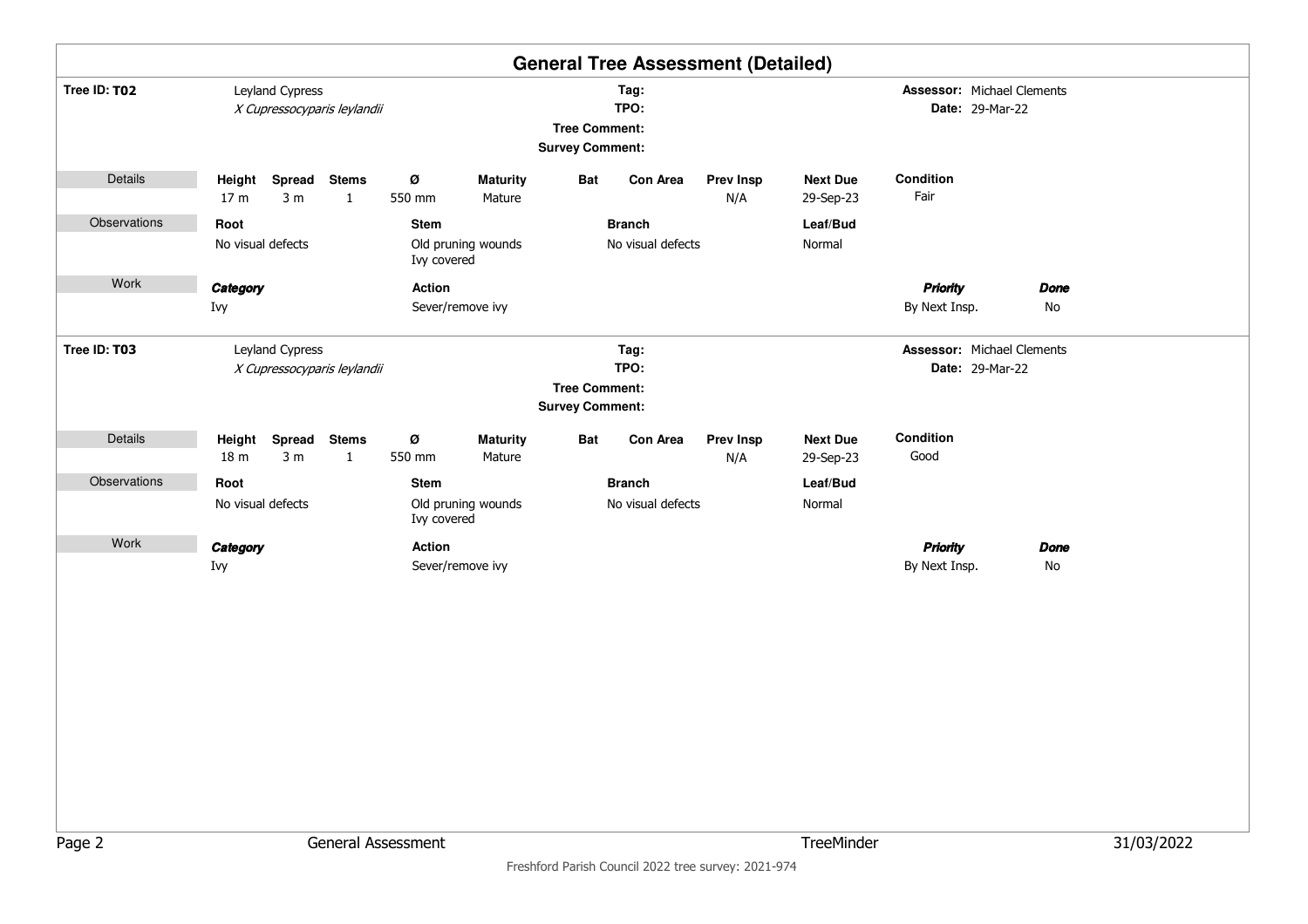|              |                                                                                                       |                          |                             |                              |                                                                                  |                      |                                                                          | <b>General Tree Assessment (Detailed)</b> |                                                                                                                                                                                                                                                                                               |                                                                   |                              |            |  |
|--------------|-------------------------------------------------------------------------------------------------------|--------------------------|-----------------------------|------------------------------|----------------------------------------------------------------------------------|----------------------|--------------------------------------------------------------------------|-------------------------------------------|-----------------------------------------------------------------------------------------------------------------------------------------------------------------------------------------------------------------------------------------------------------------------------------------------|-------------------------------------------------------------------|------------------------------|------------|--|
| Tree ID: T04 |                                                                                                       | Leyland Cypress          | X Cupressocyparis leylandii |                              |                                                                                  | <b>Tree Comment:</b> | Tag:<br>TPO:                                                             |                                           | <b>Assessor: Michael Clements</b><br><b>Date: 29-Mar-22</b><br>Survey Comment: Percussion testing finds change in resonance to base of stem, north and east. Recommend to clear around<br>base of stem, removing Ivy and Grass cuttings. Further inspection is recommended with Picus test to |                                                                   |                              |            |  |
|              |                                                                                                       |                          |                             |                              |                                                                                  |                      |                                                                          |                                           | determine extent of internal decay within 6 months.                                                                                                                                                                                                                                           |                                                                   |                              |            |  |
| Details      | Height<br>24 m                                                                                        | 4 <sub>m</sub>           | Spread Stems<br>1           | Ø<br>100 mm                  | <b>Maturity</b><br>Mature                                                        | Bat                  | <b>Con Area</b>                                                          | <b>Prev Insp</b><br>N/A                   | <b>Next Due</b><br>29-Sep-23                                                                                                                                                                                                                                                                  | Condition<br>Fair                                                 |                              |            |  |
| Observations | Root<br><b>Stem</b><br>No visual defects<br>Cavities<br>Ivy covered<br>Category<br>Further inspection |                          |                             |                              | Fungus or decay                                                                  |                      | <b>Branch</b><br>No visual defects                                       |                                           | Leaf/Bud<br>Normal                                                                                                                                                                                                                                                                            |                                                                   |                              |            |  |
| Work         | See Comment                                                                                           |                          |                             | <b>Action</b><br>See Comment | On internal trunk decay.                                                         |                      |                                                                          |                                           |                                                                                                                                                                                                                                                                                               | <b>Priority</b><br>6 Months<br>1 Month                            | Done<br>No<br>No             |            |  |
| Tree ID: T05 | Silver Birch<br>Betula pendula                                                                        |                          |                             |                              |                                                                                  | <b>Tree Comment:</b> | Tag:<br>TPO:<br>work.                                                    |                                           | <b>Assessor: Michael Clements</b><br><b>Date: 29-Mar-22</b><br>Survey Comment: Fungi on deadwood in crown (Fomitopsis betulina). Faulted limb with decay. Cavity to stem. Remove<br>dead wood and faulted limb. Areal inspection of cavity to stem to confirm extent and any further remedial |                                                                   |                              |            |  |
| Details      | Height<br>12 <sub>m</sub>                                                                             | Spread<br>5 <sub>m</sub> | <b>Stems</b><br>1           | Ø<br>400 mm                  | <b>Maturity</b><br>Mature                                                        | Bat                  | <b>Con Area</b>                                                          | <b>Prev Insp</b><br>N/A                   | <b>Next Due</b><br>29-Sep-23                                                                                                                                                                                                                                                                  | Condition<br>Fair                                                 |                              |            |  |
| Observations | Root<br>Stem<br>No visual defects<br>Cavities                                                         |                          |                             |                              | Old pruning wounds                                                               |                      | <b>Branch</b><br>Damage / wounding<br>Minor dead wood<br>Major dead wood |                                           | Leaf/Bud<br>Normal                                                                                                                                                                                                                                                                            |                                                                   |                              |            |  |
| Work         | Ivy covered<br>Category<br><b>Action</b><br>Further inspection<br>Ivy<br>Remove                       |                          |                             |                              | Climb and inspect<br>Sever/remove ivy<br>Faulted branch/limbs<br>Major dead wood |                      |                                                                          |                                           |                                                                                                                                                                                                                                                                                               | <b>Priority</b><br>1 Month<br>By Next Insp.<br>1 Month<br>1 Month | Done<br>No<br>No<br>No<br>No |            |  |
| Page 3       |                                                                                                       |                          |                             | General Assessment           |                                                                                  |                      |                                                                          |                                           | TreeMinder                                                                                                                                                                                                                                                                                    |                                                                   |                              | 31/03/2022 |  |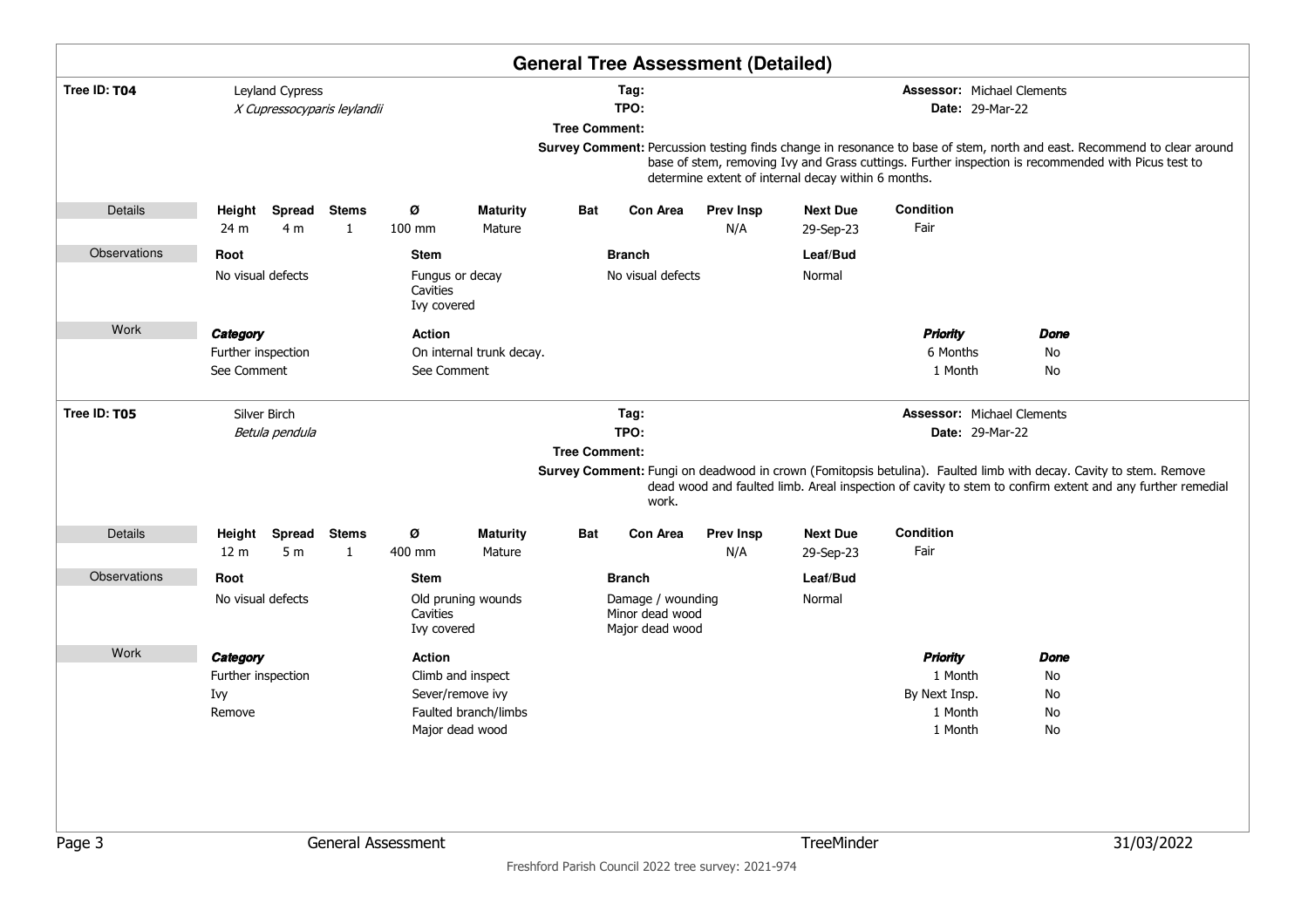|              |                                            |                              |                    |                                |                      |                 | <b>General Tree Assessment (Detailed)</b> |                              |                                                                                                          |             |            |
|--------------|--------------------------------------------|------------------------------|--------------------|--------------------------------|----------------------|-----------------|-------------------------------------------|------------------------------|----------------------------------------------------------------------------------------------------------|-------------|------------|
| Tree ID: T06 | Cupressus<br>Cupressus Spp.                |                              |                    |                                | <b>Tree Comment:</b> | Tag:<br>TPO:    |                                           |                              | <b>Assessor: Michael Clements</b><br>Date: 29-Mar-22                                                     |             |            |
|              |                                            |                              |                    |                                |                      |                 |                                           |                              | Survey Comment: Rough Arizona Cypress (Cupressa arizonica) Cavity to base of stem. Good reactive growth. |             |            |
| Details      | Spread<br>Height                           | <b>Stems</b>                 | Ø                  | <b>Maturity</b>                | Bat                  | Con Area        | <b>Prev Insp</b>                          | <b>Next Due</b>              | Condition                                                                                                |             |            |
|              | 3 <sub>m</sub><br>12 <sub>m</sub>          | $\mathbf{1}$                 | 450 mm             | Mature                         |                      |                 | N/A                                       | 29-Sep-23                    | Good                                                                                                     |             |            |
| Observations | Root                                       |                              | Stem               |                                |                      | <b>Branch</b>   |                                           | Leaf/Bud                     |                                                                                                          |             |            |
|              | No visual defects                          |                              | Ivy covered        |                                |                      | Ivy in crown    |                                           | Normal                       |                                                                                                          |             |            |
| Work         | Category                                   |                              | Action             |                                |                      |                 |                                           |                              | <b>Priority</b>                                                                                          | <b>Done</b> |            |
|              | Ivy                                        |                              |                    | Sever/remove ivy               |                      |                 |                                           |                              | By Next Insp.                                                                                            | No          |            |
| Tree ID: T07 | Common Oak                                 |                              |                    |                                |                      | Tag:            |                                           |                              | <b>Assessor: Michael Clements</b>                                                                        |             |            |
|              | Quercus robur                              |                              |                    |                                |                      | TPO:            |                                           |                              | Date: 29-Mar-22                                                                                          |             |            |
|              |                                            |                              |                    |                                | <b>Tree Comment:</b> |                 |                                           |                              | Survey Comment: Low branch over graves (east side). Abrasions damage on underside of branch.             |             |            |
|              |                                            |                              |                    |                                |                      |                 |                                           |                              |                                                                                                          |             |            |
| Details      | Spread<br>Height<br>7 <sub>m</sub><br>11 m | <b>Stems</b><br>$\mathbf{1}$ | Ø<br>350 mm        | <b>Maturity</b><br>Semi-mature | Bat                  | Con Area        | <b>Prev Insp</b><br>N/A                   | <b>Next Due</b><br>29-Sep-23 | Condition<br>Good                                                                                        |             |            |
| Observations | Root                                       |                              | <b>Stem</b>        |                                |                      | <b>Branch</b>   |                                           | Leaf/Bud                     |                                                                                                          |             |            |
|              | No visual defects                          |                              |                    | Old pruning wounds             |                      | Minor dead wood |                                           | Normal                       |                                                                                                          |             |            |
| Work         | Category                                   |                              | Action             |                                |                      |                 |                                           |                              | <b>Priority</b>                                                                                          | <b>Done</b> |            |
|              | Raise low canopy                           |                              | To 2.0m            |                                |                      |                 |                                           |                              | 6 Months                                                                                                 | No          |            |
|              |                                            |                              |                    |                                |                      |                 |                                           |                              |                                                                                                          |             |            |
|              |                                            |                              |                    |                                |                      |                 |                                           |                              |                                                                                                          |             |            |
|              |                                            |                              |                    |                                |                      |                 |                                           |                              |                                                                                                          |             |            |
|              |                                            |                              |                    |                                |                      |                 |                                           |                              |                                                                                                          |             |            |
|              |                                            |                              |                    |                                |                      |                 |                                           |                              |                                                                                                          |             |            |
|              |                                            |                              |                    |                                |                      |                 |                                           |                              |                                                                                                          |             |            |
|              |                                            |                              |                    |                                |                      |                 |                                           |                              |                                                                                                          |             |            |
|              |                                            |                              |                    |                                |                      |                 |                                           |                              |                                                                                                          |             |            |
|              |                                            |                              |                    |                                |                      |                 |                                           |                              |                                                                                                          |             |            |
|              |                                            |                              |                    |                                |                      |                 |                                           |                              |                                                                                                          |             |            |
|              |                                            |                              |                    |                                |                      |                 |                                           |                              |                                                                                                          |             |            |
|              |                                            |                              |                    |                                |                      |                 |                                           |                              |                                                                                                          |             |            |
| Page 4       |                                            |                              | General Assessment |                                |                      |                 |                                           | TreeMinder                   |                                                                                                          |             | 31/03/2022 |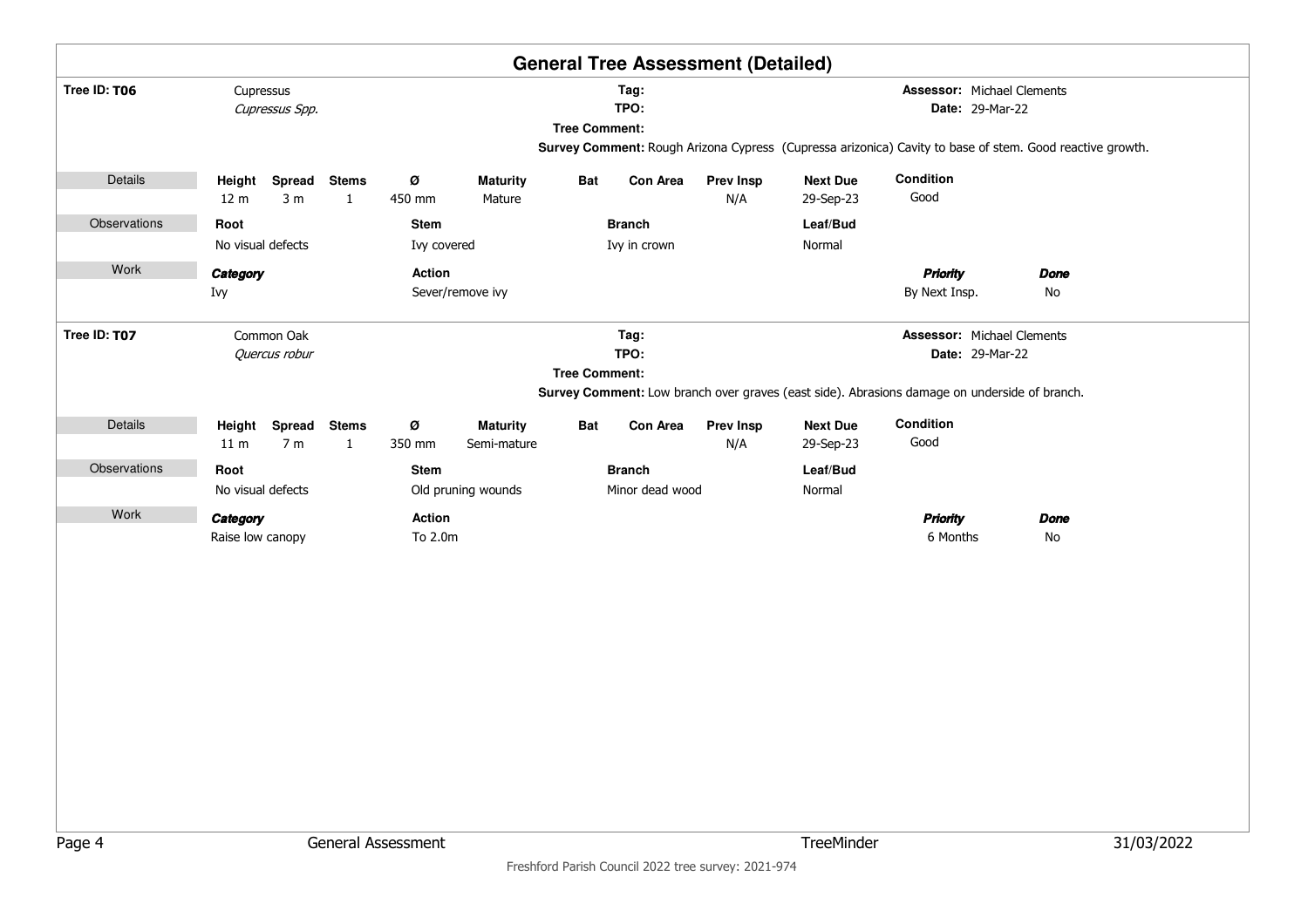|              |                                                                                      |                                 |                              |                                                                |                           |                      |                                                        | <b>General Tree Assessment (Detailed)</b> |                                                             |                                                             |                                                                                                                  |  |
|--------------|--------------------------------------------------------------------------------------|---------------------------------|------------------------------|----------------------------------------------------------------|---------------------------|----------------------|--------------------------------------------------------|-------------------------------------------|-------------------------------------------------------------|-------------------------------------------------------------|------------------------------------------------------------------------------------------------------------------|--|
| Tree ID: T08 | Cupressus<br>Cupressus Spp.<br>Height Spread Stems                                   |                                 |                              |                                                                |                           | <b>Tree Comment:</b> | Tag:<br>TPO:                                           |                                           |                                                             | <b>Assessor: Michael Clements</b><br><b>Date: 29-Mar-22</b> | Survey Comment: Nootka Cypress (Xanthocyparis nootkatensis) Recommend removing grass cuttings from base of tree. |  |
| Details      | 14 <sub>m</sub>                                                                      | 5 <sub>m</sub>                  | $\mathbf{1}$                 | Ø<br>700 mm                                                    | <b>Maturity</b><br>Mature | <b>Bat</b>           | <b>Con Area</b>                                        | <b>Prev Insp</b><br>N/A                   | <b>Next Due</b><br>29-Sep-23                                | Condition<br>Good                                           |                                                                                                                  |  |
| Observations | Root<br>No visual defects                                                            |                                 |                              | <b>Stem</b><br>Old pruning wounds<br>Ivy covered<br>Action     |                           |                      | Leaf/Bud<br><b>Branch</b><br>Minor dead wood<br>Normal |                                           |                                                             |                                                             |                                                                                                                  |  |
| Work         | Category<br>Ivy<br>Sever/remove ivy<br>See Comment<br>Unspecified<br>Common Hawthorn |                                 |                              |                                                                |                           |                      |                                                        |                                           |                                                             | <b>Priority</b><br>By Next Insp.                            | <b>Done</b><br>No<br>No                                                                                          |  |
| Tree ID: T09 | Crataegus monogyna                                                                   |                                 |                              | Tag:<br>TPO:<br><b>Tree Comment:</b><br><b>Survey Comment:</b> |                           |                      |                                                        |                                           | <b>Assessor: Michael Clements</b><br><b>Date: 29-Mar-22</b> |                                                             |                                                                                                                  |  |
| Details      | 7 m                                                                                  | Height Spread<br>5 <sub>m</sub> | <b>Stems</b><br>$\mathbf{1}$ | Ø<br>250 mm                                                    | <b>Maturity</b><br>Mature | <b>Bat</b>           | <b>Con Area</b>                                        | <b>Prev Insp</b><br>N/A                   | <b>Next Due</b><br>29-Sep-23                                | <b>Condition</b><br>Fair                                    |                                                                                                                  |  |
| Observations | Root<br>No visual defects                                                            |                                 |                              | <b>Stem</b><br><b>Branch</b><br>Ivy covered<br>Multi stemmed   |                           |                      | Leaf/Bud<br>Ivy in crown<br>Normal                     |                                           |                                                             |                                                             |                                                                                                                  |  |
| Work         | Category<br>Ivy                                                                      |                                 |                              | Action<br>Sever/remove ivy                                     |                           |                      |                                                        | <b>Priority</b><br>By Next Insp.          | <b>Done</b><br>No                                           |                                                             |                                                                                                                  |  |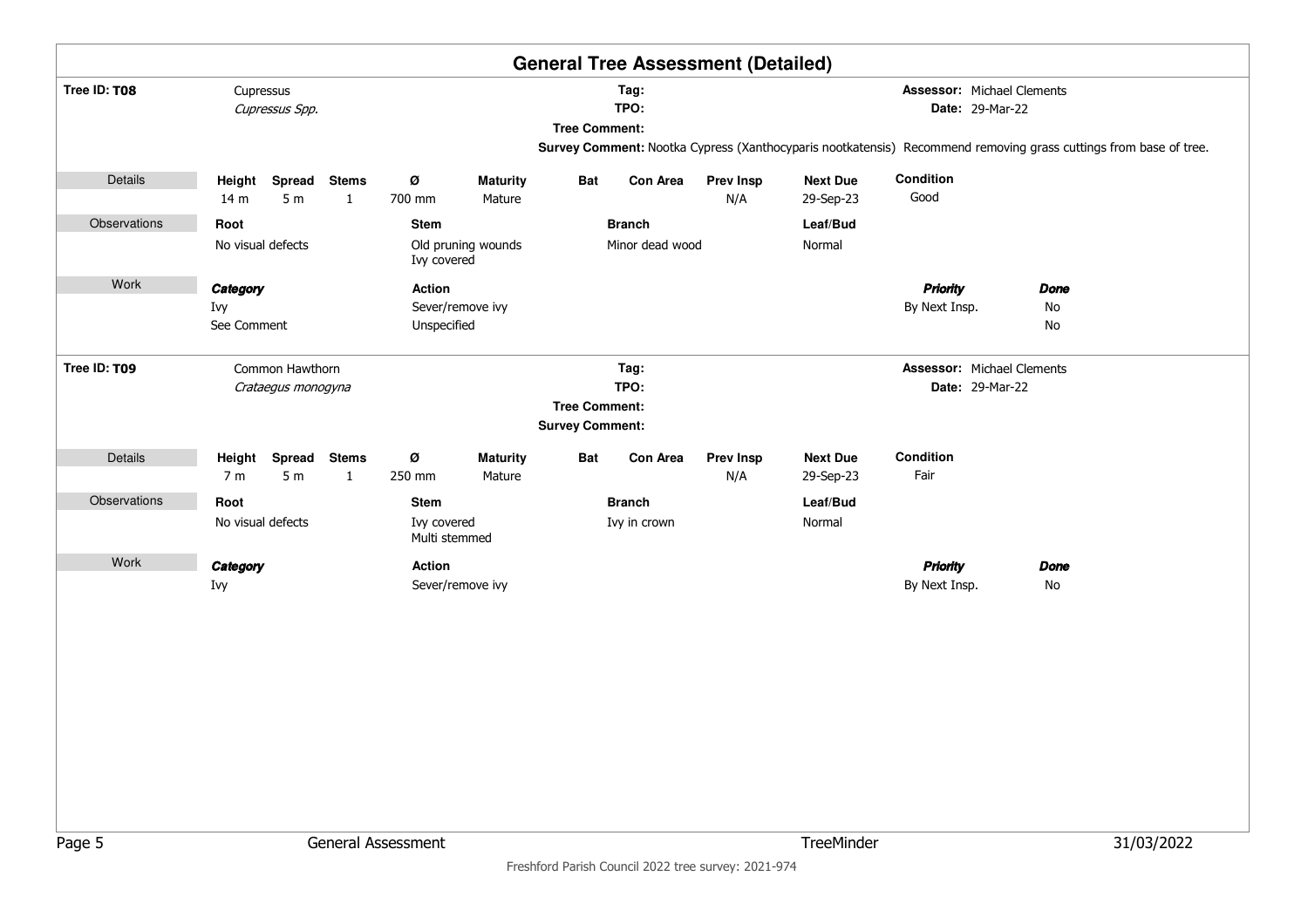|              |                                             |                              |                                    |                                |                                                |                                                                                                                               | <b>General Tree Assessment (Detailed)</b> |                                                                        |                   |                                                             |            |
|--------------|---------------------------------------------|------------------------------|------------------------------------|--------------------------------|------------------------------------------------|-------------------------------------------------------------------------------------------------------------------------------|-------------------------------------------|------------------------------------------------------------------------|-------------------|-------------------------------------------------------------|------------|
| Tree ID: T10 | Common Ash<br>Fraxinus excelsior            |                              |                                    |                                | <b>Tree Comment:</b><br><b>Survey Comment:</b> | Tag:<br>TPO:                                                                                                                  |                                           |                                                                        |                   | <b>Assessor: Michael Clements</b><br><b>Date: 29-Mar-22</b> |            |
| Details      | Height<br>16 <sub>m</sub><br>7 <sub>m</sub> | Spread Stems<br>$\mathbf{1}$ | ø<br>500 mm                        | <b>Maturity</b><br>Mature      | Bat                                            | <b>Con Area</b>                                                                                                               | <b>Prev Insp</b><br>N/A                   | <b>Next Due</b><br>29-Sep-23                                           | Condition<br>Good |                                                             |            |
| Observations | Root<br>No visual defects                   |                              | <b>Stem</b>                        | Old pruning wounds             |                                                | <b>Branch</b><br>No visual defects                                                                                            |                                           | Leaf/Bud<br>Normal                                                     |                   |                                                             |            |
| Work         | Category<br>No action                       |                              | <b>Action</b><br>Unspecified       |                                |                                                |                                                                                                                               |                                           |                                                                        | <b>Priority</b>   | Done<br>No                                                  |            |
| Tree ID: T11 | Sycamore<br>Acer pseudoplatanus             |                              |                                    |                                |                                                | <b>Assessor: Michael Clements</b><br>Tag:<br>TPO:<br><b>Date: 29-Mar-22</b><br><b>Tree Comment:</b><br><b>Survey Comment:</b> |                                           |                                                                        |                   |                                                             |            |
| Details      | Height<br>6 m<br>15 <sub>m</sub>            | Spread Stems<br>1            | ø<br>450 mm                        | <b>Maturity</b><br>Semi-mature | Bat                                            | Con Area                                                                                                                      | <b>Prev Insp</b><br>N/A                   | <b>Next Due</b><br>29-Sep-23                                           | Condition<br>Good |                                                             |            |
| Observations | Root                                        |                              | <b>Stem</b>                        |                                | <b>Branch</b><br>No visual defects             |                                                                                                                               |                                           | Leaf/Bud                                                               |                   |                                                             |            |
| Work         | No visual defects<br>Category<br>No action  |                              | <b>Action</b><br>Unspecified       | No visual defect               |                                                |                                                                                                                               |                                           | Normal                                                                 | <b>Priority</b>   | <b>Done</b><br>No                                           |            |
| Tree ID: T12 | Common Ash<br>Fraxinus excelsior            |                              |                                    |                                | <b>Tree Comment:</b>                           | Tag:<br>TPO:                                                                                                                  |                                           | Survey Comment: Small pock of decay visible to base of stem west side. |                   | <b>Assessor: Michael Clements</b><br><b>Date: 29-Mar-22</b> |            |
| Details      | Spread<br>Height<br>8 m<br>4 <sub>m</sub>   | <b>Stems</b><br>$\mathbf{1}$ | ø<br>250 mm                        | <b>Maturity</b><br>Semi-mature | Bat                                            | Con Area                                                                                                                      | <b>Prev Insp</b><br>N/A                   | <b>Next Due</b><br>29-Sep-23                                           | Condition<br>Poor |                                                             |            |
| Observations | Root<br>No visual defects                   | Leaning<br>Cavities          | <b>Branch</b><br>No visual defects |                                |                                                | Leaf/Bud<br>Normal                                                                                                            |                                           |                                                                        |                   |                                                             |            |
| Work         | Category<br>No action                       |                              | Action<br>Unspecified              |                                |                                                |                                                                                                                               |                                           |                                                                        | <b>Priority</b>   | <b>Done</b><br>No                                           |            |
| Page 6       | General Assessment                          |                              |                                    |                                |                                                |                                                                                                                               |                                           | TreeMinder                                                             |                   |                                                             | 31/03/2022 |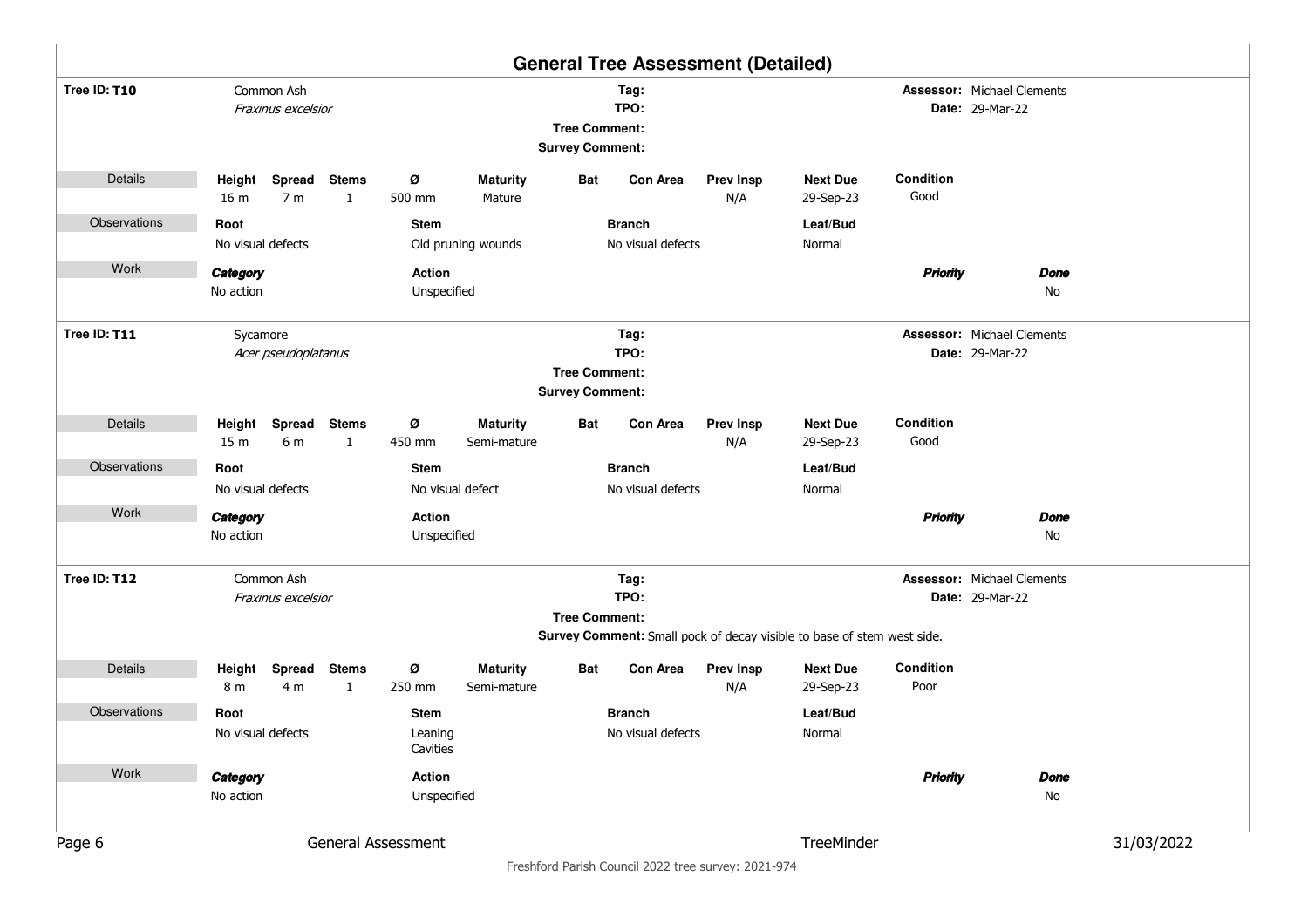|              |                                  |                                         |                              |               |                                |                                                |                                                          | <b>General Tree Assessment (Detailed)</b> |                              |                                   |                        |             |            |
|--------------|----------------------------------|-----------------------------------------|------------------------------|---------------|--------------------------------|------------------------------------------------|----------------------------------------------------------|-------------------------------------------|------------------------------|-----------------------------------|------------------------|-------------|------------|
| Tree ID: T13 |                                  | Common Ash<br>Fraxinus excelsior        |                              |               |                                | <b>Tree Comment:</b><br><b>Survey Comment:</b> | Tag:<br>TPO:                                             |                                           |                              | <b>Assessor: Michael Clements</b> | <b>Date: 29-Mar-22</b> |             |            |
| Details      | Height<br>20 <sub>m</sub>        | Spread<br>6 m                           | <b>Stems</b><br>$\mathbf{1}$ | ø<br>600 mm   | <b>Maturity</b><br>Mature      | Bat                                            | <b>Con Area</b>                                          | <b>Prev Insp</b><br>N/A                   | <b>Next Due</b><br>29-Sep-23 | Condition<br>Good                 |                        |             |            |
| Observations | Root                             |                                         |                              | <b>Stem</b>   |                                |                                                | <b>Branch</b>                                            |                                           | Leaf/Bud                     |                                   |                        |             |            |
|              | No visual defects                |                                         |                              |               | No visual defect               |                                                | Damage / wounding                                        |                                           | Normal                       |                                   |                        |             |            |
| Work         | Category                         |                                         |                              | <b>Action</b> |                                |                                                |                                                          |                                           |                              | <b>Priority</b>                   |                        | <b>Done</b> |            |
|              | No action                        |                                         |                              | Unspecified   |                                |                                                |                                                          |                                           |                              |                                   |                        | No          |            |
| Tree ID: T14 | Sycamore                         | Acer pseudoplatanus                     |                              |               |                                |                                                | Tag:<br>TPO:                                             |                                           |                              | <b>Assessor: Michael Clements</b> | <b>Date: 29-Mar-22</b> |             |            |
|              |                                  |                                         |                              |               |                                | <b>Tree Comment:</b>                           |                                                          |                                           |                              |                                   |                        |             |            |
|              |                                  |                                         |                              |               |                                | <b>Survey Comment:</b>                         |                                                          |                                           |                              |                                   |                        |             |            |
| Details      | Height                           | Spread Stems                            |                              | ø             | <b>Maturity</b>                | Bat                                            | Con Area                                                 | <b>Prev Insp</b>                          | <b>Next Due</b>              | Condition                         |                        |             |            |
|              | 18 <sub>m</sub>                  | 12 <sub>m</sub>                         | $\mathbf{1}$                 | 700 mm        | Mature                         |                                                |                                                          | N/A                                       | 29-Sep-23                    | Good                              |                        |             |            |
| Observations | Root                             |                                         |                              | <b>Stem</b>   |                                |                                                | <b>Branch</b>                                            |                                           | Leaf/Bud                     |                                   |                        |             |            |
|              |                                  | No visual defects<br>Old pruning wounds |                              |               |                                |                                                | Minor dead wood<br>Major dead wood<br>Old pruning wounds |                                           | Normal                       |                                   |                        |             |            |
| Work         | Category                         |                                         |                              | <b>Action</b> |                                |                                                |                                                          |                                           |                              | <b>Priority</b>                   |                        | <b>Done</b> |            |
|              | Remove                           |                                         |                              |               | Major dead wood                |                                                |                                                          |                                           |                              | 3 Months                          |                        | No          |            |
| Tree ID: T15 | Sycamore                         | Acer pseudoplatanus                     |                              |               |                                |                                                | Tag:<br>TPO:                                             |                                           |                              | <b>Assessor: Michael Clements</b> | <b>Date: 29-Mar-22</b> |             |            |
|              |                                  |                                         |                              |               |                                | <b>Tree Comment:</b>                           |                                                          |                                           |                              |                                   |                        |             |            |
|              |                                  |                                         |                              |               |                                | <b>Survey Comment:</b>                         |                                                          |                                           |                              |                                   |                        |             |            |
| Details      | Height<br>11 <sub>m</sub>        | <b>Spread</b><br>5 <sub>m</sub>         | <b>Stems</b><br>$\mathbf{1}$ | Ø<br>350 mm   | <b>Maturity</b><br>Semi-mature | Bat                                            | Con Area                                                 | <b>Prev Insp</b><br>N/A                   | <b>Next Due</b><br>29-Sep-23 | Condition<br>Good                 |                        |             |            |
| Observations | Root<br><b>Stem</b>              |                                         |                              |               |                                |                                                | <b>Branch</b>                                            |                                           | Leaf/Bud                     |                                   |                        |             |            |
|              | No visual defects<br>Ivy covered |                                         |                              |               |                                |                                                | No visual defects                                        |                                           | Normal                       |                                   |                        |             |            |
| Work         | Action<br>Category               |                                         |                              |               |                                |                                                |                                                          |                                           |                              | <b>Priority</b>                   |                        | <b>Done</b> |            |
|              | Sever/remove ivy<br>Ivy          |                                         |                              |               |                                |                                                |                                                          |                                           |                              | 6 Months                          |                        | No          |            |
| Page 7       | General Assessment               |                                         |                              |               |                                |                                                |                                                          |                                           | TreeMinder                   |                                   |                        |             | 31/03/2022 |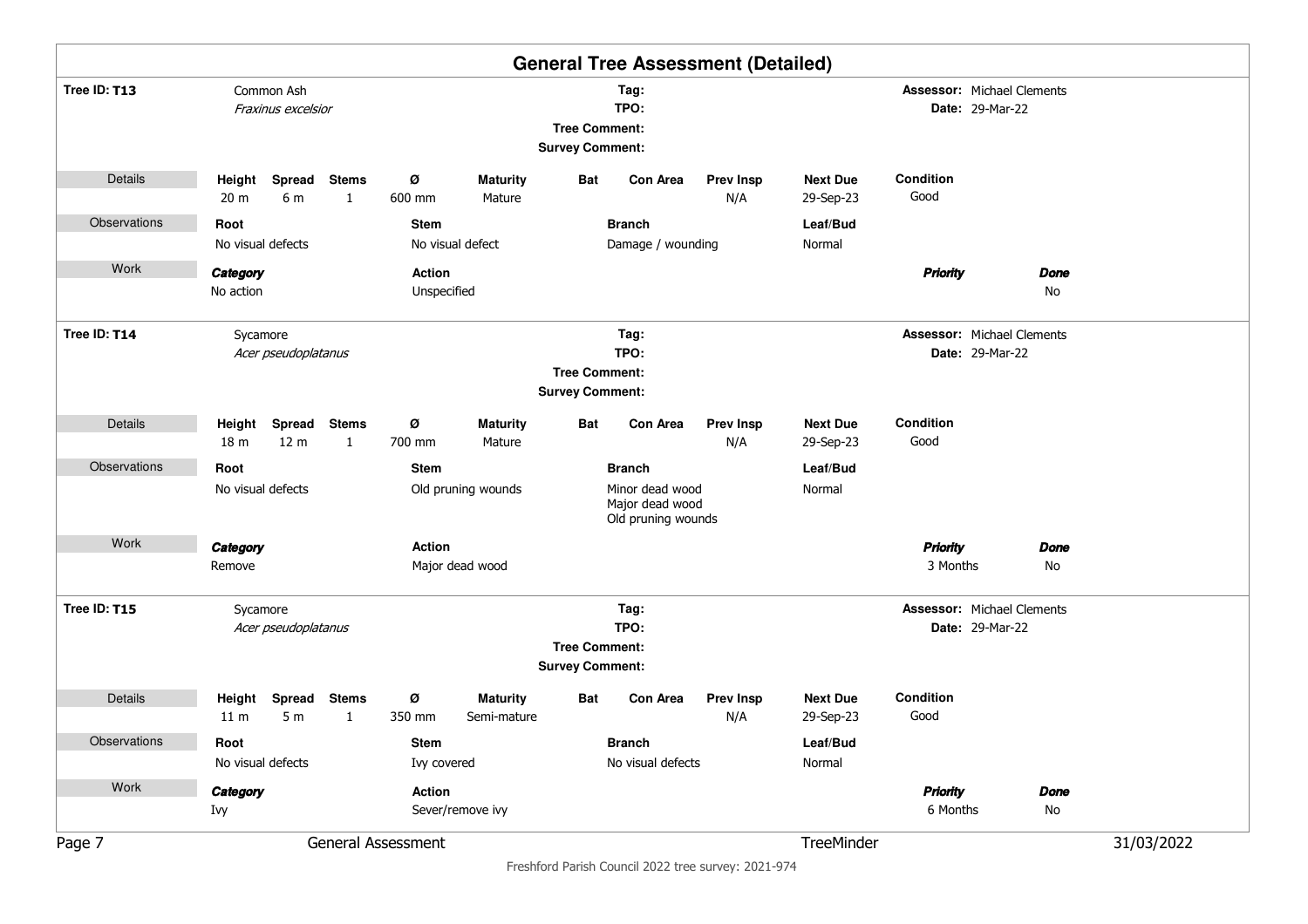|              |                                                                                           |                    |                              |                    |                                                           |                      |                                                       | <b>General Tree Assessment (Detailed)</b> |                                                                          |                                                                                                                                                               |                   |            |
|--------------|-------------------------------------------------------------------------------------------|--------------------|------------------------------|--------------------|-----------------------------------------------------------|----------------------|-------------------------------------------------------|-------------------------------------------|--------------------------------------------------------------------------|---------------------------------------------------------------------------------------------------------------------------------------------------------------|-------------------|------------|
| Tree ID: T16 | Common Ash                                                                                | Fraxinus excelsior |                              |                    |                                                           | <b>Tree Comment:</b> | Tag:<br>TPO:                                          |                                           | Survey Comment: Signs of Ash dieback. Recommend to reinspect in 6 months |                                                                                                                                                               |                   |            |
| Details      | Height<br>17 <sub>m</sub>                                                                 | 7 <sub>m</sub>     | Spread Stems<br>$\mathbf{1}$ | Ø<br>500 mm        | <b>Maturity</b><br>Mature                                 | Bat                  | Con Area                                              | <b>Prev Insp</b><br>N/A                   | <b>Next Due</b><br>29-Sep-23                                             | Condition<br>Fair                                                                                                                                             |                   |            |
| Observations | Root<br>No visual defects                                                                 |                    |                              | Stem<br>Bifurcated | Old pruning wounds                                        |                      | <b>Branch</b><br>Minor dead wood<br>Epicormic growths |                                           | Leaf/Bud<br>25% dead / absent                                            |                                                                                                                                                               |                   |            |
| Work         | Category<br><b>Action</b><br>Unspecified<br>Re-inspect<br>Sycamore<br>Acer pseudoplatanus |                    |                              |                    |                                                           |                      |                                                       |                                           |                                                                          | <b>Priority</b><br>6 Months                                                                                                                                   | <b>Done</b><br>No |            |
| Tree ID: T17 |                                                                                           |                    |                              |                    |                                                           | <b>Tree Comment:</b> | Tag:<br>TPO:                                          |                                           |                                                                          | <b>Assessor: Michael Clements</b><br><b>Date: 29-Mar-22</b><br>Survey Comment: Bark damage first major union. Remove ivy to allow proper inspection of union. |                   |            |
| Details      | Height Spread<br>17 <sub>m</sub>                                                          | 5 <sub>m</sub>     | <b>Stems</b><br>$\mathbf{1}$ | Ø<br>500 mm        | <b>Maturity</b><br>Mature                                 | Bat                  | Con Area                                              | <b>Prev Insp</b><br>N/A                   | <b>Next Due</b><br>29-Sep-23                                             | Condition<br>Fair                                                                                                                                             |                   |            |
| Observations | Root<br>Stem<br>No visual defects<br>Ivy covered<br>Bifurcated                            |                    |                              |                    | <b>Branch</b><br>Leaf/Bud<br>Old pruning wounds<br>Normal |                      |                                                       |                                           |                                                                          |                                                                                                                                                               |                   |            |
| Work         | Tight union<br>Category<br><b>Action</b><br>Re-inspect<br>General Assessment              |                    |                              |                    | Once ivy removed                                          |                      |                                                       |                                           |                                                                          | <b>Priority</b><br>3 Months                                                                                                                                   | <b>Done</b><br>No |            |
| Page 8       |                                                                                           |                    |                              |                    |                                                           |                      |                                                       |                                           | TreeMinder                                                               |                                                                                                                                                               |                   | 31/03/2022 |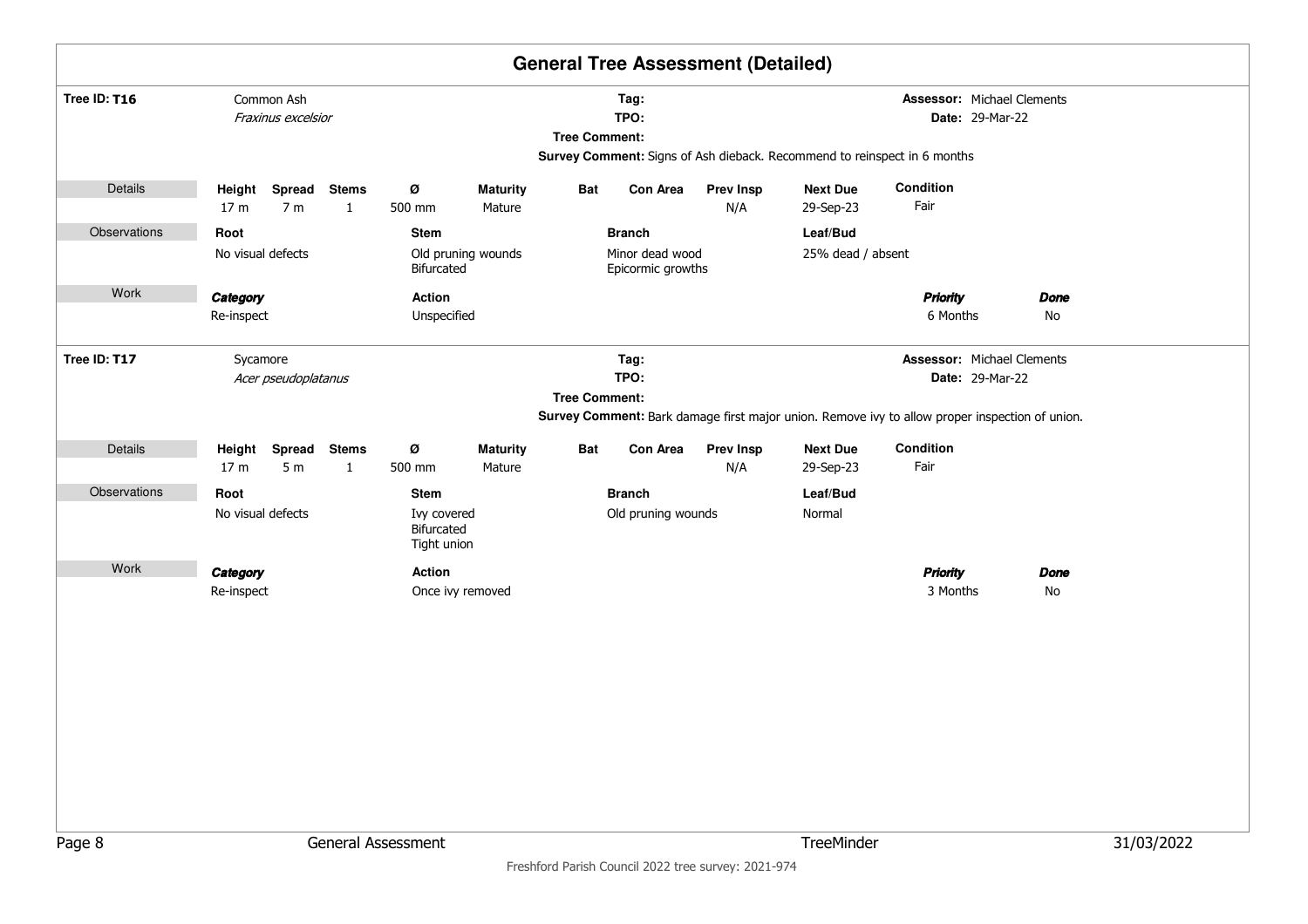|                     |                                                                       |               |                                       |                              |                           |                                                |                    | <b>General Tree Assessment (Detailed)</b> |                                                                             |                   |                                                             |            |
|---------------------|-----------------------------------------------------------------------|---------------|---------------------------------------|------------------------------|---------------------------|------------------------------------------------|--------------------|-------------------------------------------|-----------------------------------------------------------------------------|-------------------|-------------------------------------------------------------|------------|
| Tree ID: T18        | Sycamore<br>Acer pseudoplatanus                                       |               |                                       |                              |                           | <b>Tree Comment:</b>                           | Tag:<br>TPO:       |                                           | Survey Comment: Crossing/rubbing branches on west stem facing war manorial. |                   | <b>Assessor: Michael Clements</b><br><b>Date: 29-Mar-22</b> |            |
| Details             | Height<br>17 <sub>m</sub>                                             | Spread<br>6 m | <b>Stems</b><br>2                     | ø<br>330 mm                  | <b>Maturity</b><br>Mature | Bat                                            | <b>Con Area</b>    | <b>Prev Insp</b><br>N/A                   | <b>Next Due</b><br>29-Sep-23                                                | Condition<br>Fair |                                                             |            |
| Observations        | Root                                                                  |               |                                       | <b>Stem</b>                  |                           |                                                | <b>Branch</b>      |                                           | Leaf/Bud                                                                    |                   |                                                             |            |
|                     | No visual defects                                                     |               |                                       |                              | No visual defect          |                                                | Old pruning wounds |                                           | Normal                                                                      |                   |                                                             |            |
| Work                | Category                                                              |               |                                       | Action                       |                           |                                                |                    |                                           |                                                                             | <b>Priority</b>   | <b>Done</b>                                                 |            |
|                     | No action                                                             |               |                                       | Unspecified                  |                           |                                                |                    |                                           |                                                                             |                   | No                                                          |            |
| Tree ID: T19        | Common Walnut<br>Tag:<br>TPO:<br>Juglans regia                        |               |                                       |                              |                           |                                                |                    |                                           |                                                                             |                   | <b>Assessor: Michael Clements</b><br>Date: 29-Mar-22        |            |
|                     | <b>Tree Comment:</b><br>Survey Comment: Damage to tip of main leader. |               |                                       |                              |                           |                                                |                    |                                           |                                                                             |                   |                                                             |            |
|                     |                                                                       |               |                                       |                              |                           |                                                |                    |                                           |                                                                             |                   |                                                             |            |
| Details             | Height Spread Stems<br>3 <sub>m</sub>                                 |               | $\mathbf{1}$                          | ø<br>30 mm                   | <b>Maturity</b><br>Young  | Bat                                            | Con Area           | <b>Prev Insp</b><br>N/A                   | <b>Next Due</b><br>29-Sep-23                                                | Condition<br>Fair |                                                             |            |
| Observations        | Root                                                                  |               |                                       | <b>Stem</b>                  |                           |                                                | <b>Branch</b>      |                                           | Leaf/Bud                                                                    |                   |                                                             |            |
|                     | No visual defects                                                     |               |                                       |                              | Old pruning wounds        |                                                | Old pruning wounds |                                           | Normal                                                                      |                   |                                                             |            |
| Work                | Category<br>No action                                                 |               |                                       | <b>Action</b><br>Unspecified |                           |                                                |                    |                                           |                                                                             | <b>Priority</b>   | <b>Done</b><br>No                                           |            |
| Tree ID: T20        |                                                                       | Common Oak    |                                       |                              |                           |                                                | Tag:               |                                           |                                                                             |                   | <b>Assessor: Michael Clements</b>                           |            |
|                     |                                                                       | Quercus robur |                                       |                              |                           |                                                | TPO:               |                                           |                                                                             |                   | Date: 29-Mar-22                                             |            |
|                     |                                                                       |               |                                       |                              |                           | <b>Tree Comment:</b><br><b>Survey Comment:</b> |                    |                                           |                                                                             |                   |                                                             |            |
| Details             | Height<br>3.5 <sub>m</sub>                                            | Spread        | <b>Stems</b><br>$\mathbf{1}$          | ø<br>20 mm                   | <b>Maturity</b><br>Young  | Bat                                            | Con Area           | <b>Prev Insp</b><br>N/A                   | <b>Next Due</b><br>29-Sep-23                                                | Condition<br>Good |                                                             |            |
| <b>Observations</b> | Root                                                                  |               |                                       | <b>Stem</b>                  |                           |                                                | <b>Branch</b>      |                                           | Leaf/Bud                                                                    |                   |                                                             |            |
|                     | No visual defects                                                     |               | No visual defect<br>No visual defects |                              |                           |                                                |                    |                                           | Normal                                                                      |                   |                                                             |            |
| Work                | Category<br>No action                                                 |               |                                       | Action<br>Unspecified        |                           |                                                |                    |                                           |                                                                             | <b>Priority</b>   | <b>Done</b><br>No                                           |            |
| Page 9              | General Assessment                                                    |               |                                       |                              |                           |                                                |                    |                                           | TreeMinder                                                                  |                   |                                                             | 31/03/2022 |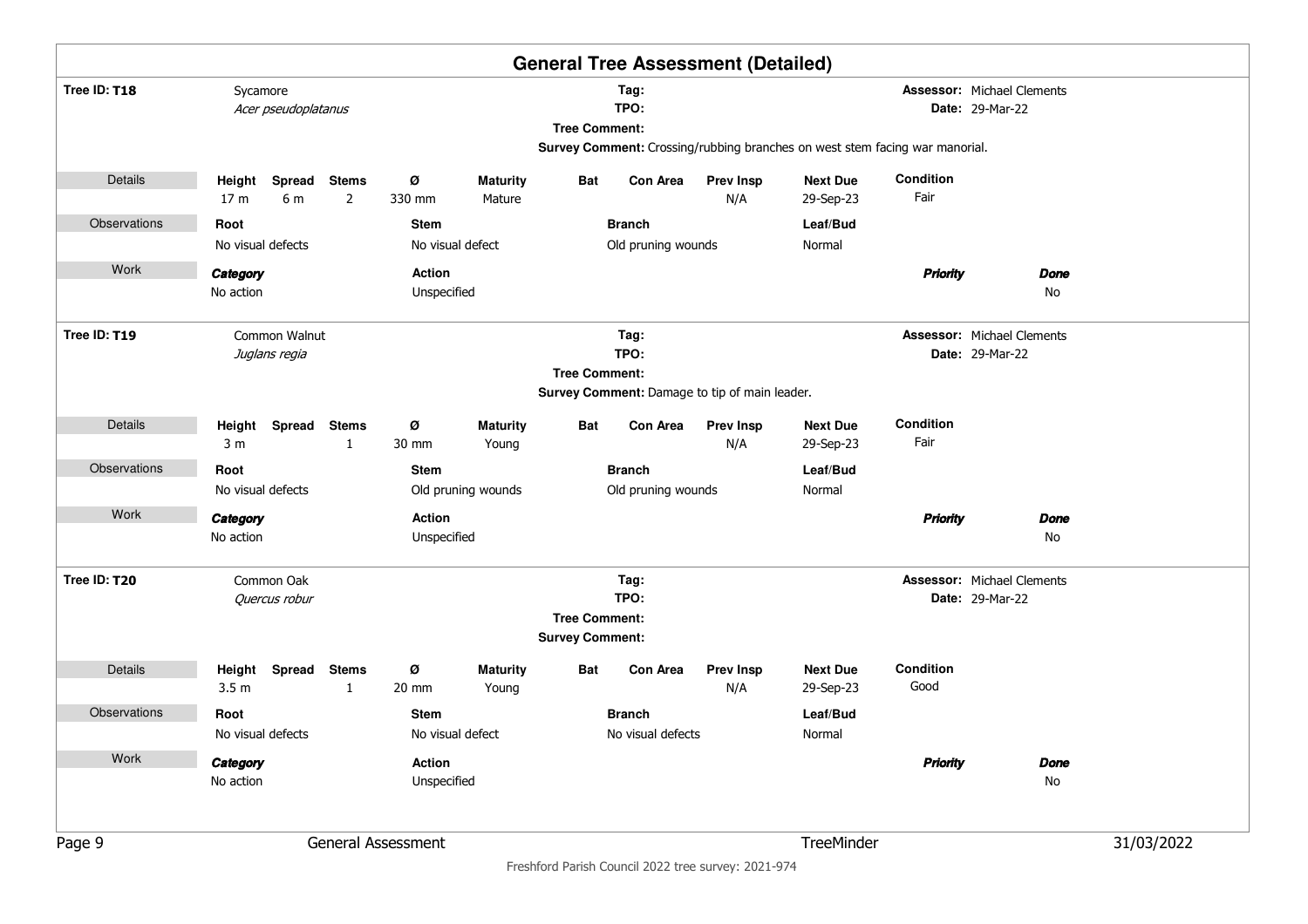|              |                                        |                              |                              |                                  |                                                |                                    | <b>General Tree Assessment (Detailed)</b> |                              |                   |                                                             |            |
|--------------|----------------------------------------|------------------------------|------------------------------|----------------------------------|------------------------------------------------|------------------------------------|-------------------------------------------|------------------------------|-------------------|-------------------------------------------------------------|------------|
| Tree ID: T21 | Sour Cherry<br>Prunus cerasus 'Rhexii' |                              |                              |                                  | <b>Tree Comment:</b><br><b>Survey Comment:</b> | Tag:<br>TPO:                       |                                           |                              |                   | <b>Assessor: Michael Clements</b><br><b>Date: 29-Mar-22</b> |            |
| Details      | Height Spread Stems<br>1 <sub>m</sub>  | $\mathbf{1}$                 | ø<br>$10 \text{ mm}$         | <b>Maturity</b><br>Newly Planted | Bat                                            | <b>Con Area</b>                    | <b>Prev Insp</b><br>N/A                   | <b>Next Due</b><br>29-Sep-23 | Condition<br>Good |                                                             |            |
| Observations | Root<br>No visual defects              |                              | <b>Stem</b>                  | No visual defect                 |                                                | <b>Branch</b><br>No visual defects |                                           | Leaf/Bud<br>Normal           |                   |                                                             |            |
| Work         | Category<br>No action                  |                              | <b>Action</b><br>Unspecified |                                  |                                                |                                    |                                           |                              | <b>Priority</b>   | <b>Done</b><br>No                                           |            |
| Tree ID: T22 | Apple<br>Malus Spp.                    |                              |                              |                                  | <b>Tree Comment:</b><br><b>Survey Comment:</b> | Tag:<br>TPO:                       |                                           |                              |                   | <b>Assessor: Michael Clements</b><br><b>Date: 29-Mar-22</b> |            |
| Details      | Height Spread Stems<br>1 <sub>m</sub>  | $\mathbf{1}$                 | ø<br>$10 \text{ mm}$         | <b>Maturity</b><br>Newly Planted | Bat                                            | <b>Con Area</b>                    | <b>Prev Insp</b><br>N/A                   | <b>Next Due</b><br>29-Sep-23 | Condition<br>Good |                                                             |            |
| Observations | Root                                   |                              | <b>Stem</b>                  |                                  |                                                | <b>Branch</b>                      |                                           | Leaf/Bud                     |                   |                                                             |            |
|              | No visual defects                      |                              |                              | No visual defect                 |                                                | No visual defects                  |                                           | Normal                       |                   |                                                             |            |
| Work         | Category<br>No action                  |                              | <b>Action</b><br>Unspecified |                                  |                                                |                                    |                                           |                              | <b>Priority</b>   | <b>Done</b><br>No                                           |            |
| Tree ID: T23 | Apple<br>Malus Spp.                    |                              |                              |                                  | <b>Tree Comment:</b><br><b>Survey Comment:</b> | Tag:<br>TPO:                       |                                           |                              |                   | <b>Assessor: Michael Clements</b><br><b>Date: 29-Mar-22</b> |            |
| Details      | Spread<br>Height<br>1.5 <sub>m</sub>   | <b>Stems</b><br>$\mathbf{1}$ | ø<br>15 mm                   | <b>Maturity</b><br>Newly Planted | Bat                                            | <b>Con Area</b>                    | <b>Prev Insp</b><br>N/A                   | <b>Next Due</b><br>29-Sep-23 | Condition<br>Good |                                                             |            |
| Observations | Root                                   |                              | <b>Stem</b>                  |                                  |                                                | <b>Branch</b>                      |                                           | Leaf/Bud                     |                   |                                                             |            |
|              | No visual defects                      |                              |                              | No visual defect                 |                                                | Old pruning wounds                 |                                           | Normal                       |                   |                                                             |            |
| Work         | Category<br>No action                  |                              | Action<br>Unspecified        |                                  |                                                |                                    |                                           |                              | <b>Priority</b>   | <b>Done</b><br>No                                           |            |
| Page 10      |                                        |                              | General Assessment           |                                  |                                                |                                    |                                           | TreeMinder                   |                   |                                                             | 31/03/2022 |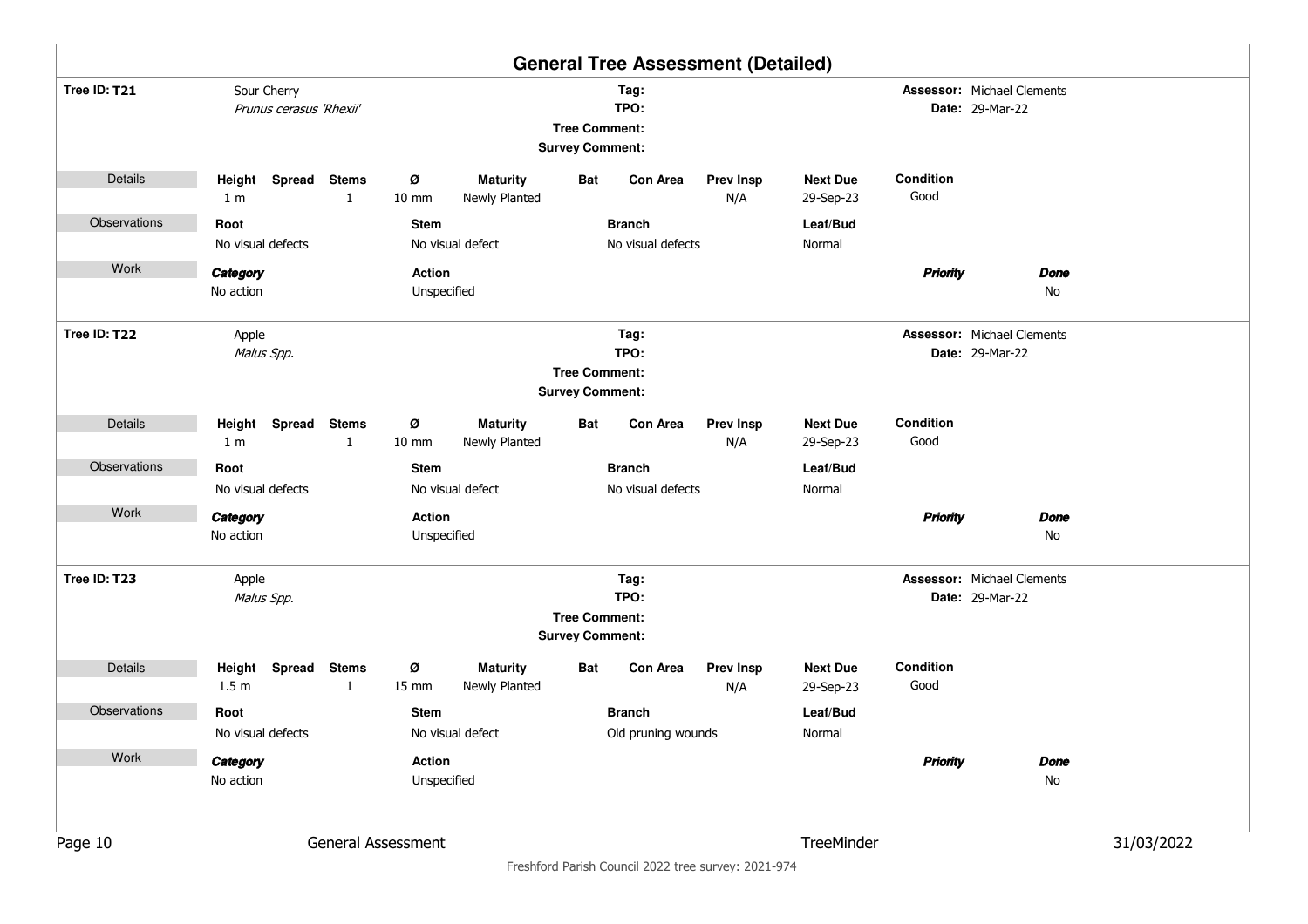| <b>General Tree Assessment (Detailed)</b> |                                   |                                                                                |                                       |                                  |                        |                    |                         |                              |                   |                                                             |            |  |
|-------------------------------------------|-----------------------------------|--------------------------------------------------------------------------------|---------------------------------------|----------------------------------|------------------------|--------------------|-------------------------|------------------------------|-------------------|-------------------------------------------------------------|------------|--|
| Tree ID: T24                              | Apple<br>Malus Spp.               | Tag:<br>TPO:<br><b>Tree Comment:</b><br><b>Survey Comment:</b><br>Spread Stems |                                       |                                  |                        |                    |                         |                              |                   | <b>Assessor: Michael Clements</b><br><b>Date: 29-Mar-22</b> |            |  |
| Details                                   | Height<br>1.5 <sub>m</sub>        | $\mathbf{1}$                                                                   | ø<br>10 mm                            | <b>Maturity</b><br>Newly Planted | Bat                    | <b>Con Area</b>    | <b>Prev Insp</b><br>N/A | <b>Next Due</b><br>29-Jun-23 | Condition<br>Good |                                                             |            |  |
| Observations                              | Root                              |                                                                                | <b>Stem</b>                           |                                  |                        | <b>Branch</b>      |                         | Leaf/Bud                     |                   |                                                             |            |  |
|                                           | No visual defects                 |                                                                                |                                       | No visual defect                 |                        | Old pruning wounds |                         | Normal                       |                   |                                                             |            |  |
| Work                                      |                                   |                                                                                |                                       |                                  |                        |                    |                         |                              |                   |                                                             |            |  |
| Tree ID: T25                              | Apple<br>Malus Spp.               |                                                                                |                                       |                                  | <b>Tree Comment:</b>   | Tag:<br>TPO:       |                         |                              |                   | <b>Assessor: Michael Clements</b><br><b>Date: 29-Mar-22</b> |            |  |
|                                           |                                   |                                                                                |                                       |                                  | <b>Survey Comment:</b> |                    |                         |                              |                   |                                                             |            |  |
| Details                                   | Height Spread<br>1.5 <sub>m</sub> | <b>Stems</b><br>$\mathbf{1}$                                                   | Ø<br>20 mm                            | <b>Maturity</b><br>Newly Planted | Bat                    | <b>Con Area</b>    | <b>Prev Insp</b><br>N/A | <b>Next Due</b><br>29-Sep-23 | Condition<br>Fair |                                                             |            |  |
| Observations                              | Root                              |                                                                                | <b>Stem</b>                           |                                  |                        | <b>Branch</b>      |                         | Leaf/Bud                     |                   |                                                             |            |  |
|                                           | No visual defects                 |                                                                                |                                       | Old pruning wounds               |                        | Old pruning wounds |                         | Small / sparse               |                   |                                                             |            |  |
| Work                                      | Category<br>No action             |                                                                                | <b>Action</b><br>Unspecified          |                                  |                        |                    |                         |                              | <b>Priority</b>   | <b>Done</b><br>No                                           |            |  |
| Tree ID: T26                              | Apple<br>Malus Spp.               |                                                                                |                                       |                                  |                        | Tag:<br>TPO:       |                         |                              |                   | <b>Assessor: Michael Clements</b><br><b>Date: 29-Mar-22</b> |            |  |
|                                           |                                   |                                                                                |                                       |                                  | <b>Tree Comment:</b>   |                    |                         |                              |                   |                                                             |            |  |
|                                           |                                   |                                                                                |                                       |                                  | <b>Survey Comment:</b> |                    |                         |                              |                   |                                                             |            |  |
| Details                                   | Height Spread<br>1 <sub>m</sub>   | <b>Stems</b><br>$\mathbf{1}$                                                   | ø<br>10 mm                            | <b>Maturity</b><br>Newly Planted | Bat                    | Con Area           | <b>Prev Insp</b><br>N/A | <b>Next Due</b><br>29-Sep-23 | Condition<br>Good |                                                             |            |  |
| Observations                              | Root                              |                                                                                | <b>Stem</b>                           |                                  |                        | <b>Branch</b>      |                         | Leaf/Bud                     |                   |                                                             |            |  |
|                                           | No visual defects                 |                                                                                | No visual defect<br>No visual defects |                                  |                        |                    |                         |                              |                   |                                                             |            |  |
| Work                                      | Category<br>No action             | <b>Action</b><br>Unspecified                                                   |                                       |                                  |                        |                    |                         |                              | <b>Priority</b>   | <b>Done</b><br>No                                           |            |  |
| Page 11                                   | General Assessment                |                                                                                |                                       |                                  |                        |                    |                         | TreeMinder                   |                   |                                                             | 31/03/2022 |  |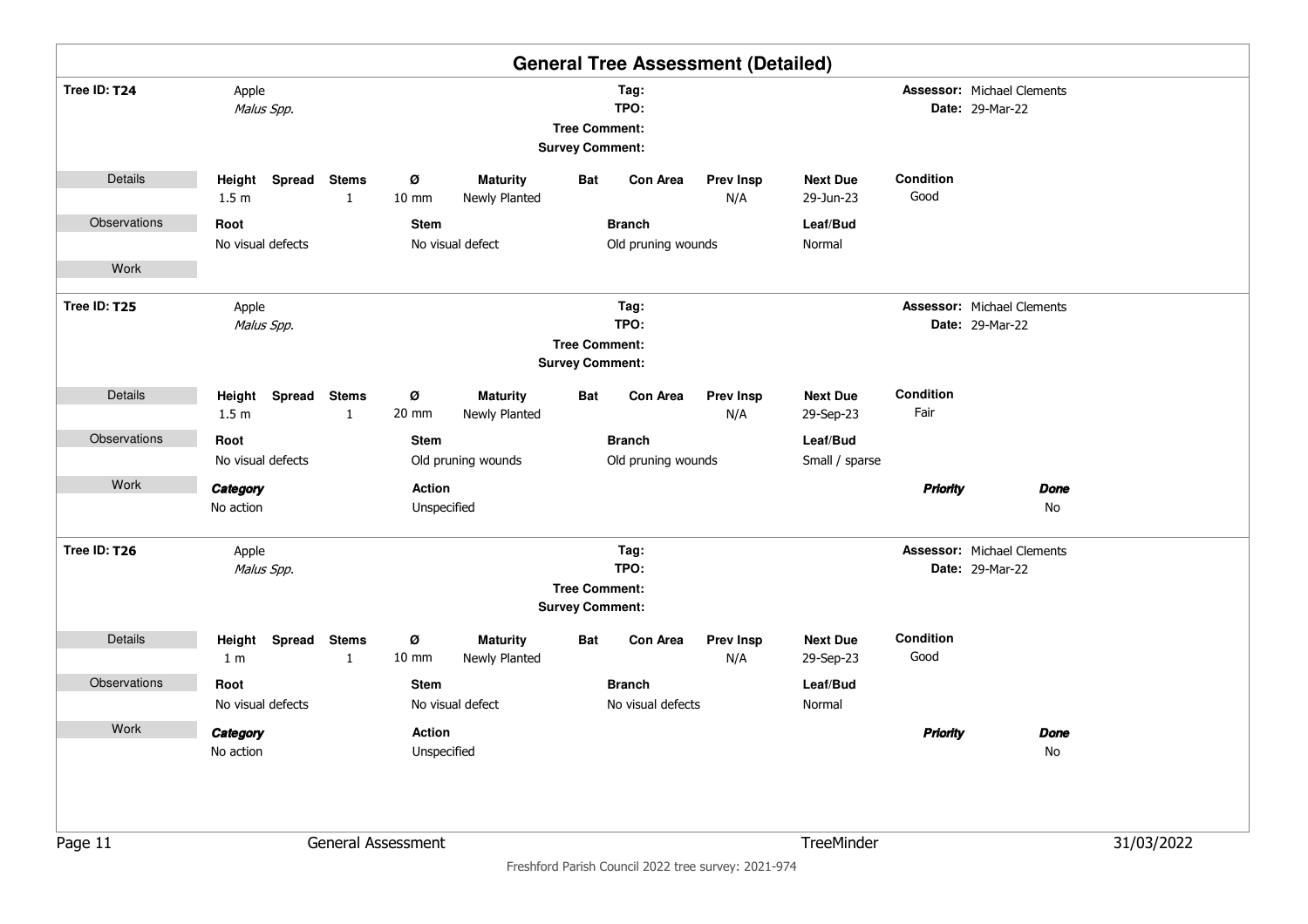|              |                                    |                                                                                |                      |                                  |                                                |                          | <b>General Tree Assessment (Detailed)</b> |                              |                   |                                                             |  |
|--------------|------------------------------------|--------------------------------------------------------------------------------|----------------------|----------------------------------|------------------------------------------------|--------------------------|-------------------------------------------|------------------------------|-------------------|-------------------------------------------------------------|--|
| Tree ID: T27 | Apple<br>Malus Spp.                | Tag:<br>TPO:<br><b>Tree Comment:</b><br><b>Survey Comment:</b><br>Spread Stems |                      |                                  |                                                |                          |                                           |                              |                   | <b>Assessor: Michael Clements</b><br><b>Date: 29-Mar-22</b> |  |
| Details      | Height<br>1 <sub>m</sub>           | 1                                                                              | ø<br>$10 \text{ mm}$ | <b>Maturity</b><br>Newly Planted | Bat                                            | <b>Con Area</b>          | <b>Prev Insp</b><br>N/A                   | <b>Next Due</b><br>29-Sep-23 | Condition<br>Good |                                                             |  |
| Observations | Root                               |                                                                                | <b>Stem</b>          |                                  |                                                | <b>Branch</b>            |                                           | Leaf/Bud                     |                   |                                                             |  |
|              | No visual defects                  |                                                                                |                      | No visual defect                 |                                                | No visual defects        |                                           | Normal                       |                   |                                                             |  |
| Work         | Category                           |                                                                                | <b>Action</b>        |                                  |                                                |                          |                                           |                              | <b>Priority</b>   | <b>Done</b>                                                 |  |
|              | No action                          |                                                                                | Unspecified          |                                  |                                                |                          |                                           |                              |                   | No                                                          |  |
| Tree ID: T28 | Apple<br>Malus Spp.                |                                                                                |                      |                                  |                                                | Tag:<br>TPO:             |                                           |                              |                   | <b>Assessor: Michael Clements</b><br><b>Date: 29-Mar-22</b> |  |
|              |                                    |                                                                                |                      |                                  | <b>Tree Comment:</b>                           |                          |                                           |                              |                   |                                                             |  |
|              |                                    |                                                                                |                      |                                  | <b>Survey Comment:</b>                         |                          |                                           |                              |                   |                                                             |  |
| Details      | Height                             | Spread Stems                                                                   | ø                    | <b>Maturity</b>                  | Bat                                            | Con Area                 | <b>Prev Insp</b>                          | <b>Next Due</b>              | Condition         |                                                             |  |
|              | 1 <sub>m</sub>                     | $\mathbf{1}$                                                                   | 10 mm                | Newly Planted                    |                                                |                          | N/A                                       | 29-Sep-23                    | Good              |                                                             |  |
| Observations | Root                               |                                                                                | <b>Stem</b>          |                                  |                                                | <b>Branch</b>            |                                           | Leaf/Bud                     |                   |                                                             |  |
|              | No visual defects                  |                                                                                |                      | No visual defect                 |                                                | No visual defects        |                                           | Normal                       |                   |                                                             |  |
| Work         | Category                           |                                                                                | <b>Action</b>        |                                  |                                                |                          |                                           |                              | <b>Priority</b>   | <b>Done</b>                                                 |  |
|              | No action                          |                                                                                | Unspecified          |                                  |                                                |                          |                                           |                              |                   | No                                                          |  |
| Tree ID: T29 | Apple                              |                                                                                |                      |                                  |                                                | Tag:                     |                                           |                              |                   | <b>Assessor: Michael Clements</b>                           |  |
|              | Malus Spp.                         |                                                                                |                      |                                  |                                                | TPO:                     |                                           |                              |                   | <b>Date: 29-Mar-22</b>                                      |  |
|              |                                    |                                                                                |                      |                                  | <b>Tree Comment:</b><br><b>Survey Comment:</b> |                          |                                           |                              |                   |                                                             |  |
| Details      | Spread<br>Height<br>1 <sub>m</sub> | <b>Stems</b><br>$\mathbf{1}$                                                   | ø<br>10 mm           | <b>Maturity</b><br>Newly Planted | Bat                                            | Con Area                 | <b>Prev Insp</b><br>N/A                   | <b>Next Due</b><br>29-Sep-23 | Condition<br>Good |                                                             |  |
| Observations | Root                               |                                                                                | <b>Stem</b>          |                                  |                                                | <b>Branch</b>            |                                           | Leaf/Bud                     |                   |                                                             |  |
|              | No visual defects                  |                                                                                |                      | No visual defect                 |                                                | No visual defects        |                                           | Normal                       |                   |                                                             |  |
| Work         | Category                           |                                                                                | Action               |                                  |                                                |                          |                                           |                              | <b>Priority</b>   | <b>Done</b>                                                 |  |
|              | No action                          |                                                                                | Unspecified          |                                  |                                                |                          |                                           |                              |                   | No                                                          |  |
|              |                                    |                                                                                |                      |                                  |                                                |                          |                                           |                              |                   |                                                             |  |
| Page 12      |                                    | General Assessment                                                             |                      |                                  |                                                | 31/03/2022<br>TreeMinder |                                           |                              |                   |                                                             |  |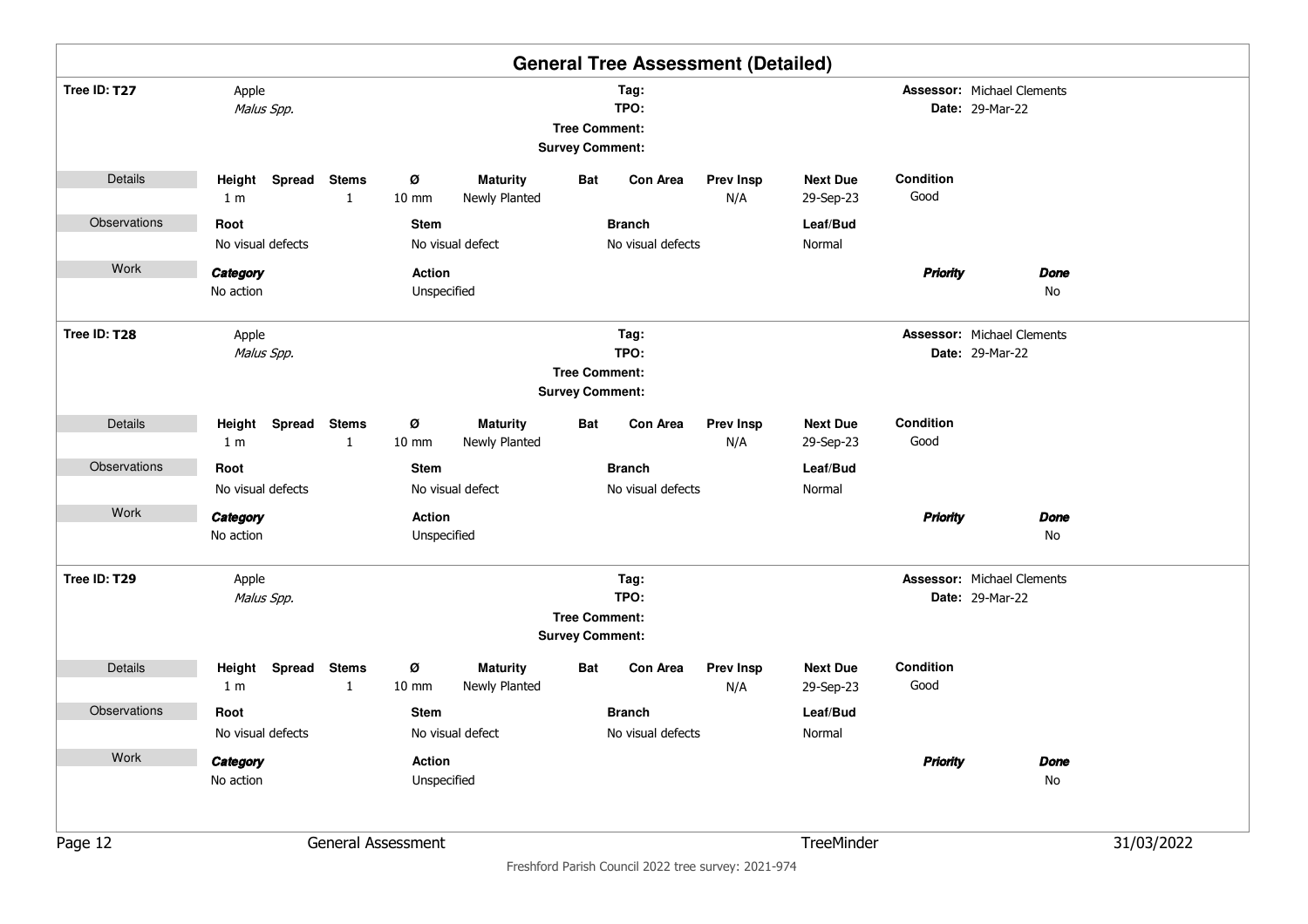|              |                                       |                          |                              |                      |                                  |                                                |                    | <b>General Tree Assessment (Detailed)</b> |                              |                                   |                        |             |            |
|--------------|---------------------------------------|--------------------------|------------------------------|----------------------|----------------------------------|------------------------------------------------|--------------------|-------------------------------------------|------------------------------|-----------------------------------|------------------------|-------------|------------|
| Tree ID: T30 | Apple<br>Malus Spp.                   |                          |                              |                      |                                  | <b>Tree Comment:</b><br><b>Survey Comment:</b> | Tag:<br>TPO:       |                                           |                              | Assessor: Michael Clements        | <b>Date: 29-Mar-22</b> |             |            |
| Details      | Height Spread Stems<br>1 <sub>m</sub> |                          | 1                            | ø<br>$10 \text{ mm}$ | <b>Maturity</b><br>Newly Planted | Bat                                            | Con Area           | <b>Prev Insp</b><br>N/A                   | <b>Next Due</b><br>29-Sep-23 | Condition<br>Good                 |                        |             |            |
| Observations | Root                                  |                          |                              | <b>Stem</b>          |                                  |                                                | <b>Branch</b>      |                                           | Leaf/Bud                     |                                   |                        |             |            |
|              | No visual defects                     |                          |                              |                      | No visual defect                 |                                                | Old pruning wounds |                                           | Normal                       |                                   |                        |             |            |
| Work         | Category                              |                          |                              | <b>Action</b>        |                                  |                                                |                    |                                           |                              | <b>Priority</b>                   |                        | Done        |            |
|              | No action                             |                          |                              | Unspecified          |                                  |                                                |                    |                                           |                              |                                   |                        | No          |            |
| Tree ID: T31 | Apple<br>Malus Spp.                   |                          |                              |                      |                                  |                                                | Tag:<br>TPO:       |                                           |                              | <b>Assessor: Michael Clements</b> | <b>Date: 29-Mar-22</b> |             |            |
|              |                                       |                          |                              |                      |                                  | <b>Tree Comment:</b>                           |                    |                                           |                              |                                   |                        |             |            |
|              |                                       |                          |                              |                      |                                  | <b>Survey Comment:</b>                         |                    |                                           |                              |                                   |                        |             |            |
| Details      | Height Spread Stems                   |                          |                              | ø                    | <b>Maturity</b>                  | Bat                                            | Con Area           | <b>Prev Insp</b>                          | <b>Next Due</b>              | Condition                         |                        |             |            |
|              | 1 <sub>m</sub>                        |                          | 1                            | $10 \text{ mm}$      | Newly Planted                    |                                                |                    | N/A                                       | 29-Sep-23                    | Good                              |                        |             |            |
| Observations | Root                                  |                          |                              | <b>Stem</b>          |                                  |                                                | <b>Branch</b>      |                                           | Leaf/Bud                     |                                   |                        |             |            |
|              | No visual defects                     |                          |                              |                      | No visual defect                 |                                                | No visual defects  |                                           | Normal                       |                                   |                        |             |            |
| Work         | Category                              |                          |                              | <b>Action</b>        |                                  |                                                |                    |                                           |                              | <b>Priority</b>                   |                        | <b>Done</b> |            |
|              | No action                             |                          |                              | Unspecified          |                                  |                                                |                    |                                           |                              |                                   |                        | No          |            |
| Tree ID: T32 | Common Oak                            |                          |                              |                      |                                  |                                                | Tag:               |                                           |                              | <b>Assessor: Michael Clements</b> |                        |             |            |
|              | Quercus robur                         |                          |                              |                      |                                  |                                                | TPO:               |                                           |                              |                                   | <b>Date: 29-Mar-22</b> |             |            |
|              |                                       |                          |                              |                      |                                  | <b>Tree Comment:</b><br><b>Survey Comment:</b> |                    |                                           |                              |                                   |                        |             |            |
| Details      | Height<br>12 <sub>m</sub>             | Spread<br>9 <sub>m</sub> | <b>Stems</b><br>$\mathbf{1}$ | ø<br>800 mm          | <b>Maturity</b><br>Mature        | Bat                                            | <b>Con Area</b>    | <b>Prev Insp</b><br>N/A                   | <b>Next Due</b><br>29-Sep-23 | Condition<br>Good                 |                        |             |            |
| Observations | Root                                  |                          |                              | <b>Stem</b>          |                                  |                                                | <b>Branch</b>      |                                           | Leaf/Bud                     |                                   |                        |             |            |
|              | No visual defects                     |                          |                              |                      | No visual defect                 |                                                | Major dead wood    |                                           | Normal                       |                                   |                        |             |            |
| Work         | Category                              |                          |                              | <b>Action</b>        |                                  |                                                |                    |                                           |                              | <b>Priority</b>                   |                        | <b>Done</b> |            |
|              | Remove                                |                          |                              |                      | Major dead wood                  |                                                |                    |                                           |                              | Critical                          |                        | No          |            |
|              |                                       |                          |                              |                      |                                  |                                                |                    |                                           |                              |                                   |                        |             |            |
| Page 13      |                                       |                          |                              | General Assessment   |                                  |                                                |                    |                                           | TreeMinder                   |                                   |                        |             | 31/03/2022 |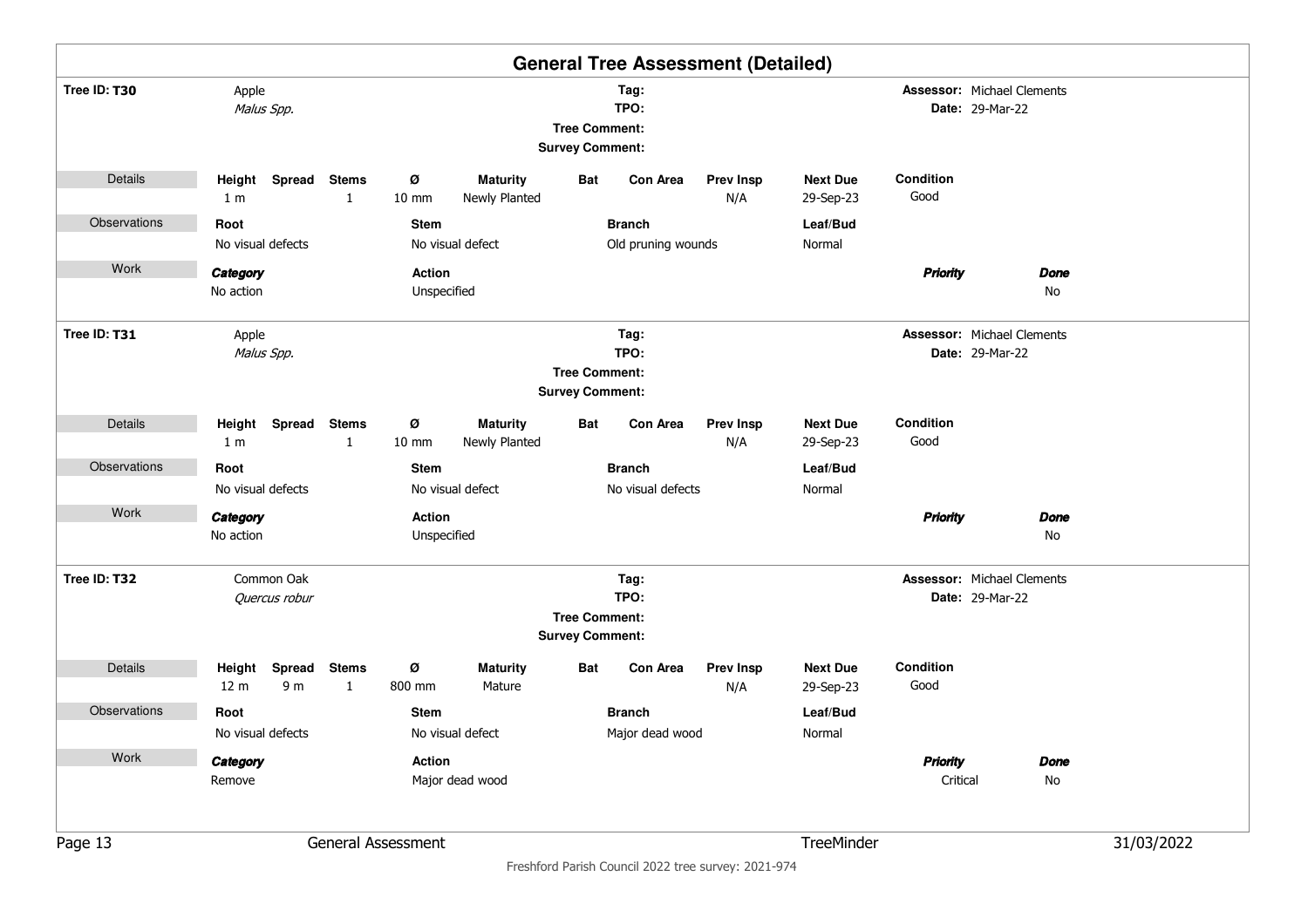|              |                                      |                              |                        |                                  |                                                |                   | <b>General Tree Assessment (Detailed)</b> |                              |                   |                                                             |            |
|--------------|--------------------------------------|------------------------------|------------------------|----------------------------------|------------------------------------------------|-------------------|-------------------------------------------|------------------------------|-------------------|-------------------------------------------------------------|------------|
| Tree ID: T33 | Apple<br>Malus Spp.                  |                              |                        |                                  | <b>Tree Comment:</b><br><b>Survey Comment:</b> | Tag:<br>TPO:      |                                           |                              |                   | <b>Assessor: Michael Clements</b><br><b>Date: 29-Mar-22</b> |            |
| Details      | Spread<br>Height<br>1.5 <sub>m</sub> | <b>Stems</b><br>1            | ø<br>$10 \, \text{mm}$ | <b>Maturity</b><br>Newly Planted | <b>Bat</b>                                     | <b>Con Area</b>   | <b>Prev Insp</b><br>N/A                   | <b>Next Due</b><br>29-Sep-23 | Condition<br>Good |                                                             |            |
| Observations | Root                                 |                              | <b>Stem</b>            |                                  |                                                | <b>Branch</b>     |                                           | Leaf/Bud                     |                   |                                                             |            |
|              | No visual defects                    |                              |                        | No visual defect                 |                                                | No visual defects |                                           | Normal                       |                   |                                                             |            |
| Work         | Category                             |                              | <b>Action</b>          |                                  |                                                |                   |                                           |                              | <b>Priority</b>   | <b>Done</b>                                                 |            |
|              | No action                            |                              | Unspecified            |                                  |                                                |                   |                                           |                              |                   | No                                                          |            |
| Tree ID: T34 | Apple<br>Malus Spp.                  |                              |                        |                                  |                                                | Tag:<br>TPO:      |                                           |                              |                   | <b>Assessor: Michael Clements</b><br><b>Date: 29-Mar-22</b> |            |
|              |                                      |                              |                        |                                  | <b>Tree Comment:</b>                           |                   |                                           |                              |                   |                                                             |            |
|              |                                      |                              |                        |                                  | <b>Survey Comment:</b>                         |                   |                                           |                              |                   |                                                             |            |
| Details      | Height<br>1.5 <sub>m</sub>           | Spread Stems<br>1            | ø<br>$10 \text{ mm}$   | <b>Maturity</b><br>Newly Planted | Bat                                            | Con Area          | <b>Prev Insp</b><br>N/A                   | <b>Next Due</b><br>29-Sep-23 | Condition<br>Good |                                                             |            |
| Observations | Root                                 |                              | <b>Stem</b>            |                                  |                                                | <b>Branch</b>     |                                           | Leaf/Bud                     |                   |                                                             |            |
|              | No visual defects                    |                              |                        | No visual defect                 |                                                | No visual defects |                                           | Normal                       |                   |                                                             |            |
| Work         | Category                             |                              | <b>Action</b>          |                                  |                                                |                   |                                           |                              | <b>Priority</b>   | <b>Done</b>                                                 |            |
|              | No action                            |                              | Unspecified            |                                  |                                                |                   |                                           |                              |                   | No                                                          |            |
| Tree ID: T35 | Apple                                |                              |                        |                                  |                                                | Tag:              |                                           |                              |                   | <b>Assessor: Michael Clements</b>                           |            |
|              | Malus Spp.                           |                              |                        |                                  |                                                | TPO:              |                                           |                              |                   | <b>Date: 29-Mar-22</b>                                      |            |
|              |                                      |                              |                        |                                  | <b>Tree Comment:</b><br><b>Survey Comment:</b> |                   |                                           |                              |                   |                                                             |            |
| Details      | Spread<br>Height<br>1.5 <sub>m</sub> | <b>Stems</b><br>$\mathbf{1}$ | ø<br>$10 \text{ mm}$   | <b>Maturity</b><br>Newly Planted | Bat                                            | <b>Con Area</b>   | <b>Prev Insp</b><br>N/A                   | <b>Next Due</b><br>29-Sep-23 | Condition<br>Good |                                                             |            |
| Observations | Root                                 |                              | <b>Stem</b>            |                                  |                                                | <b>Branch</b>     |                                           | Leaf/Bud                     |                   |                                                             |            |
|              | No visual defects                    |                              |                        | No visual defect                 |                                                | No visual defects |                                           | Normal                       |                   |                                                             |            |
| Work         | Category                             |                              | Action                 |                                  |                                                |                   |                                           |                              | <b>Priority</b>   | <b>Done</b>                                                 |            |
|              | No action                            |                              | Unspecified            |                                  |                                                |                   |                                           |                              |                   | No                                                          |            |
|              |                                      |                              |                        |                                  |                                                |                   |                                           |                              |                   |                                                             |            |
| Page 14      |                                      |                              | General Assessment     |                                  |                                                |                   |                                           | TreeMinder                   |                   |                                                             | 31/03/2022 |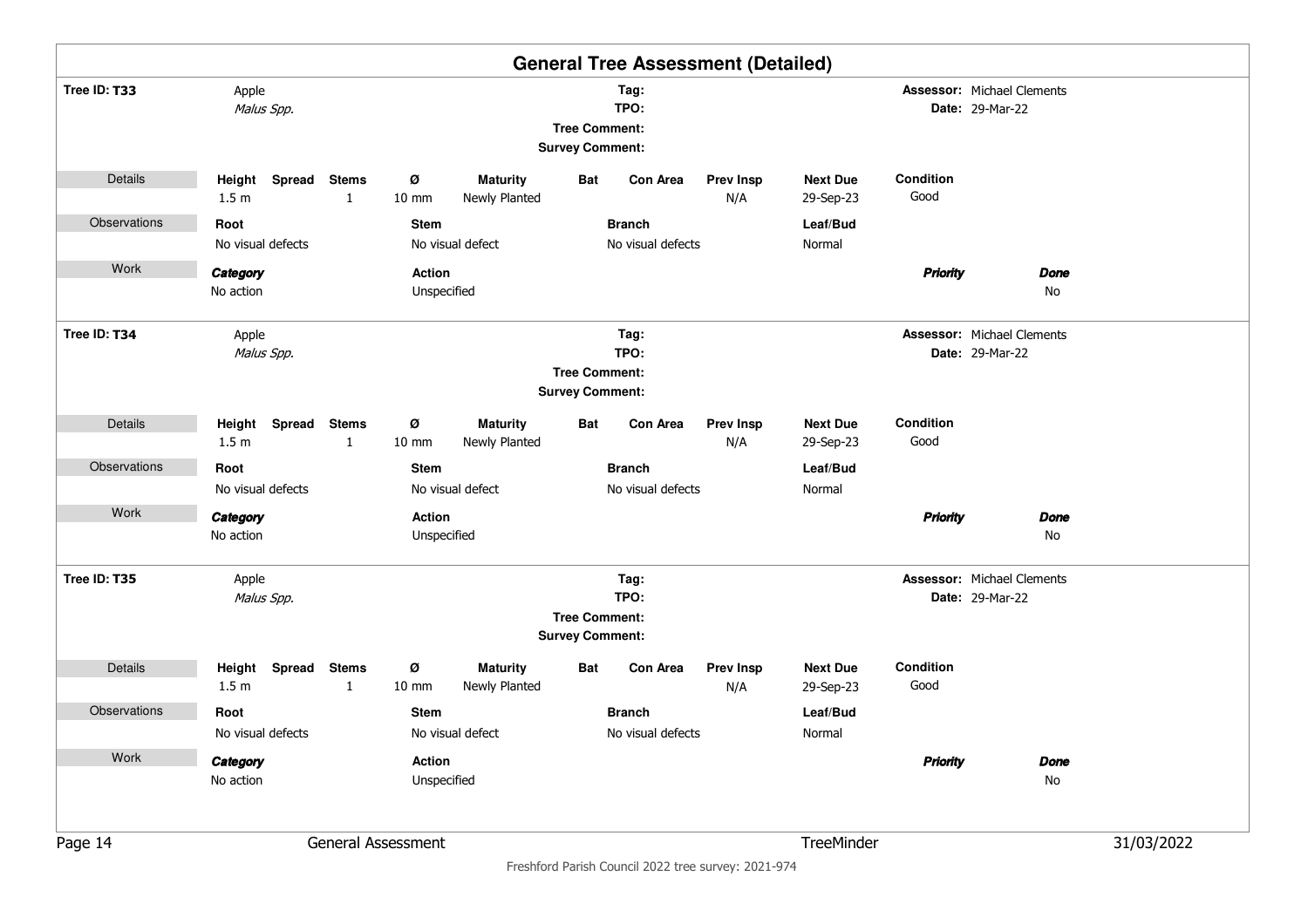|              |                                                                        |                                          | <b>General Tree Assessment (Detailed)</b>                                |                                                             |            |
|--------------|------------------------------------------------------------------------|------------------------------------------|--------------------------------------------------------------------------|-------------------------------------------------------------|------------|
| Tree ID: T36 | Common Beech<br>Fagus sylvatica                                        |                                          | Tag:<br>TPO:<br><b>Tree Comment:</b><br><b>Survey Comment:</b>           | Assessor: Michael Clements<br>Date: 30-Mar-22               |            |
| Details      | Spread Stems<br>Height<br>8 m<br>17 <sub>m</sub><br>$\mathbf{1}$       | Ø<br><b>Maturity</b><br>650 mm<br>Mature | Con Area<br>Bat<br><b>Prev Insp</b><br>N/A                               | Condition<br><b>Next Due</b><br>Good<br>30-Sep-23           |            |
| Observations | Root<br>No visual defects                                              | <b>Stem</b><br>No visual defect          | <b>Branch</b><br>Minor dead wood<br>Old pruning wounds                   | Leaf/Bud<br>Normal                                          |            |
| Work         | Category<br>No action                                                  | Action<br>Unspecified                    |                                                                          | <b>Priority</b><br><b>Done</b><br>No                        |            |
| Tree ID: T37 | Common Ash<br>Fraxinus excelsior                                       |                                          | Tag:<br>TPO:<br><b>Tree Comment:</b><br><b>Survey Comment:</b>           | <b>Assessor: Michael Clements</b><br><b>Date: 30-Mar-22</b> |            |
| Details      | <b>Spread</b><br><b>Stems</b><br>Height<br>8 m<br>16 m<br>$\mathbf{1}$ | Ø<br><b>Maturity</b><br>450 mm<br>Mature | <b>Bat</b><br>Con Area<br><b>Prev Insp</b><br>N/A                        | Condition<br><b>Next Due</b><br>Poor<br>30-Sep-23           |            |
| Observations | Root<br>No visual defects                                              | Stem<br>Ivy covered                      | <b>Branch</b><br>Apical die back<br>Minor dead wood<br>Epicormic growths | Leaf/Bud<br>25% dead / absent                               |            |
| Work         | Category<br>Fell                                                       | Action<br>Fell to ground level           |                                                                          | <b>Priority</b><br><b>Done</b><br>3 Months<br>No            |            |
|              |                                                                        |                                          |                                                                          |                                                             |            |
| Page 15      |                                                                        | General Assessment                       |                                                                          | TreeMinder                                                  | 31/03/2022 |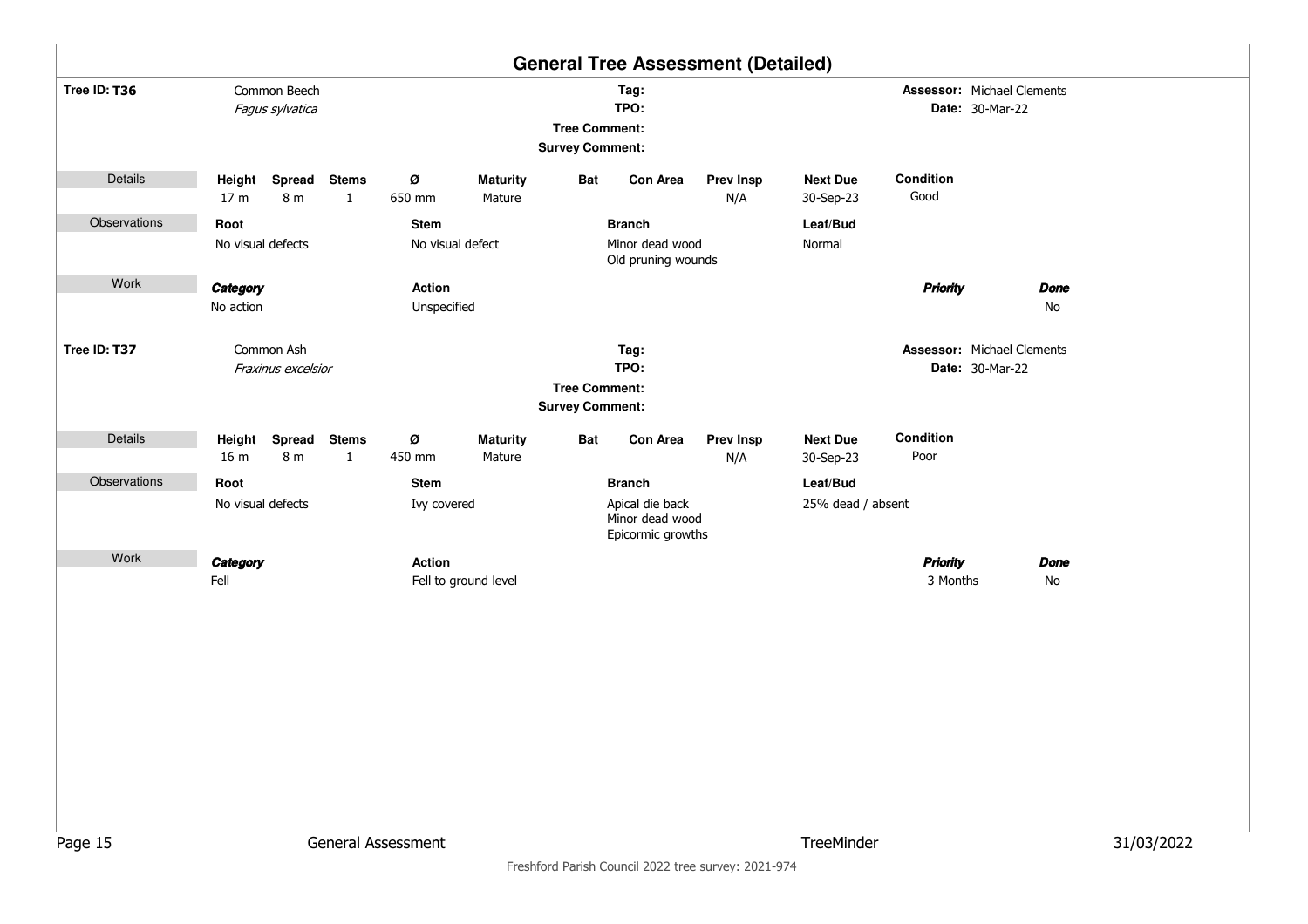|              |                                                                  |                                                  | <b>General Tree Assessment (Detailed)</b>                                                                                                                                                               |                                                        |                   |
|--------------|------------------------------------------------------------------|--------------------------------------------------|---------------------------------------------------------------------------------------------------------------------------------------------------------------------------------------------------------|--------------------------------------------------------|-------------------|
| Tree ID: T38 | Common Ash<br>Fraxinus excelsior                                 |                                                  | Tag:<br>TPO:<br><b>Tree Comment:</b><br><b>Survey Comment:</b>                                                                                                                                          | <b>Assessor: Michael Clements</b><br>Date: 30-Mar-22   |                   |
| Details      | Spread<br><b>Stems</b><br>Height<br>16 m<br>6 m<br>$\mathbf{1}$  | Ø<br><b>Maturity</b><br>350 mm<br>Mature         | <b>Bat</b><br>Con Area<br><b>Prev Insp</b><br>N/A                                                                                                                                                       | Condition<br><b>Next Due</b><br>Poor<br>30-Sep-23      |                   |
| Observations | Root<br>No visual defects                                        | <b>Stem</b><br>Ivy covered                       | <b>Branch</b><br>Apical die back<br>Minor dead wood                                                                                                                                                     | Leaf/Bud<br>50% dead / absent                          |                   |
| Work         |                                                                  |                                                  | Major dead wood<br>Epicormic growths                                                                                                                                                                    |                                                        |                   |
|              | Category<br>Fell                                                 | <b>Action</b><br>Fell to ground level            |                                                                                                                                                                                                         | <b>Priority</b><br>3 Months                            | <b>Done</b><br>No |
| Tree ID: T39 | Lombardy Poplar<br>Populus nigra 'Italica'                       |                                                  | Tag: 288<br>TPO:<br><b>Tree Comment:</b><br>Survey Comment: Tree is growing over old rotten stump resulting in large cavity to base of stem. Large limb has failed on<br>east side of stem at 8 metres. | <b>Assessor: Michael Clements</b><br>Date: 30-Mar-22   |                   |
| Details      | Spread Stems<br>Height<br>5 <sub>m</sub><br>$\mathbf{1}$<br>29 m | Ø<br><b>Maturity</b><br>1000 mm<br>Mature        | <b>Bat</b><br>Con Area<br><b>Prev Insp</b><br>N/A                                                                                                                                                       | Condition<br><b>Next Due</b><br>Dangerous<br>30-Jun-23 |                   |
| Observations | Root<br>Fungus or decay                                          | <b>Stem</b><br>Fungus or decay<br>Major cavities | <b>Branch</b><br>Damage / wounding<br>Minor dead wood<br>Major dead wood                                                                                                                                | Leaf/Bud<br>Normal                                     |                   |
| Work         | Category<br>Fell                                                 | <b>Action</b><br>Fell to ground level            |                                                                                                                                                                                                         | <b>Priority</b><br>Critical                            | <b>Done</b><br>No |
|              |                                                                  |                                                  |                                                                                                                                                                                                         |                                                        |                   |
| Page 16      |                                                                  | General Assessment                               |                                                                                                                                                                                                         | TreeMinder                                             | 31/03/2022        |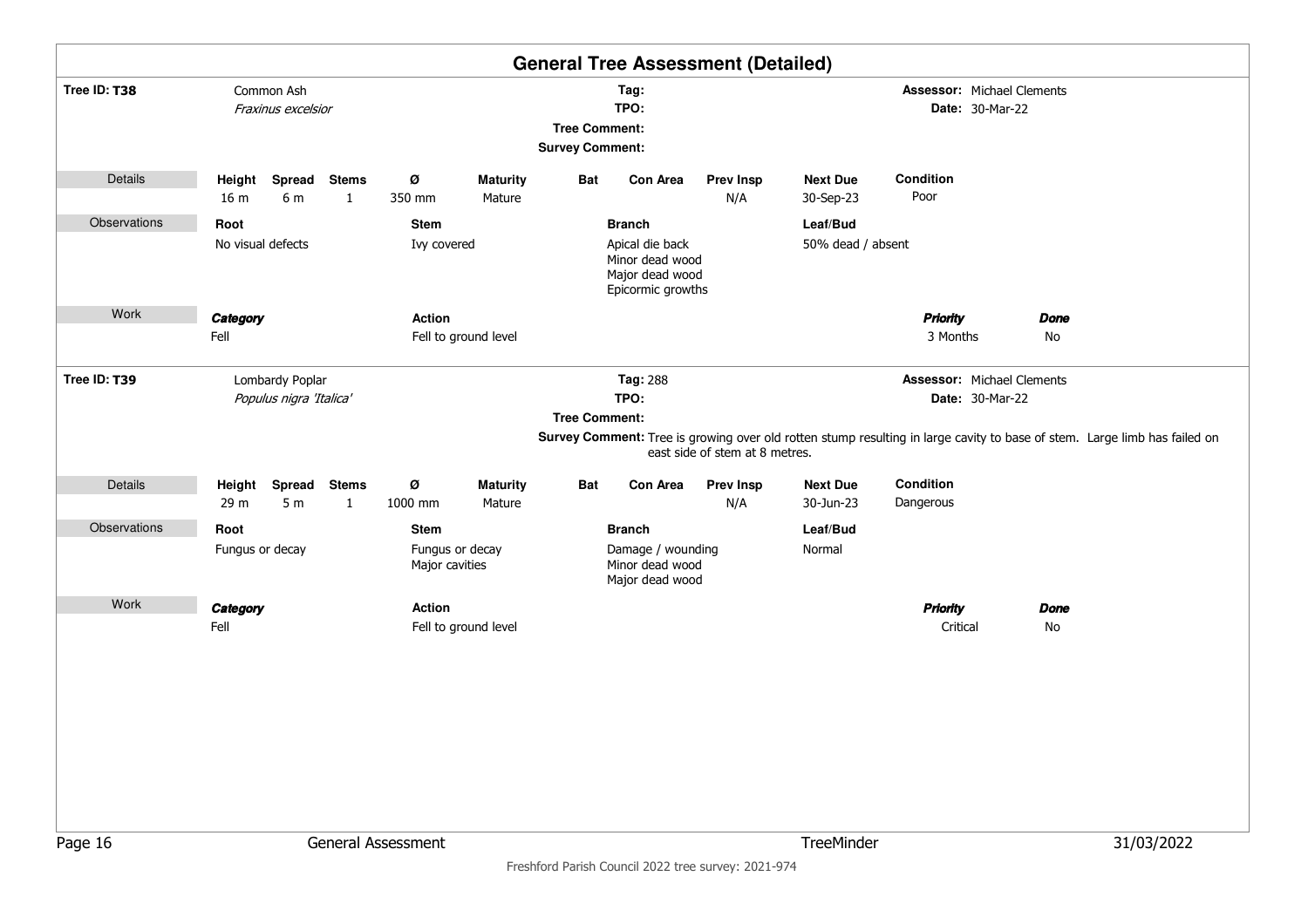|              |                           |                                            |                              |                            |                                                                        |                                                |                                                                            | <b>General Tree Assessment (Detailed)</b> |                              |                                                                                                                                                                                   |             |            |  |
|--------------|---------------------------|--------------------------------------------|------------------------------|----------------------------|------------------------------------------------------------------------|------------------------------------------------|----------------------------------------------------------------------------|-------------------------------------------|------------------------------|-----------------------------------------------------------------------------------------------------------------------------------------------------------------------------------|-------------|------------|--|
| Tree ID: T40 |                           | Lombardy Poplar<br>Populus nigra 'Italica' |                              |                            | Tag: 289<br>TPO:<br><b>Tree Comment:</b><br>become occluded in places. |                                                |                                                                            |                                           |                              | <b>Assessor: Michael Clements</b><br>Date: 30-Mar-22<br>Survey Comment: Signs of shear crack to base of stem. Metal ring round base of stem is restricting growth and starting to |             |            |  |
|              |                           |                                            |                              |                            |                                                                        |                                                |                                                                            |                                           |                              |                                                                                                                                                                                   |             |            |  |
| Details      | Height<br>28 m            | Spread<br>3 <sub>m</sub>                   | <b>Stems</b><br>$\mathbf{1}$ | Ø<br>600 mm                | <b>Maturity</b><br>Mature                                              | Bat                                            | Con Area                                                                   | <b>Prev Insp</b><br>N/A                   | <b>Next Due</b><br>30-Sep-23 | Condition<br>Poor                                                                                                                                                                 |             |            |  |
| Observations | Root                      | No visual defects                          |                              | <b>Stem</b><br>Ivy covered |                                                                        |                                                | <b>Branch</b><br>Minor dead wood                                           |                                           | Leaf/Bud<br>Normal           |                                                                                                                                                                                   |             |            |  |
| Work         | Category<br>Fell          |                                            |                              | <b>Action</b>              | Fell to ground level                                                   |                                                |                                                                            |                                           |                              | <b>Priority</b><br>Critical                                                                                                                                                       | Done<br>No  |            |  |
| Tree ID: T41 |                           | Common Ash<br>Fraxinus excelsior           |                              |                            |                                                                        | <b>Tree Comment:</b><br><b>Survey Comment:</b> | Tag:<br>TPO:                                                               |                                           |                              | Assessor: Michael Clements<br>Date: 30-Mar-22                                                                                                                                     |             |            |  |
| Details      | Height<br>18 <sub>m</sub> | Spread<br>8 m                              | <b>Stems</b><br>$\mathbf{1}$ | Ø<br>500 mm                | <b>Maturity</b><br>Mature                                              | Bat                                            | Con Area                                                                   | <b>Prev Insp</b><br>N/A                   | <b>Next Due</b><br>30-Jun-23 | Condition<br>Poor                                                                                                                                                                 |             |            |  |
| Observations | Root                      |                                            |                              | <b>Stem</b>                |                                                                        |                                                | <b>Branch</b>                                                              |                                           | Leaf/Bud                     |                                                                                                                                                                                   |             |            |  |
|              |                           | No visual defects                          |                              | No visual defect           |                                                                        |                                                | Apical die back<br>Minor dead wood<br>Major dead wood<br>Epicormic growths |                                           | 50% dead / absent            |                                                                                                                                                                                   |             |            |  |
| Work         | Category                  |                                            |                              | <b>Action</b>              |                                                                        |                                                |                                                                            |                                           |                              | <b>Priority</b>                                                                                                                                                                   | <b>Done</b> |            |  |
|              | Fell                      |                                            |                              |                            | Fell to ground level                                                   |                                                |                                                                            |                                           |                              | 3 Months                                                                                                                                                                          | No          |            |  |
| Page 17      |                           |                                            |                              | General Assessment         |                                                                        |                                                |                                                                            |                                           | TreeMinder                   |                                                                                                                                                                                   |             | 31/03/2022 |  |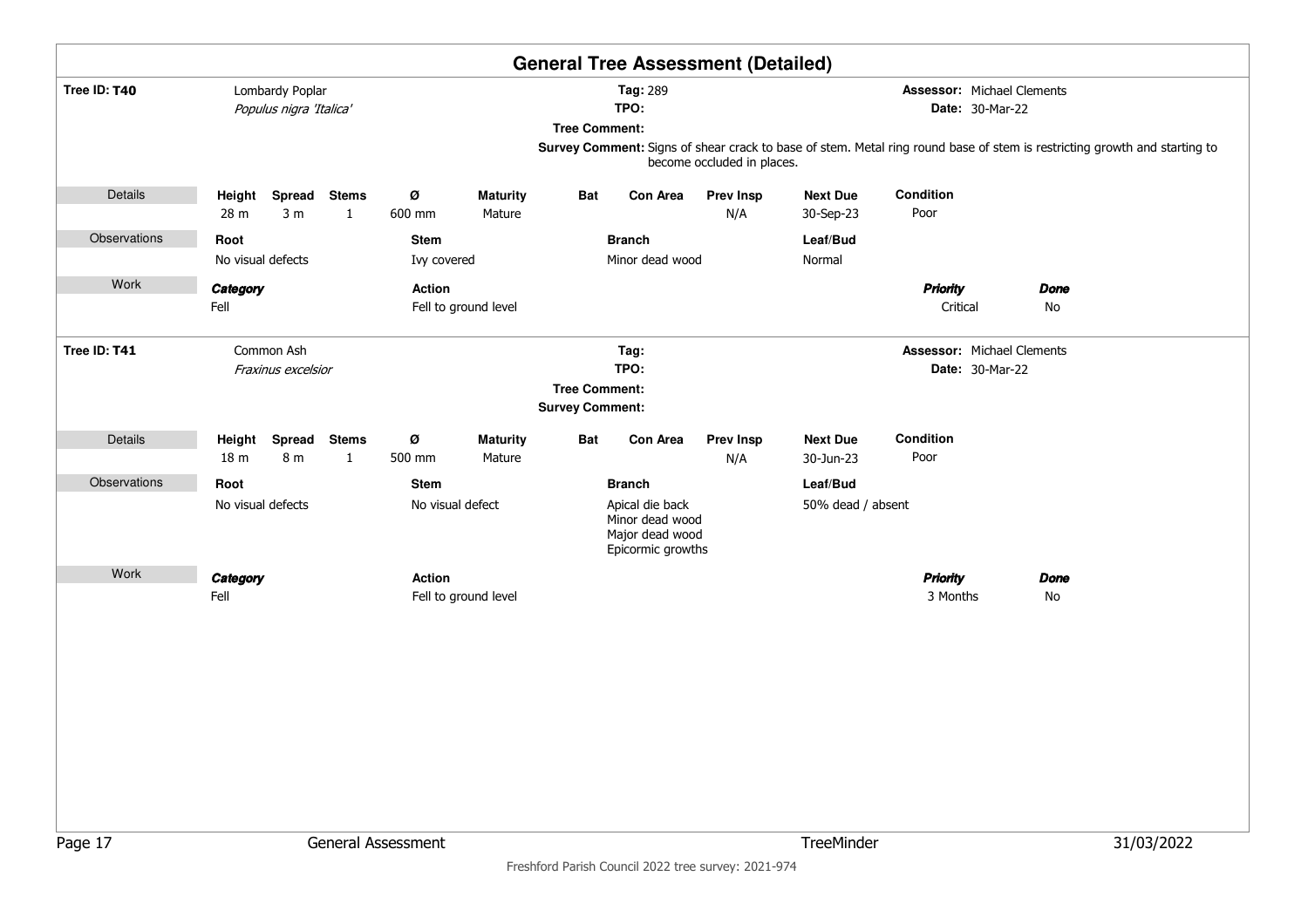|              |                                |                                            |                   |                         |                           |                      |                                  | <b>General Tree Assessment (Detailed)</b> |                              |                                                                                                                                                                                                        |                   |            |
|--------------|--------------------------------|--------------------------------------------|-------------------|-------------------------|---------------------------|----------------------|----------------------------------|-------------------------------------------|------------------------------|--------------------------------------------------------------------------------------------------------------------------------------------------------------------------------------------------------|-------------------|------------|
| Tree ID: T42 |                                | Lombardy Poplar<br>Populus nigra 'Italica' |                   |                         |                           | <b>Tree Comment:</b> | Tag: 290<br>TPO:                 |                                           |                              | <b>Assessor: Michael Clements</b><br><b>Date: 30-Mar-22</b>                                                                                                                                            |                   |            |
|              |                                |                                            |                   |                         |                           |                      |                                  |                                           |                              | Survey Comment: Percussion testing finds change in resonance to base of stem east side. Indication of possible internal<br>cavity. Recommend further inspection with Picus test, within 3 months time. |                   |            |
| Details      | Height<br>26 m                 | Spread<br>4 <sub>m</sub>                   | <b>Stems</b><br>1 | Ø<br>500 mm             | <b>Maturity</b><br>Mature | <b>Bat</b>           | Con Area                         | <b>Prev Insp</b><br>N/A                   | <b>Next Due</b><br>30-Sep-23 | Condition<br>Fair                                                                                                                                                                                      |                   |            |
| Observations | Root<br>No visual defects      |                                            |                   | <b>Stem</b><br>Cavities |                           |                      | <b>Branch</b><br>Minor dead wood |                                           | Leaf/Bud<br>Normal           |                                                                                                                                                                                                        |                   |            |
| Work         | Category<br>Further inspection |                                            |                   | <b>Action</b>           | On internal trunk decay.  |                      |                                  |                                           |                              | <b>Priority</b><br>3 Months                                                                                                                                                                            | Done<br>No        |            |
| Tree ID: T43 |                                | Lombardy Poplar<br>Populus nigra 'Italica' |                   |                         |                           | <b>Tree Comment:</b> | Tag: 291<br>TPO:                 | inspection with Picus test.               |                              | <b>Assessor: Michael Clements</b><br><b>Date: 30-Mar-22</b><br>Survey Comment: Percussion testing finds distinct change in resonance to base of stem South side. Recommended further                   |                   |            |
| Details      | Height<br>30 m                 | Spread<br>4 m                              | <b>Stems</b><br>1 | Ø<br>800 mm             | <b>Maturity</b><br>Mature | <b>Bat</b>           | Con Area                         | <b>Prev Insp</b><br>N/A                   | <b>Next Due</b><br>30-Sep-23 | Condition<br>Poor                                                                                                                                                                                      |                   |            |
| Observations | Root<br>No visual defects      |                                            |                   | <b>Stem</b><br>Cavities |                           |                      | <b>Branch</b><br>Minor dead wood |                                           | Leaf/Bud<br>Normal           |                                                                                                                                                                                                        |                   |            |
| Work         | Category<br>Further inspection |                                            |                   | <b>Action</b>           | On internal trunk decay.  |                      |                                  |                                           |                              | <b>Priority</b><br>3 Months                                                                                                                                                                            | <b>Done</b><br>No |            |
| Page 18      |                                |                                            |                   | General Assessment      |                           |                      |                                  |                                           | TreeMinder                   |                                                                                                                                                                                                        |                   | 31/03/2022 |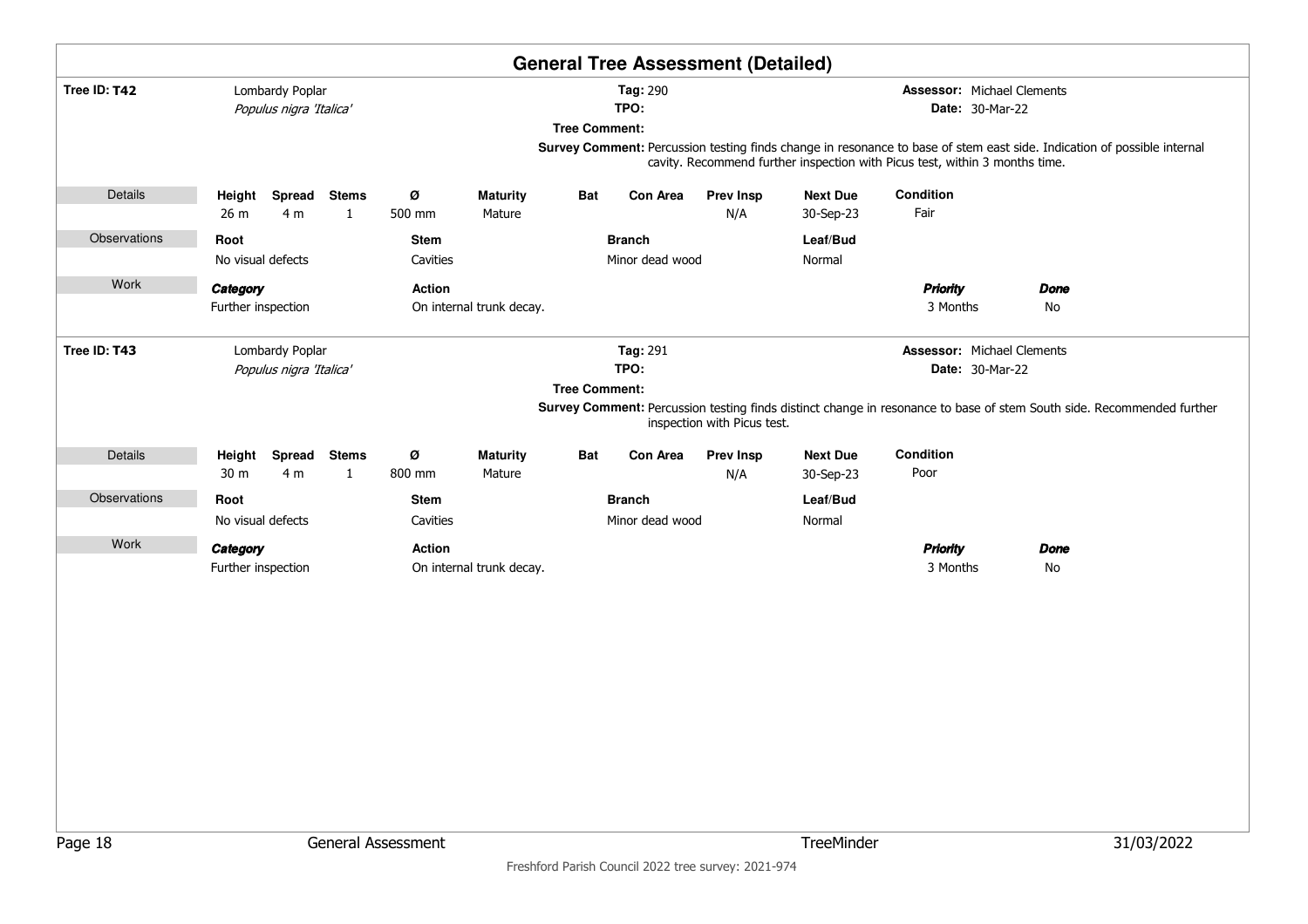|              |                           |                                                 |                   |                                                                |                           |                      |                                     | <b>General Tree Assessment (Detailed)</b> |                              |                                                                                                                                                                                                                            |             |            |
|--------------|---------------------------|-------------------------------------------------|-------------------|----------------------------------------------------------------|---------------------------|----------------------|-------------------------------------|-------------------------------------------|------------------------------|----------------------------------------------------------------------------------------------------------------------------------------------------------------------------------------------------------------------------|-------------|------------|
| Tree ID: T44 |                           | Common Horse Chestnut<br>Aesculus hippocastanum |                   |                                                                |                           |                      | Tag:<br>TPO:                        |                                           |                              | <b>Assessor: Michael Clements</b><br><b>Date: 30-Mar-22</b>                                                                                                                                                                |             |            |
|              |                           |                                                 |                   |                                                                |                           | <b>Tree Comment:</b> | unions.                             |                                           |                              | Survey Comment: Large vertical bark wound to South of stem, runs from the base and spirals all the way up the stem.<br>Possibly historically hit by lightning. Recommend crown reduction of 20% to reduced forces on tight |             |            |
| Details      | Height<br>12 <sub>m</sub> | Spread Stems<br>7 <sub>m</sub>                  | $\mathbf{1}$      | Ø<br>550 mm                                                    | <b>Maturity</b><br>Mature | Bat                  | Con Area                            | <b>Prev Insp</b><br>N/A                   | <b>Next Due</b><br>30-Sep-23 | Condition<br>Fair                                                                                                                                                                                                          |             |            |
| Observations | Root                      |                                                 |                   | <b>Stem</b>                                                    |                           |                      | <b>Branch</b>                       |                                           | Leaf/Bud                     |                                                                                                                                                                                                                            |             |            |
|              | No visual defects         |                                                 |                   | Fungus or decay<br>Bark wounds<br>Multi stemmed<br>Tight union |                           |                      | Minor dead wood                     |                                           | Normal                       |                                                                                                                                                                                                                            |             |            |
| Work         | Category                  |                                                 |                   | Action                                                         |                           |                      |                                     |                                           |                              | <b>Priority</b>                                                                                                                                                                                                            | <b>Done</b> |            |
|              | Reduce crown(s)           |                                                 |                   | By 20%                                                         |                           |                      |                                     |                                           |                              | 6 Months                                                                                                                                                                                                                   | No          |            |
| Tree ID: T45 |                           | Common Oak                                      |                   |                                                                |                           |                      | Tag:                                |                                           |                              | <b>Assessor: Michael Clements</b>                                                                                                                                                                                          |             |            |
|              |                           | Quercus robur                                   |                   |                                                                |                           |                      | TPO:                                |                                           |                              | <b>Date: 30-Mar-22</b>                                                                                                                                                                                                     |             |            |
|              |                           |                                                 |                   |                                                                |                           | <b>Tree Comment:</b> | Survey Comment: Deadwood over path. |                                           |                              |                                                                                                                                                                                                                            |             |            |
| Details      | Height<br>15 <sub>m</sub> | Spread<br>9 m                                   | <b>Stems</b><br>1 | ø<br>600 mm                                                    | <b>Maturity</b><br>Mature | <b>Bat</b>           | Con Area                            | <b>Prev Insp</b><br>N/A                   | <b>Next Due</b><br>30-Sep-23 | Condition<br>Good                                                                                                                                                                                                          |             |            |
| Observations | Root                      |                                                 |                   | <b>Stem</b>                                                    |                           |                      | <b>Branch</b>                       |                                           | Leaf/Bud                     |                                                                                                                                                                                                                            |             |            |
|              | No visual defects         |                                                 |                   | No visual defect                                               |                           |                      | Minor dead wood<br>Major dead wood  |                                           | Normal                       |                                                                                                                                                                                                                            |             |            |
| Work         | Category<br>Remove        |                                                 |                   | <b>Action</b><br>Major dead wood                               |                           |                      |                                     |                                           |                              | <b>Priority</b><br>3 Months                                                                                                                                                                                                | Done<br>No  |            |
|              |                           |                                                 |                   |                                                                |                           |                      |                                     |                                           |                              |                                                                                                                                                                                                                            |             |            |
|              |                           |                                                 |                   |                                                                |                           |                      |                                     |                                           |                              |                                                                                                                                                                                                                            |             |            |
|              |                           |                                                 |                   |                                                                |                           |                      |                                     |                                           |                              |                                                                                                                                                                                                                            |             |            |
|              |                           |                                                 |                   |                                                                |                           |                      |                                     |                                           |                              |                                                                                                                                                                                                                            |             |            |
| Page 19      |                           |                                                 |                   | General Assessment                                             |                           |                      |                                     |                                           | TreeMinder                   |                                                                                                                                                                                                                            |             | 31/03/2022 |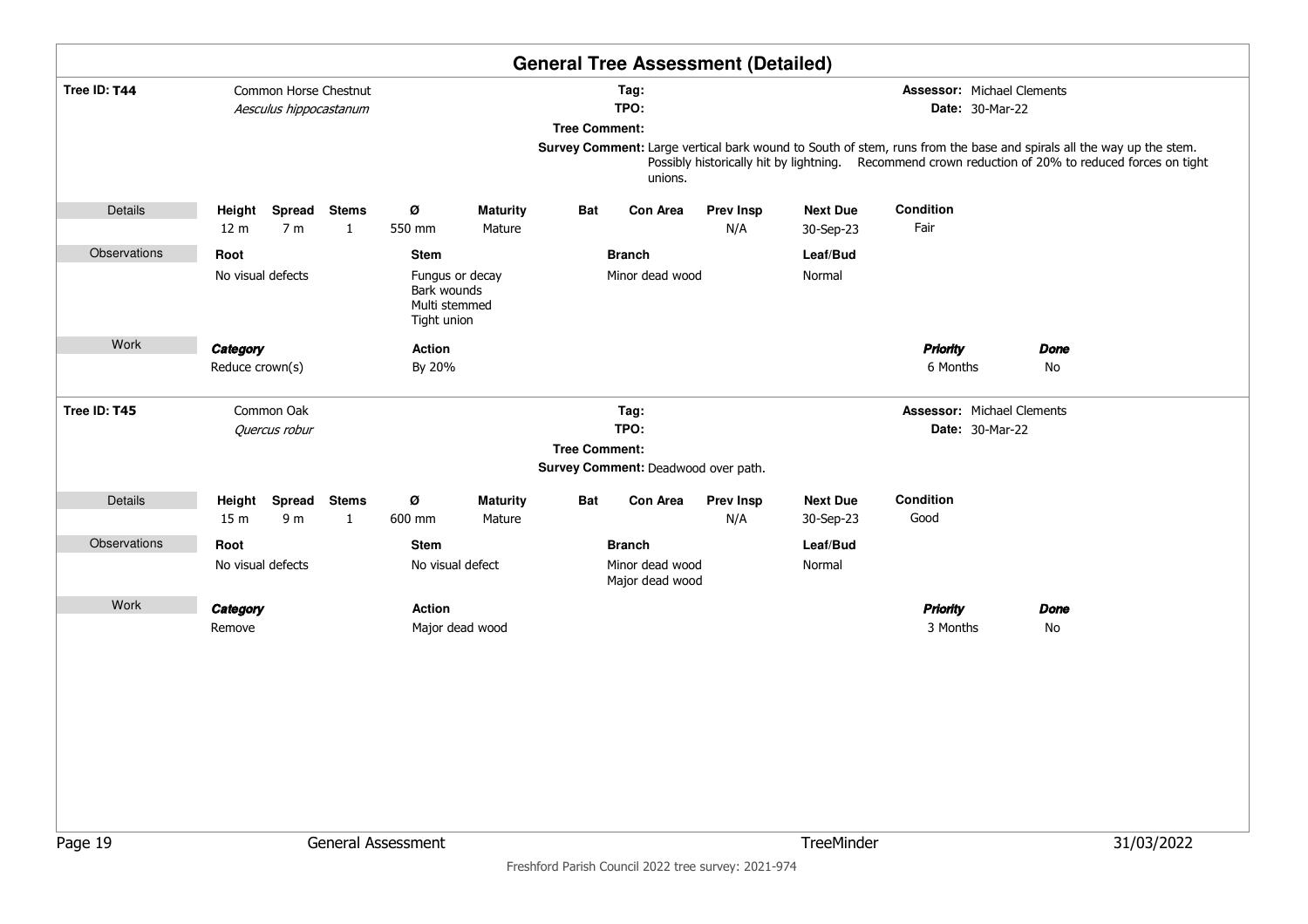|              |                                                                                                                                                                                                   |                                  |                              |                        |                           |                      |                                                       | <b>General Tree Assessment (Detailed)</b> |                               |                                               |                   |            |
|--------------|---------------------------------------------------------------------------------------------------------------------------------------------------------------------------------------------------|----------------------------------|------------------------------|------------------------|---------------------------|----------------------|-------------------------------------------------------|-------------------------------------------|-------------------------------|-----------------------------------------------|-------------------|------------|
| Tree ID: T46 | Common Hornbeam<br><b>Assessor: Michael Clements</b><br>Tag:<br>TPO:<br>Date: 30-Mar-22<br>Carpinus betulus<br><b>Tree Comment:</b><br>Survey Comment: Dead with snapped top in crown. Over path. |                                  |                              |                        |                           |                      |                                                       |                                           |                               |                                               |                   |            |
| Details      |                                                                                                                                                                                                   | Height Spread Stems              |                              | Ø                      | <b>Maturity</b>           | <b>Bat</b>           | Con Area                                              | <b>Prev Insp</b>                          | <b>Next Due</b>               | Condition                                     |                   |            |
|              | 7 <sub>m</sub>                                                                                                                                                                                    | 4 m                              | $\mathbf{1}$                 | 170 mm                 | Young                     |                      |                                                       | N/A                                       | 30-Jun-23                     | Dangerous                                     |                   |            |
| Observations | Root                                                                                                                                                                                              | No visual defects                |                              | <b>Stem</b><br>Leaning |                           |                      | <b>Branch</b><br>Damage / wounding<br>Major dead wood |                                           | Leaf/Bud<br>All dead / absent |                                               |                   |            |
| Work         | Category<br>Fell                                                                                                                                                                                  |                                  |                              | <b>Action</b>          | Fell to ground level      |                      |                                                       |                                           |                               | <b>Priority</b><br>Critical                   | <b>Done</b><br>No |            |
| Tree ID: T47 |                                                                                                                                                                                                   | Common Oak<br>Quercus robur      |                              |                        |                           | <b>Tree Comment:</b> | Tag:<br>TPO:<br>Survey Comment: Deadwood over path.   |                                           |                               | Assessor: Michael Clements<br>Date: 30-Mar-22 |                   |            |
| Details      | Height<br>9 <sub>m</sub>                                                                                                                                                                          | <b>Spread</b><br>10 <sub>m</sub> | <b>Stems</b><br>$\mathbf{1}$ | Ø<br>400 mm            | <b>Maturity</b><br>Mature | Bat                  | <b>Con Area</b>                                       | <b>Prev Insp</b><br>N/A                   | <b>Next Due</b><br>30-Sep-23  | Condition<br>Good                             |                   |            |
| Observations | Root                                                                                                                                                                                              |                                  |                              | <b>Stem</b>            |                           |                      | <b>Branch</b>                                         |                                           | Leaf/Bud                      |                                               |                   |            |
|              |                                                                                                                                                                                                   | No visual defects                |                              | No visual defect       |                           |                      | Minor dead wood<br>Major dead wood                    |                                           | Normal                        |                                               |                   |            |
| Work         | Category                                                                                                                                                                                          |                                  |                              | <b>Action</b>          |                           |                      |                                                       |                                           |                               | <b>Priority</b>                               | <b>Done</b>       |            |
|              | Remove                                                                                                                                                                                            |                                  |                              |                        | Major dead wood           |                      |                                                       |                                           |                               | 3 Months                                      | No                |            |
|              |                                                                                                                                                                                                   |                                  |                              |                        |                           |                      |                                                       |                                           |                               |                                               |                   |            |
|              |                                                                                                                                                                                                   |                                  |                              |                        |                           |                      |                                                       |                                           |                               |                                               |                   |            |
|              |                                                                                                                                                                                                   |                                  |                              |                        |                           |                      |                                                       |                                           |                               |                                               |                   |            |
|              |                                                                                                                                                                                                   |                                  |                              |                        |                           |                      |                                                       |                                           |                               |                                               |                   |            |
| Page 20      |                                                                                                                                                                                                   |                                  |                              | General Assessment     |                           |                      |                                                       |                                           | TreeMinder                    |                                               |                   | 31/03/2022 |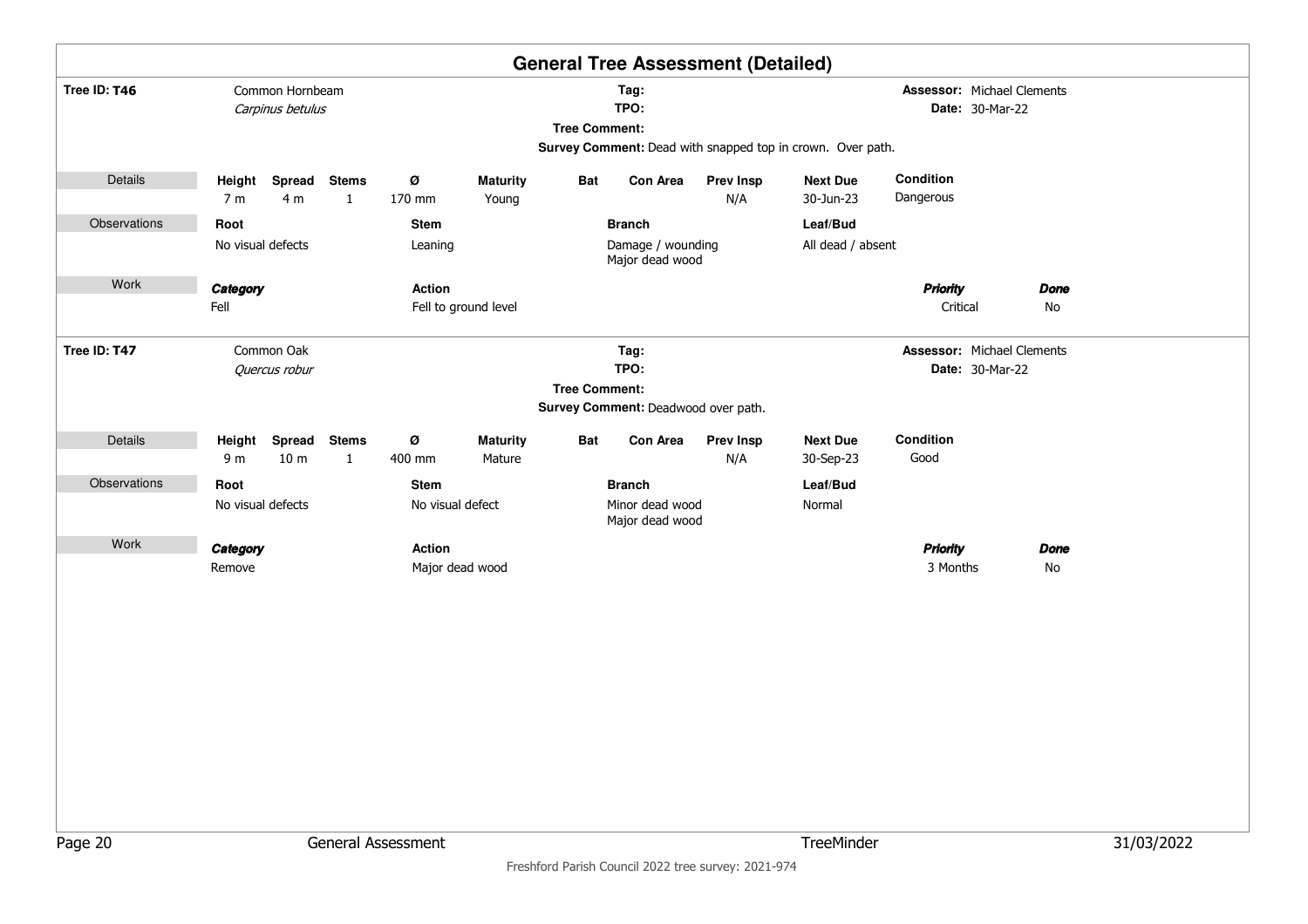|                     |                           |                                  |                   |               |                           |                      |                                        | <b>General Tree Assessment (Detailed)</b>       |                                                                                                    |                                                      |             |            |
|---------------------|---------------------------|----------------------------------|-------------------|---------------|---------------------------|----------------------|----------------------------------------|-------------------------------------------------|----------------------------------------------------------------------------------------------------|------------------------------------------------------|-------------|------------|
| Tree ID: T48        |                           | Common Ash<br>Fraxinus excelsior |                   |               |                           | <b>Tree Comment:</b> | <b>Tag: 292</b><br>TPO:                |                                                 |                                                                                                    | <b>Assessor: Michael Clements</b><br>Date: 30-Mar-22 |             |            |
|                     |                           |                                  |                   |               |                           |                      |                                        |                                                 | Survey Comment: Ash Dieback. Large failed section resting butt in the air against stem, over path. |                                                      |             |            |
| Details             | 15 <sub>m</sub>           | Height Spread Stems<br>6 m       | $\overline{2}$    | Ø<br>350 mm   | <b>Maturity</b><br>Mature | Bat                  | <b>Con Area</b>                        | <b>Prev Insp</b><br>N/A                         | <b>Next Due</b><br>30-Jun-23                                                                       | Condition<br>Dangerous                               |             |            |
| Observations        | Root                      |                                  |                   | <b>Stem</b>   |                           |                      | <b>Branch</b>                          |                                                 | Leaf/Bud                                                                                           |                                                      |             |            |
|                     | No visual defects         |                                  |                   |               |                           |                      | Damage / wounding<br>Epicormic growths |                                                 | Discolouration                                                                                     |                                                      |             |            |
| Work                | Category                  |                                  |                   | <b>Action</b> |                           |                      |                                        |                                                 |                                                                                                    | <b>Priority</b>                                      | Done        |            |
|                     | Fell                      |                                  |                   |               | Fell to ground level      |                      |                                        |                                                 |                                                                                                    | Critical                                             | No          |            |
| Tree ID: T49        |                           | Common Walnut                    |                   |               |                           |                      | Tag:                                   |                                                 |                                                                                                    | <b>Assessor: Michael Clements</b>                    |             |            |
|                     |                           | Juglans regia                    |                   |               |                           | <b>Tree Comment:</b> | TPO:                                   |                                                 |                                                                                                    | Date: 30-Mar-22                                      |             |            |
|                     |                           |                                  |                   |               |                           |                      | Survey Comment: Deadwood over path.    |                                                 |                                                                                                    |                                                      |             |            |
| Details             | Height<br>11 <sub>m</sub> | Spread<br>4 m                    | <b>Stems</b><br>1 | Ø<br>370 mm   | <b>Maturity</b><br>Mature | Bat                  | <b>Con Area</b>                        | <b>Prev Insp</b><br>N/A                         | <b>Next Due</b><br>30-Sep-23                                                                       | Condition<br>Good                                    |             |            |
| Observations        | Root                      |                                  |                   | <b>Stem</b>   |                           |                      | <b>Branch</b>                          |                                                 | Leaf/Bud                                                                                           |                                                      |             |            |
|                     | No visual defects         |                                  |                   |               | No visual defect          |                      | Minor dead wood                        |                                                 | Normal                                                                                             |                                                      |             |            |
| Work                | Category                  |                                  |                   | <b>Action</b> |                           |                      |                                        |                                                 |                                                                                                    | <b>Priority</b>                                      | Done        |            |
|                     | Remove                    |                                  |                   |               | Minor dead wood           |                      |                                        |                                                 |                                                                                                    | 3 Months                                             | No          |            |
| Tree ID: T50        |                           | Common Ash                       |                   |               |                           |                      | Tag: 295<br>TPO:                       |                                                 |                                                                                                    | <b>Assessor: Michael Clements</b>                    |             |            |
|                     |                           | Fraxinus excelsior               |                   |               |                           | <b>Tree Comment:</b> |                                        |                                                 |                                                                                                    | <b>Date: 30-Mar-22</b>                               |             |            |
|                     |                           |                                  |                   |               |                           |                      |                                        | Survey Comment: Ash Dieback. Leaning over path. |                                                                                                    |                                                      |             |            |
| Details             | Height                    | Spread Stems                     |                   | Ø             | <b>Maturity</b>           | Bat                  | Con Area                               | <b>Prev Insp</b>                                | <b>Next Due</b>                                                                                    | Condition                                            |             |            |
|                     | 12 <sub>m</sub>           | 4 m                              | 1                 | 200 mm        | Semi-mature               |                      |                                        | N/A                                             | 30-Jun-23                                                                                          | Poor                                                 |             |            |
| <b>Observations</b> | Root                      |                                  |                   | <b>Stem</b>   |                           |                      | <b>Branch</b>                          |                                                 | Leaf/Bud                                                                                           |                                                      |             |            |
|                     | No visual defects         |                                  |                   |               | No visual defect          |                      | Epicormic growths                      |                                                 | Small / sparse                                                                                     |                                                      |             |            |
| Work                | Category                  |                                  |                   | <b>Action</b> |                           |                      |                                        |                                                 |                                                                                                    | <b>Priority</b>                                      | <b>Done</b> |            |
|                     | Fell                      |                                  |                   |               | Fell to ground level      |                      |                                        |                                                 |                                                                                                    | 3 Months                                             | No          |            |
| Page 21             | General Assessment        |                                  |                   |               |                           |                      |                                        |                                                 | TreeMinder                                                                                         |                                                      |             | 31/03/2022 |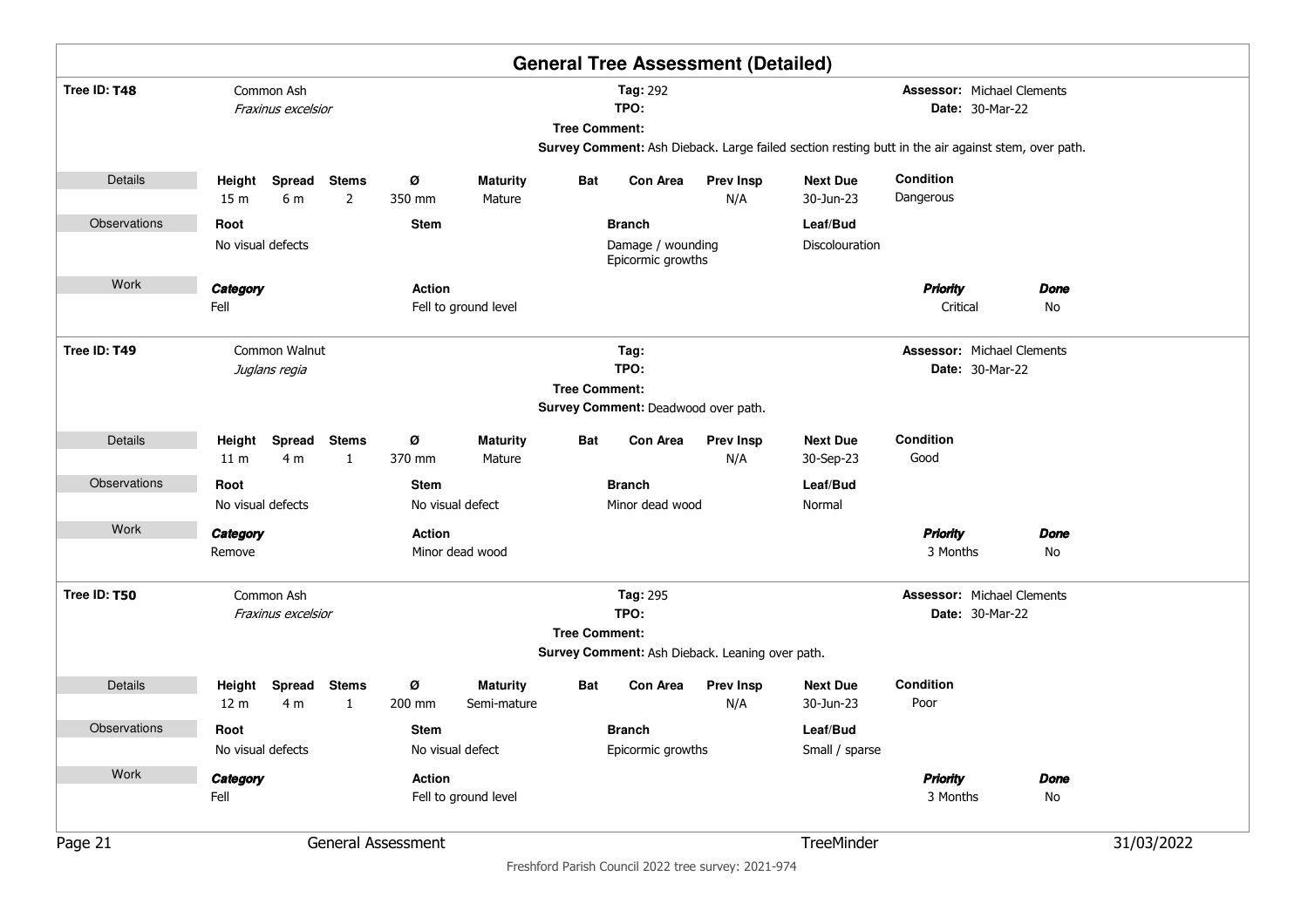|              |                           |                                       |                              |                                                                          |                                |                      |                                                       | <b>General Tree Assessment (Detailed)</b> |                              |                                   |                 |                   |            |
|--------------|---------------------------|---------------------------------------|------------------------------|--------------------------------------------------------------------------|--------------------------------|----------------------|-------------------------------------------------------|-------------------------------------------|------------------------------|-----------------------------------|-----------------|-------------------|------------|
| Tree ID: T51 |                           | Common Ash<br>Fraxinus excelsior      |                              | Tag: 296<br>TPO:<br><b>Tree Comment:</b><br>Survey Comment: Ash Dieback. |                                |                      |                                                       |                                           |                              | <b>Assessor: Michael Clements</b> | Date: 30-Mar-22 |                   |            |
| Details      | Height<br>15 <sub>m</sub> | <b>Spread</b><br>3 <sub>m</sub>       | <b>Stems</b><br>$\mathbf{1}$ | Ø<br>250 mm                                                              | <b>Maturity</b><br>Semi-mature | Bat                  | Con Area                                              | <b>Prev Insp</b><br>N/A                   | <b>Next Due</b><br>30-Jun-23 | Condition<br>Poor                 |                 |                   |            |
| Observations | Root                      | No visual defects                     |                              | <b>Stem</b>                                                              |                                |                      | <b>Branch</b><br>Minor dead wood<br>Epicormic growths |                                           | Leaf/Bud<br>Small / sparse   |                                   |                 |                   |            |
| Work         | Category<br>Fell          |                                       |                              | Action                                                                   | Fell to ground level           |                      |                                                       |                                           |                              | <b>Priority</b><br>3 Months       |                 | <b>Done</b><br>No |            |
| Tree ID: T52 |                           | Common Ash<br>Fraxinus excelsior      |                              |                                                                          |                                | <b>Tree Comment:</b> | Tag: 297<br>TPO:<br>Survey Comment: Ash dieback.      |                                           |                              | <b>Assessor: Michael Clements</b> | Date: 30-Mar-22 |                   |            |
| Details      | 15 <sub>m</sub>           | Height Spread Stems<br>4 <sub>m</sub> | $\overline{4}$               | Ø<br>300 mm                                                              | <b>Maturity</b><br>Semi-mature | Bat                  | Con Area                                              | <b>Prev Insp</b><br>N/A                   | <b>Next Due</b><br>30-Jun-23 | Condition<br>Poor                 |                 |                   |            |
| Observations | Root                      |                                       |                              | Stem                                                                     |                                |                      | <b>Branch</b>                                         |                                           | Leaf/Bud                     |                                   |                 |                   |            |
|              |                           | No visual defects                     |                              |                                                                          | No visual defect               |                      | Minor dead wood<br>Epicormic growths                  |                                           | Small / sparse               |                                   |                 |                   |            |
| Work         | Category                  |                                       |                              | <b>Action</b>                                                            |                                |                      |                                                       |                                           |                              | <b>Priority</b>                   |                 | <b>Done</b>       |            |
|              | Fell                      |                                       |                              |                                                                          | Fell to ground level           |                      |                                                       |                                           |                              | 3 Months                          |                 | No                |            |
| Page 22      |                           |                                       |                              | General Assessment                                                       |                                |                      |                                                       |                                           | TreeMinder                   |                                   |                 |                   | 31/03/2022 |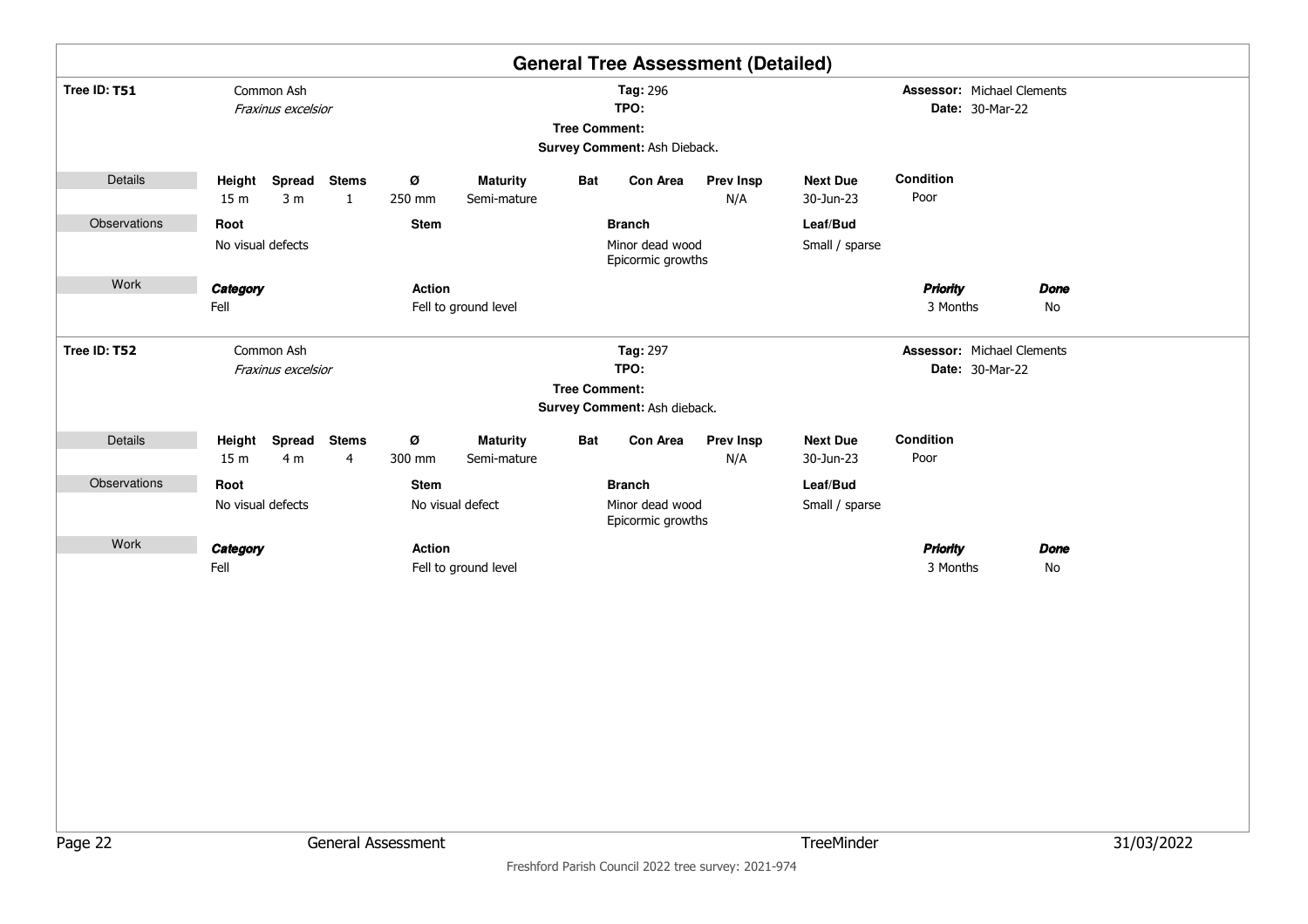|              |                                            |                              |                            |                           |                      | <b>General Tree Assessment (Detailed)</b>                           |                         |                              |                                               |                   |            |
|--------------|--------------------------------------------|------------------------------|----------------------------|---------------------------|----------------------|---------------------------------------------------------------------|-------------------------|------------------------------|-----------------------------------------------|-------------------|------------|
| Tree ID: T53 | Common Ash<br>Fraxinus excelsior           |                              |                            |                           | <b>Tree Comment:</b> | Tag: 298<br>TPO:<br>Survey Comment: Ash dieback                     |                         |                              | Assessor: Michael Clements<br>Date: 30-Mar-22 |                   |            |
| Details      | Height<br>Spread<br>17 <sub>m</sub><br>6 m | <b>Stems</b><br>$\mathbf{1}$ | Ø<br>300 mm                | <b>Maturity</b><br>Mature | Bat                  | Con Area                                                            | <b>Prev Insp</b><br>N/A | <b>Next Due</b><br>30-Jun-23 | Condition<br>Poor                             |                   |            |
| Observations | Root<br>No visual defects                  |                              | <b>Stem</b><br>Ivy covered |                           |                      | <b>Branch</b><br>Minor dead wood                                    |                         | Leaf/Bud<br>Small / sparse   |                                               |                   |            |
| Work         | Category<br>Fell                           |                              | Action                     | Fell to ground level      |                      |                                                                     |                         |                              | <b>Priority</b><br>3 Months                   | <b>Done</b><br>No |            |
| Tree ID: T54 | Sycamore<br>Acer pseudoplatanus            |                              |                            |                           | <b>Tree Comment:</b> | Tag:<br>TPO:<br>Survey Comment: Sever Ivy and climber.              |                         |                              | Assessor: Michael Clements<br>Date: 30-Mar-22 |                   |            |
| Details      | Height<br>19 m<br>6 m                      | Spread Stems<br>$\mathbf{1}$ | Ø<br>550 mm                | <b>Maturity</b><br>Mature | Bat                  | Con Area                                                            | Prev Insp<br>N/A        | <b>Next Due</b><br>30-Sep-23 | Condition<br>Fair                             |                   |            |
| Observations | Root<br>No visual defects                  |                              | <b>Stem</b><br>Ivy covered |                           |                      | <b>Branch</b><br>Minor dead wood<br>Major dead wood<br>Ivy in crown |                         | Leaf/Bud<br>Normal           |                                               |                   |            |
| Work         | Category<br>Ivy                            |                              | <b>Action</b>              | Sever/remove ivy          |                      |                                                                     |                         |                              | <b>Priority</b><br>6 Months                   | <b>Done</b><br>No |            |
| Page 23      |                                            |                              | General Assessment         |                           |                      |                                                                     |                         | TreeMinder                   |                                               |                   | 31/03/2022 |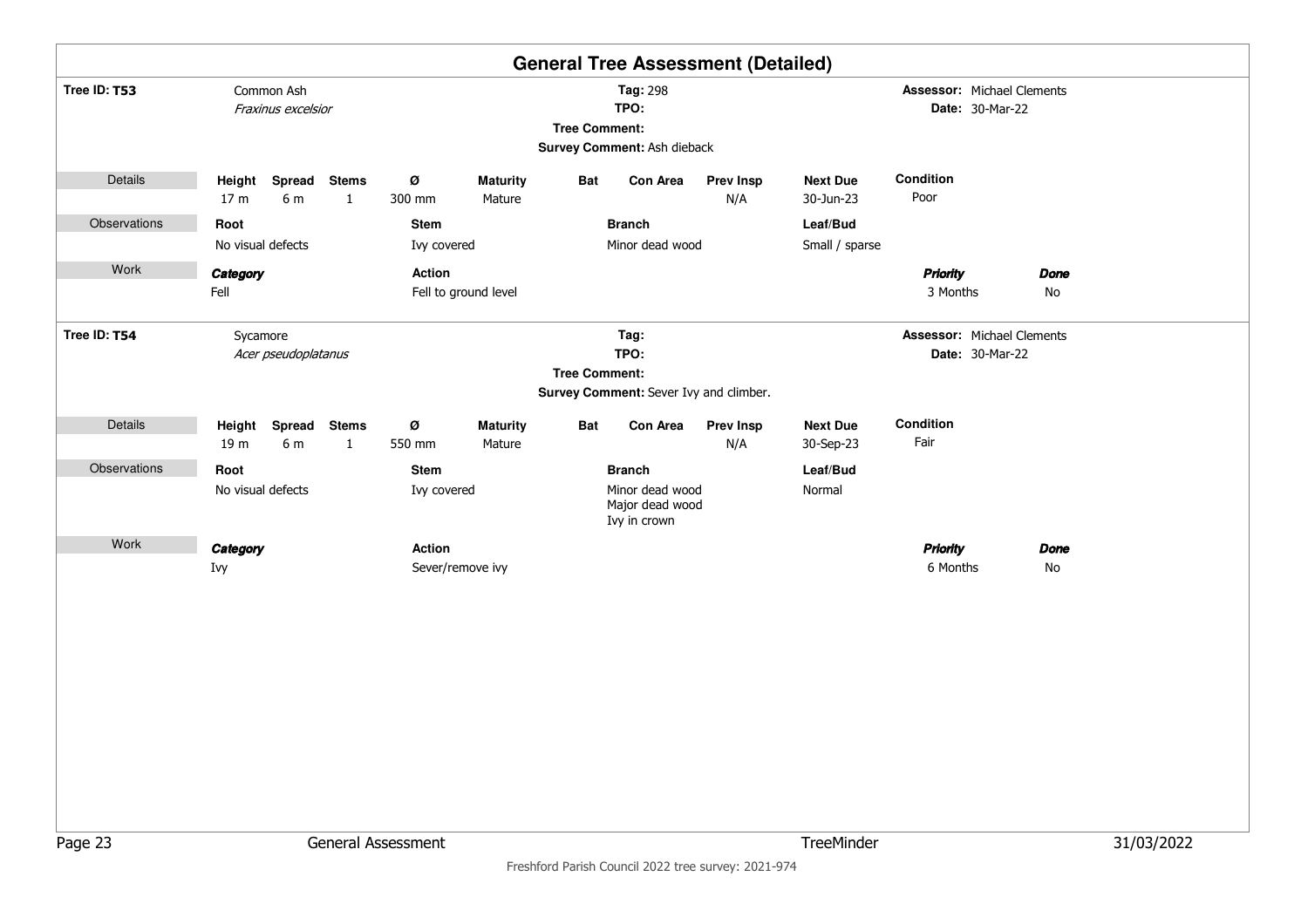|              |                                                                |                     |                                                                |                                 |                                                                     |                                                |                                                                                          | <b>General Tree Assessment (Detailed)</b>                   |                                                      |                                                     |                               |            |
|--------------|----------------------------------------------------------------|---------------------|----------------------------------------------------------------|---------------------------------|---------------------------------------------------------------------|------------------------------------------------|------------------------------------------------------------------------------------------|-------------------------------------------------------------|------------------------------------------------------|-----------------------------------------------------|-------------------------------|------------|
| Tree ID: T55 | Sycamore                                                       | Acer pseudoplatanus |                                                                |                                 |                                                                     | <b>Tree Comment:</b><br><b>Survey Comment:</b> | Tag:<br>TPO:                                                                             |                                                             | <b>Assessor: Michael Clements</b><br>Date: 30-Mar-22 |                                                     |                               |            |
| Details      | Height Spread<br>17 <sub>m</sub>                               | 6 m                 | <b>Stems</b><br>$\mathbf{1}$                                   | Ø<br>650 mm                     | <b>Maturity</b><br>Mature                                           | Bat                                            | Con Area                                                                                 | <b>Prev Insp</b><br>N/A                                     | <b>Next Due</b><br>30-Sep-23                         | Condition<br>Fair                                   |                               |            |
| Observations | Root<br>No visual defects<br>Work<br>Category<br>Ivy<br>Remove |                     |                                                                |                                 | Ivy covered                                                         |                                                | <b>Branch</b><br>Damage / wounding<br>Minor dead wood<br>Major dead wood<br>Ivy in crown |                                                             | Leaf/Bud<br>Normal                                   |                                                     |                               |            |
|              |                                                                |                     |                                                                | <b>Action</b>                   | Sever/remove ivy<br>Major dead wood<br>Suspended or broken branches |                                                |                                                                                          |                                                             |                                                      | <b>Priority</b><br>6 Months<br>3 Months<br>Critical | <b>Done</b><br>No<br>No<br>No |            |
| Tree ID: T56 | Small-Leafed Lime<br>Tilia cordata                             |                     | Tag:<br>TPO:<br><b>Tree Comment:</b><br><b>Survey Comment:</b> |                                 |                                                                     |                                                |                                                                                          | <b>Assessor: Michael Clements</b><br><b>Date: 30-Mar-22</b> |                                                      |                                                     |                               |            |
| Details      | Height Spread<br>3 <sub>m</sub>                                |                     | <b>Stems</b><br>$\mathbf{1}$                                   | Ø<br>30 mm                      | <b>Maturity</b><br>Young                                            | Bat                                            | Con Area                                                                                 | <b>Prev Insp</b><br>N/A                                     | <b>Next Due</b><br>30-Sep-23                         | Condition<br>Good                                   |                               |            |
| Observations | Root<br>No visual defects                                      |                     |                                                                | <b>Stem</b><br>No visual defect |                                                                     |                                                | <b>Branch</b><br>No visual defects                                                       |                                                             | Leaf/Bud<br>Normal                                   |                                                     |                               |            |
| Work         | Category<br>No action                                          |                     |                                                                | <b>Action</b><br>Unspecified    |                                                                     |                                                |                                                                                          |                                                             |                                                      | <b>Priority</b>                                     | <b>Done</b><br>No             |            |
| Page 24      |                                                                |                     |                                                                | General Assessment              |                                                                     |                                                |                                                                                          |                                                             | TreeMinder                                           |                                                     |                               | 31/03/2022 |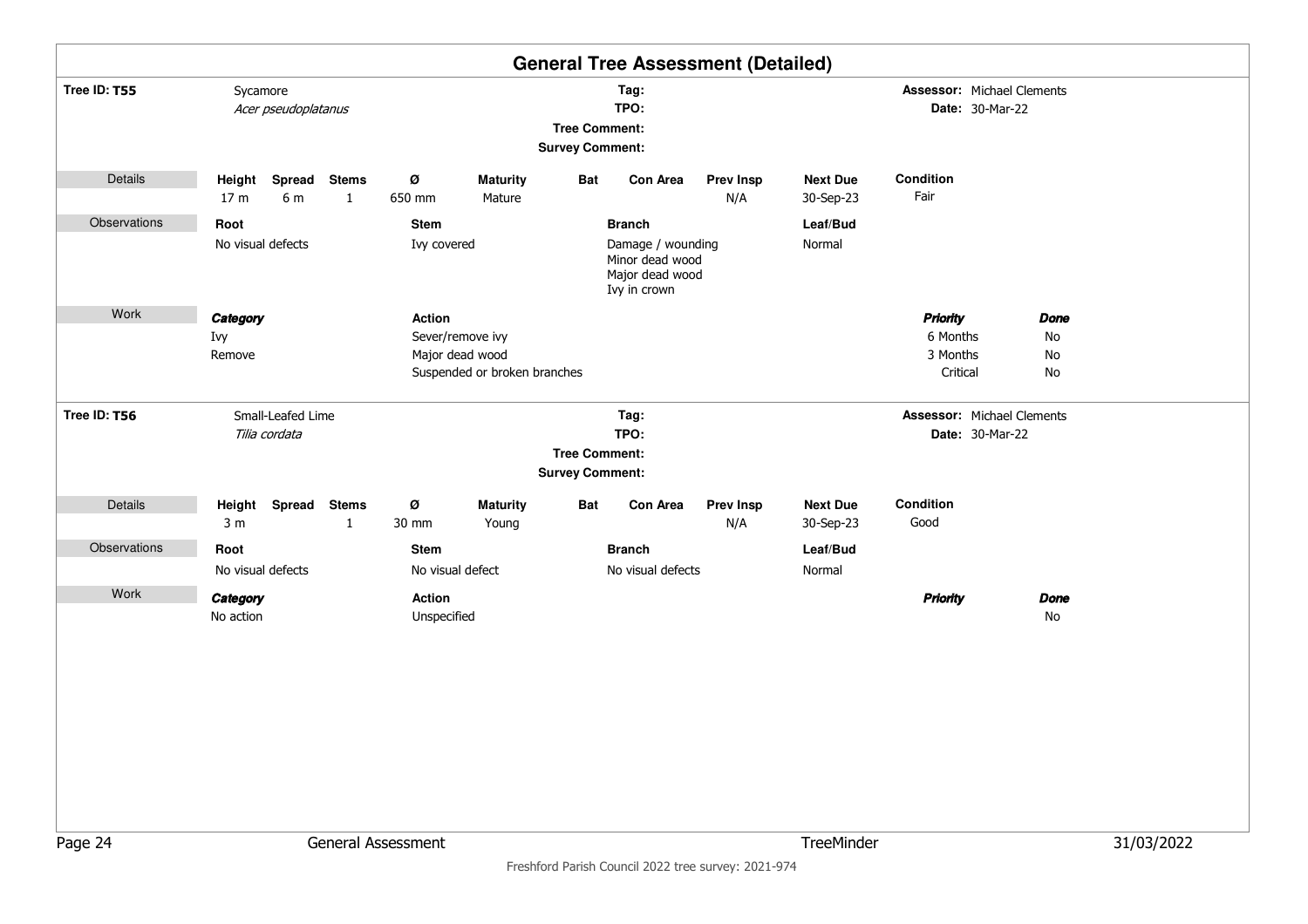|              |                                         |              |                                 |                          |                                                |                                    | <b>General Tree Assessment (Detailed)</b> |                              |                   |                                                             |            |
|--------------|-----------------------------------------|--------------|---------------------------------|--------------------------|------------------------------------------------|------------------------------------|-------------------------------------------|------------------------------|-------------------|-------------------------------------------------------------|------------|
| Tree ID: T57 | Sorbus<br>Sorbus Spp.                   |              |                                 |                          | <b>Tree Comment:</b><br><b>Survey Comment:</b> | Tag:<br>TPO:                       |                                           |                              |                   | <b>Assessor: Michael Clements</b><br><b>Date: 30-Mar-22</b> |            |
| Details      | Height Spread Stems<br>2 <sub>m</sub>   | $\mathbf{1}$ | ø<br>20 mm                      | <b>Maturity</b><br>Young | Bat                                            | <b>Con Area</b>                    | <b>Prev Insp</b><br>N/A                   | <b>Next Due</b><br>30-Sep-23 | Condition<br>Good |                                                             |            |
| Observations | Root<br>No visual defects               |              | <b>Stem</b><br>No visual defect |                          |                                                | <b>Branch</b><br>No visual defects |                                           | Leaf/Bud<br>Normal           |                   |                                                             |            |
| Work         | Category<br>No action                   |              | Action<br>Unspecified           |                          |                                                |                                    |                                           |                              | <b>Priority</b>   | <b>Done</b><br>No                                           |            |
| Tree ID: T58 | Mountain Ash<br>Sorbus aucuparia        |              |                                 |                          | <b>Tree Comment:</b><br><b>Survey Comment:</b> | Tag:<br>TPO:                       |                                           |                              |                   | <b>Assessor: Michael Clements</b><br><b>Date: 30-Mar-22</b> |            |
| Details      | Height Spread Stems<br>1.5 <sub>m</sub> | $\mathbf{1}$ | ø<br>20 mm                      | <b>Maturity</b><br>Young | Bat                                            | <b>Con Area</b>                    | <b>Prev Insp</b><br>N/A                   | <b>Next Due</b><br>30-Sep-23 | Condition<br>Good |                                                             |            |
| Observations | Root<br>No visual defects               |              | <b>Stem</b><br>No visual defect |                          |                                                | <b>Branch</b><br>No visual defects |                                           | Leaf/Bud<br>Normal           |                   |                                                             |            |
| Work         | Category<br>No action                   |              | <b>Action</b><br>Unspecified    |                          |                                                |                                    |                                           |                              | <b>Priority</b>   | <b>Done</b><br>No                                           |            |
| Tree ID: T59 | Mountain Ash<br>Sorbus aucuparia        |              |                                 |                          | <b>Tree Comment:</b><br><b>Survey Comment:</b> | Tag:<br>TPO:                       |                                           |                              |                   | <b>Assessor: Michael Clements</b><br><b>Date: 30-Mar-22</b> |            |
| Details      | Height Spread Stems<br>1 <sub>m</sub>   | $\mathbf{1}$ | ø<br>20 mm                      | <b>Maturity</b><br>Young | Bat                                            | <b>Con Area</b>                    | <b>Prev Insp</b><br>N/A                   | <b>Next Due</b><br>30-Sep-23 | Condition<br>Good |                                                             |            |
| Observations | Root<br>No visual defects               |              | <b>Stem</b><br>No visual defect |                          |                                                | <b>Branch</b><br>Damage / wounding |                                           | Leaf/Bud<br>Normal           |                   |                                                             |            |
| Work         | Category<br>No action                   |              | Action<br>Unspecified           |                          |                                                |                                    |                                           |                              | <b>Priority</b>   | <b>Done</b><br>No                                           |            |
| Page 25      |                                         |              | General Assessment              |                          |                                                |                                    |                                           | TreeMinder                   |                   |                                                             | 31/03/2022 |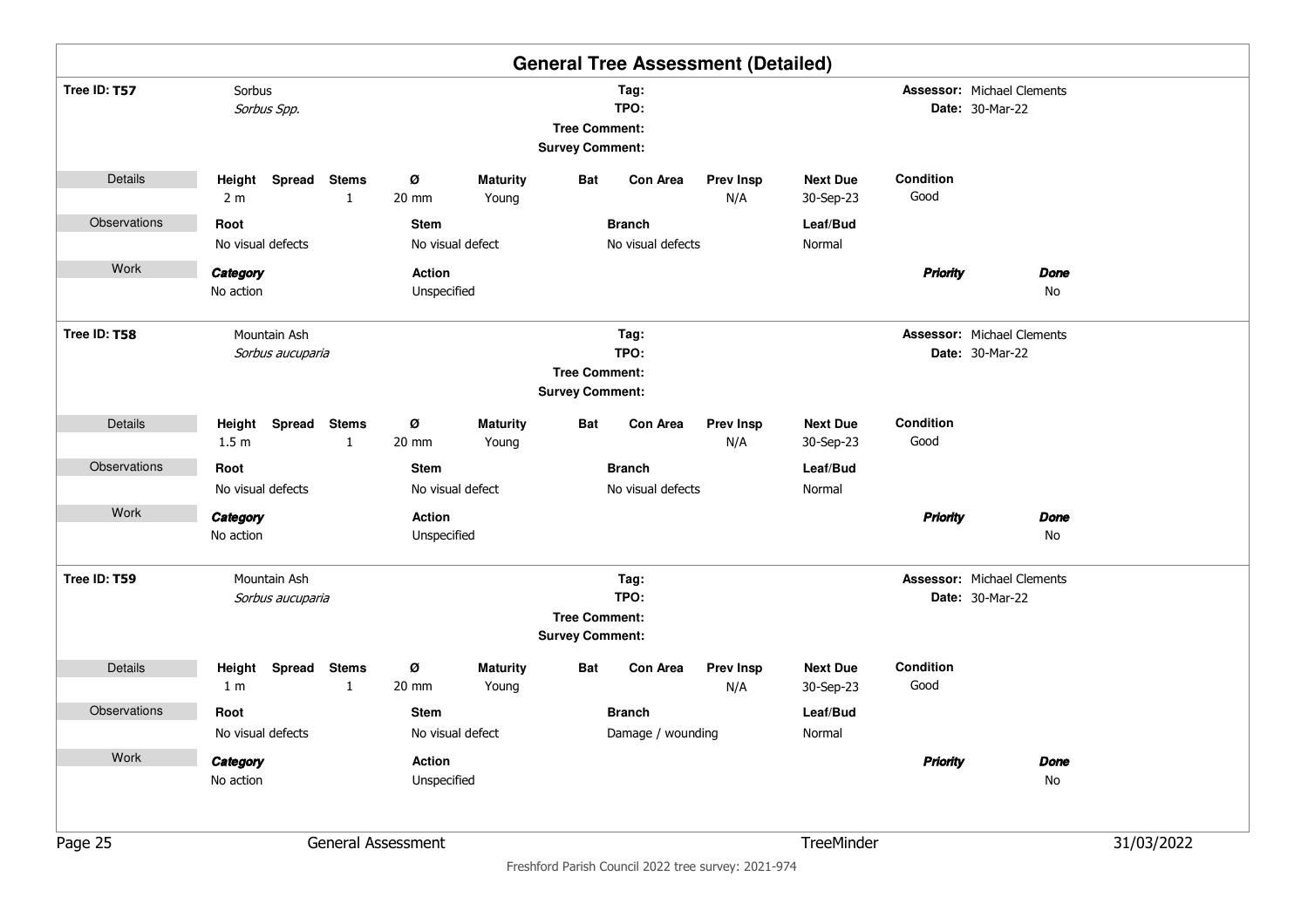|              |                            |                                       |                              |                                                                |                                |                                                |                                    | <b>General Tree Assessment (Detailed)</b> |                              |                                                             |                                                             |            |  |
|--------------|----------------------------|---------------------------------------|------------------------------|----------------------------------------------------------------|--------------------------------|------------------------------------------------|------------------------------------|-------------------------------------------|------------------------------|-------------------------------------------------------------|-------------------------------------------------------------|------------|--|
| Tree ID: T60 |                            | Common Oak<br>Quercus robur           |                              | Tag:<br>TPO:<br><b>Tree Comment:</b><br><b>Survey Comment:</b> |                                |                                                |                                    |                                           |                              | <b>Assessor: Michael Clements</b><br><b>Date: 30-Mar-22</b> |                                                             |            |  |
| Details      | Height<br>8 m              | Spread<br>4 m                         | <b>Stems</b><br>$\mathbf{1}$ | ø<br>250 mm                                                    | <b>Maturity</b><br>Semi-mature | Bat                                            | <b>Con Area</b>                    | <b>Prev Insp</b><br>N/A                   | <b>Next Due</b><br>30-Sep-23 | Condition<br>Good                                           |                                                             |            |  |
| Observations | Root                       |                                       |                              | <b>Stem</b>                                                    |                                |                                                | <b>Branch</b>                      |                                           | Leaf/Bud                     |                                                             |                                                             |            |  |
|              | No visual defects          |                                       |                              |                                                                | No visual defect               |                                                | Minor dead wood                    |                                           | Normal                       |                                                             |                                                             |            |  |
| Work         | Category                   |                                       |                              | <b>Action</b>                                                  |                                |                                                |                                    |                                           |                              | <b>Priority</b>                                             | <b>Done</b>                                                 |            |  |
|              | No action                  |                                       |                              | Unspecified                                                    |                                |                                                |                                    |                                           |                              |                                                             | No                                                          |            |  |
| Tree ID: T61 |                            | Common Hawthorn<br>Crataegus monogyna |                              |                                                                |                                |                                                | Tag:<br>TPO:                       |                                           |                              |                                                             | <b>Assessor: Michael Clements</b><br><b>Date: 30-Mar-22</b> |            |  |
|              |                            |                                       |                              |                                                                |                                | <b>Tree Comment:</b>                           |                                    |                                           |                              |                                                             |                                                             |            |  |
|              |                            |                                       |                              |                                                                |                                | <b>Survey Comment:</b>                         |                                    |                                           |                              |                                                             |                                                             |            |  |
| Details      | Height                     | Spread Stems                          |                              | ø                                                              | <b>Maturity</b>                | Bat                                            | <b>Con Area</b>                    | <b>Prev Insp</b>                          | <b>Next Due</b>              | Condition                                                   |                                                             |            |  |
|              | 2 <sub>m</sub>             |                                       | $\mathbf{1}$                 | 20 mm                                                          | Young                          |                                                |                                    | N/A                                       | 30-Sep-23                    | Good                                                        |                                                             |            |  |
| Observations | Root                       |                                       |                              | <b>Stem</b>                                                    |                                |                                                | <b>Branch</b>                      |                                           | Leaf/Bud                     |                                                             |                                                             |            |  |
|              | No visual defects          |                                       |                              |                                                                | No visual defect               |                                                | No visual defects                  |                                           | Normal                       |                                                             |                                                             |            |  |
| Work         | Category                   |                                       |                              | <b>Action</b>                                                  |                                |                                                |                                    |                                           |                              | <b>Priority</b>                                             | <b>Done</b>                                                 |            |  |
|              | No action                  |                                       |                              | Unspecified                                                    |                                |                                                |                                    |                                           |                              |                                                             | No                                                          |            |  |
| Tree ID: T62 | Apple                      |                                       |                              |                                                                |                                |                                                | Tag:                               |                                           |                              |                                                             | <b>Assessor: Michael Clements</b>                           |            |  |
|              | Malus Spp.                 |                                       |                              |                                                                |                                |                                                | TPO:                               |                                           |                              |                                                             | <b>Date: 30-Mar-22</b>                                      |            |  |
|              |                            |                                       |                              |                                                                |                                | <b>Tree Comment:</b><br><b>Survey Comment:</b> |                                    |                                           |                              |                                                             |                                                             |            |  |
| Details      | Height<br>1.5 <sub>m</sub> | Spread                                | <b>Stems</b><br>1            | ø<br>20 mm                                                     | <b>Maturity</b><br>Young       | Bat                                            | <b>Con Area</b>                    | <b>Prev Insp</b><br>N/A                   | <b>Next Due</b><br>30-Sep-23 | Condition<br>Good                                           |                                                             |            |  |
|              |                            |                                       |                              |                                                                |                                |                                                |                                    |                                           |                              |                                                             |                                                             |            |  |
| Observations | Root<br>No visual defects  |                                       |                              | <b>Stem</b>                                                    | No visual defect               |                                                | <b>Branch</b><br>No visual defects |                                           | Leaf/Bud<br>Normal           |                                                             |                                                             |            |  |
| Work         |                            |                                       |                              |                                                                |                                |                                                |                                    |                                           |                              |                                                             |                                                             |            |  |
|              | Category                   |                                       |                              | Action                                                         |                                |                                                |                                    |                                           |                              | <b>Priority</b>                                             | <b>Done</b>                                                 |            |  |
|              | No action                  |                                       |                              | Unspecified                                                    |                                |                                                |                                    |                                           |                              |                                                             | No                                                          |            |  |
| Page 26      |                            |                                       |                              | General Assessment                                             |                                |                                                |                                    |                                           | TreeMinder                   |                                                             |                                                             | 31/03/2022 |  |
|              |                            |                                       |                              |                                                                |                                |                                                |                                    |                                           |                              |                                                             |                                                             |            |  |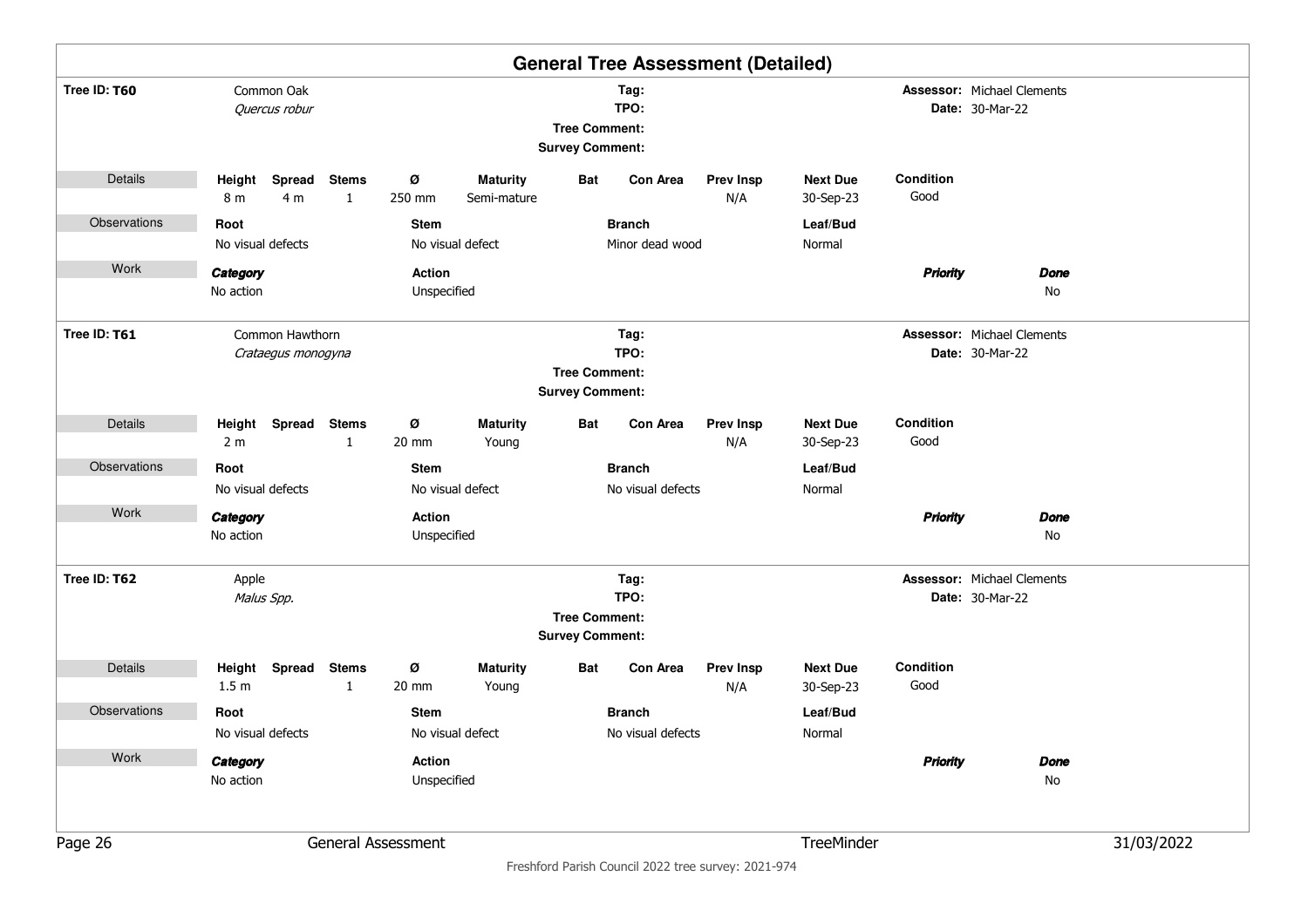|              |                                           |                              |                              |                          |                                                |                                    | <b>General Tree Assessment (Detailed)</b> |                              |                   |                                                             |            |
|--------------|-------------------------------------------|------------------------------|------------------------------|--------------------------|------------------------------------------------|------------------------------------|-------------------------------------------|------------------------------|-------------------|-------------------------------------------------------------|------------|
| Tree ID: T63 | Common Hawthorn<br>Crataegus monogyna     |                              |                              |                          | <b>Tree Comment:</b><br><b>Survey Comment:</b> | Tag:<br>TPO:                       |                                           |                              |                   |                                                             |            |
| Details      | Height<br>3 <sub>m</sub>                  | Spread Stems<br>$\mathbf{1}$ | ø<br>20 mm                   | <b>Maturity</b><br>Young | Bat                                            | <b>Con Area</b>                    | <b>Prev Insp</b><br>N/A                   | <b>Next Due</b><br>30-Sep-23 | Condition<br>Good |                                                             |            |
| Observations | Root<br>No visual defects                 |                              | <b>Stem</b>                  | No visual defect         |                                                | <b>Branch</b><br>No visual defects |                                           | Leaf/Bud<br>Normal           |                   |                                                             |            |
| Work         | Category<br>No action                     |                              | <b>Action</b><br>Unspecified |                          |                                                |                                    |                                           |                              | <b>Priority</b>   | <b>Done</b><br>No                                           |            |
| Tree ID: T64 | Apple<br>Malus Spp.                       |                              |                              |                          | <b>Tree Comment:</b><br><b>Survey Comment:</b> | Tag:<br>TPO:                       |                                           |                              |                   | <b>Assessor: Michael Clements</b><br>Date: 30-Mar-22        |            |
| Details      | Height Spread Stems<br>2 <sub>m</sub>     | $\mathbf{1}$                 | ø<br>$15 \text{ mm}$         | <b>Maturity</b><br>Young | Bat                                            | Con Area                           | <b>Prev Insp</b><br>N/A                   | <b>Next Due</b><br>30-Sep-23 | Condition<br>Good |                                                             |            |
| Observations | Root                                      |                              | <b>Stem</b>                  |                          |                                                | <b>Branch</b>                      |                                           | Leaf/Bud                     |                   |                                                             |            |
|              | No visual defects                         |                              |                              | No visual defect         |                                                | No visual defects                  |                                           | Normal                       |                   |                                                             |            |
| Work         | Category<br>No action                     |                              | <b>Action</b><br>Unspecified |                          |                                                |                                    |                                           |                              | <b>Priority</b>   | <b>Done</b><br>No                                           |            |
| Tree ID: T65 | Common Hawthorn<br>Crataegus monogyna     |                              |                              |                          | <b>Tree Comment:</b><br><b>Survey Comment:</b> | Tag:<br>TPO:                       |                                           |                              |                   | <b>Assessor: Michael Clements</b><br><b>Date: 30-Mar-22</b> |            |
| Details      | Height<br><b>Spread</b><br>2 <sub>m</sub> | <b>Stems</b><br>$\mathbf{1}$ | ø<br>20 mm                   | <b>Maturity</b><br>Young | Bat                                            | Con Area                           | <b>Prev Insp</b><br>N/A                   | <b>Next Due</b><br>30-Sep-23 | Condition<br>Good |                                                             |            |
| Observations | Root                                      |                              | <b>Stem</b>                  |                          |                                                | <b>Branch</b>                      |                                           | Leaf/Bud                     |                   |                                                             |            |
| Work         | No visual defects                         |                              |                              | No visual defect         |                                                | No visual defects                  |                                           | Normal                       |                   |                                                             |            |
|              | Category<br>No action                     |                              | Action<br>Unspecified        |                          |                                                |                                    |                                           |                              | <b>Priority</b>   | <b>Done</b><br>No                                           |            |
| Page 27      |                                           |                              | General Assessment           |                          |                                                |                                    |                                           | TreeMinder                   |                   |                                                             | 31/03/2022 |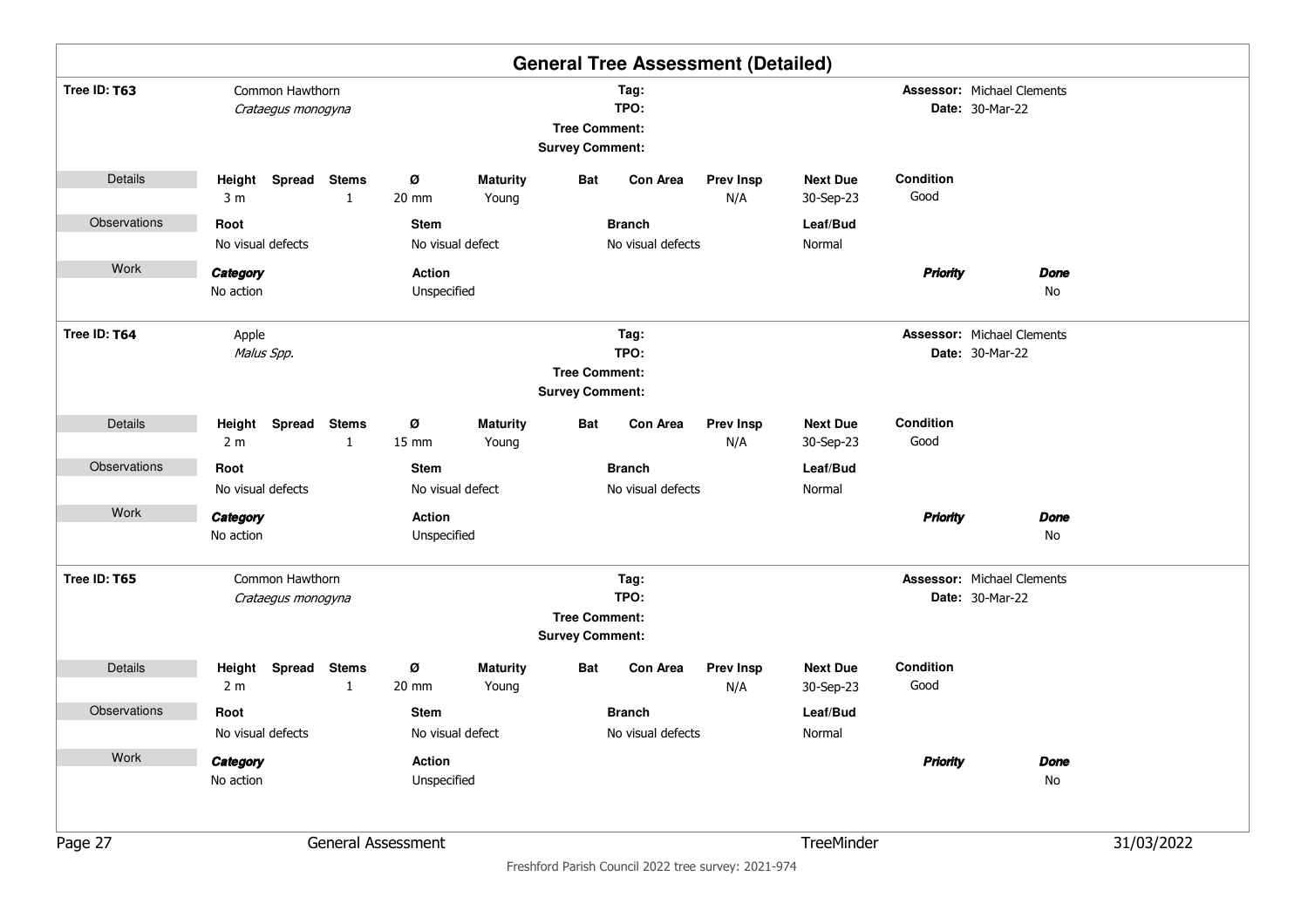|              |                                  |                                               |                    |                          |                                                |                   | <b>General Tree Assessment (Detailed)</b> |                              |                   |                                                      |            |
|--------------|----------------------------------|-----------------------------------------------|--------------------|--------------------------|------------------------------------------------|-------------------|-------------------------------------------|------------------------------|-------------------|------------------------------------------------------|------------|
| Tree ID: T66 | Mountain Ash<br>Sorbus aucuparia |                                               |                    |                          | <b>Tree Comment:</b><br><b>Survey Comment:</b> | Tag:<br>TPO:      |                                           |                              |                   |                                                      |            |
| Details      | Height<br>1 <sub>m</sub>         | Spread Stems<br>$\mathbf{1}$                  | ø<br>20 mm         | <b>Maturity</b><br>Young | Bat                                            | <b>Con Area</b>   | <b>Prev Insp</b><br>N/A                   | <b>Next Due</b><br>30-Sep-23 | Condition<br>Good |                                                      |            |
| Observations | Root                             |                                               | <b>Stem</b>        |                          |                                                | <b>Branch</b>     |                                           | Leaf/Bud                     |                   |                                                      |            |
|              | No visual defects                |                                               |                    | No visual defect         |                                                | No visual defects |                                           | Normal                       |                   |                                                      |            |
| Work         | Category                         |                                               | Action             |                          |                                                |                   |                                           |                              | <b>Priority</b>   | <b>Done</b>                                          |            |
|              | No action                        |                                               | Unspecified        |                          |                                                |                   |                                           |                              |                   | No                                                   |            |
| Tree ID: T67 | Apple<br>Malus Spp.              |                                               |                    |                          |                                                | Tag:<br>TPO:      |                                           |                              |                   | <b>Assessor: Michael Clements</b><br>Date: 30-Mar-22 |            |
|              |                                  |                                               |                    |                          | <b>Tree Comment:</b>                           |                   |                                           |                              |                   |                                                      |            |
|              |                                  |                                               |                    |                          | <b>Survey Comment:</b>                         |                   |                                           |                              |                   |                                                      |            |
| Details      | Height Spread Stems              |                                               | ø                  | <b>Maturity</b>          | Bat                                            | Con Area          | <b>Prev Insp</b>                          | <b>Next Due</b>              | Condition         |                                                      |            |
|              | 2 <sub>m</sub>                   | $\mathbf{1}$                                  | $15 \text{ mm}$    | Young                    |                                                |                   | N/A                                       | 30-Sep-23                    | Good              |                                                      |            |
| Observations | Root                             |                                               | <b>Stem</b>        |                          |                                                | <b>Branch</b>     |                                           | Leaf/Bud                     |                   |                                                      |            |
|              | No visual defects                |                                               |                    | No visual defect         |                                                | No visual defects |                                           | Normal                       |                   |                                                      |            |
| Work         | Category                         |                                               | <b>Action</b>      |                          |                                                |                   |                                           |                              | <b>Priority</b>   | <b>Done</b>                                          |            |
|              | No action                        |                                               | Unspecified        |                          |                                                |                   |                                           |                              |                   | No                                                   |            |
| Tree ID: T68 | Mountain Ash                     |                                               |                    |                          |                                                | Tag:              |                                           |                              |                   | <b>Assessor: Michael Clements</b>                    |            |
|              | Sorbus aucuparia                 |                                               |                    |                          |                                                | TPO:              |                                           |                              |                   | Date: 30-Mar-22                                      |            |
|              |                                  |                                               |                    |                          | <b>Tree Comment:</b><br><b>Survey Comment:</b> |                   |                                           |                              |                   |                                                      |            |
| Details      | Height<br>1 <sub>m</sub>         | <b>Spread</b><br><b>Stems</b><br>$\mathbf{1}$ | ø<br>20 mm         | <b>Maturity</b><br>Young | Bat                                            | Con Area          | <b>Prev Insp</b><br>N/A                   | <b>Next Due</b><br>30-Sep-23 | Condition<br>Good |                                                      |            |
| Observations | Root                             |                                               | <b>Stem</b>        |                          |                                                | <b>Branch</b>     |                                           | Leaf/Bud                     |                   |                                                      |            |
|              | No visual defects                |                                               |                    | No visual defect         |                                                | No visual defects |                                           | Normal                       |                   |                                                      |            |
| Work         | Category                         |                                               | Action             |                          |                                                |                   |                                           |                              | <b>Priority</b>   | <b>Done</b>                                          |            |
|              | No action                        |                                               | Unspecified        |                          |                                                |                   |                                           |                              |                   | No                                                   |            |
|              |                                  |                                               |                    |                          |                                                |                   |                                           |                              |                   |                                                      |            |
| Page 28      |                                  |                                               | General Assessment |                          |                                                |                   |                                           | TreeMinder                   |                   |                                                      | 31/03/2022 |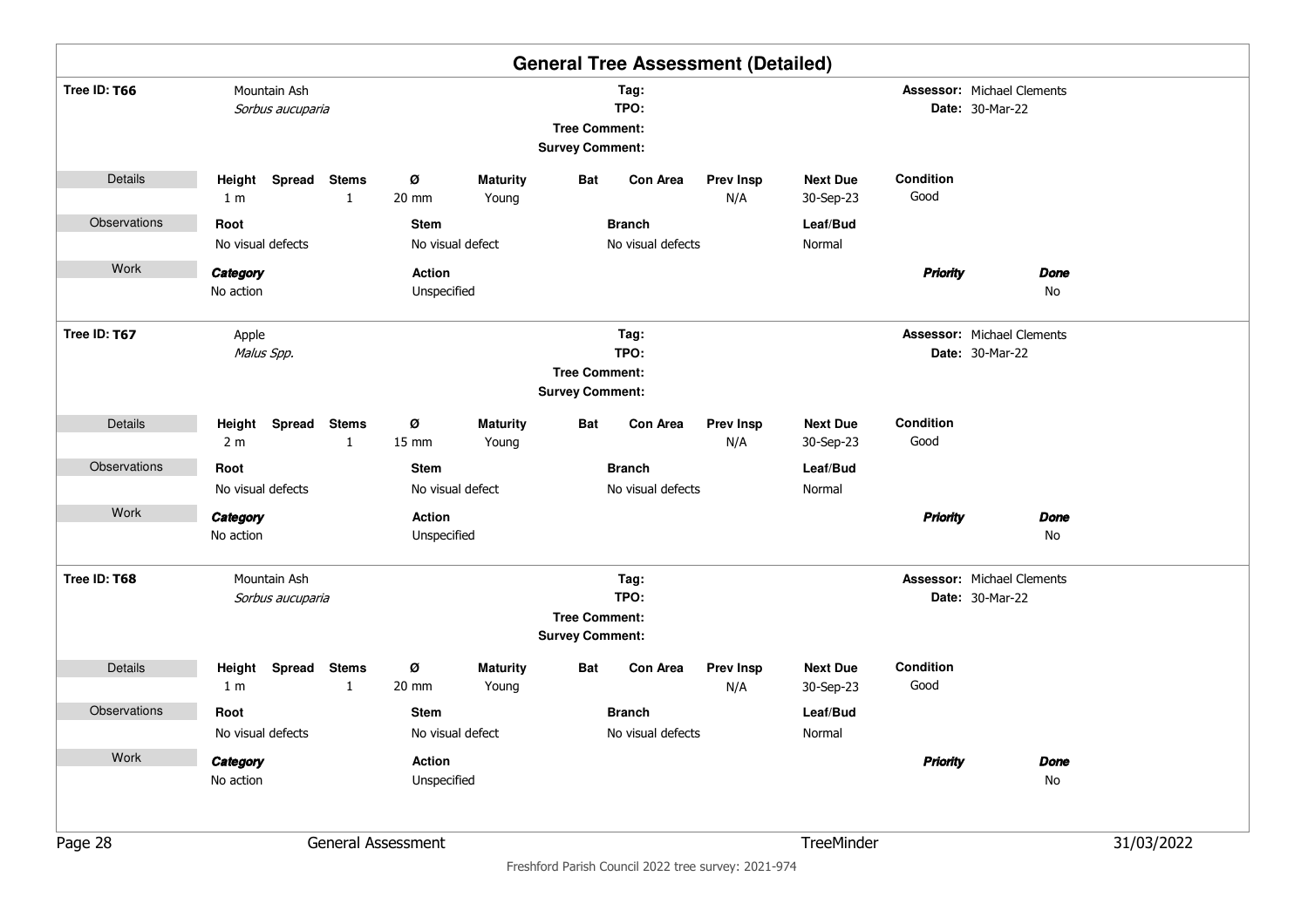|              |                          |                  |                   |                                                                |                          |                                                |                   | <b>General Tree Assessment (Detailed)</b> |                              |                                                             |                                                             |            |  |
|--------------|--------------------------|------------------|-------------------|----------------------------------------------------------------|--------------------------|------------------------------------------------|-------------------|-------------------------------------------|------------------------------|-------------------------------------------------------------|-------------------------------------------------------------|------------|--|
| Tree ID: T69 | Apple<br>Malus Spp.      |                  |                   | Tag:<br>TPO:<br><b>Tree Comment:</b><br><b>Survey Comment:</b> |                          |                                                |                   |                                           |                              | <b>Assessor: Michael Clements</b><br><b>Date: 30-Mar-22</b> |                                                             |            |  |
| Details      | Height<br>2 <sub>m</sub> | Spread Stems     | $\mathbf{1}$      | ø<br>20 mm                                                     | <b>Maturity</b><br>Young | Bat                                            | <b>Con Area</b>   | <b>Prev Insp</b><br>N/A                   | <b>Next Due</b><br>30-Sep-23 | Condition<br>Good                                           |                                                             |            |  |
| Observations | Root                     |                  |                   | <b>Stem</b>                                                    |                          |                                                | <b>Branch</b>     |                                           | Leaf/Bud                     |                                                             |                                                             |            |  |
|              | No visual defects        |                  |                   |                                                                | No visual defect         |                                                | No visual defects |                                           | Normal                       |                                                             |                                                             |            |  |
| Work         | Category                 |                  |                   | Action                                                         |                          |                                                |                   |                                           |                              | <b>Priority</b>                                             | <b>Done</b>                                                 |            |  |
|              | No action                |                  |                   | Unspecified                                                    |                          |                                                |                   |                                           |                              |                                                             | No                                                          |            |  |
| Tree ID: T70 | Mountain Ash             | Sorbus aucuparia |                   |                                                                |                          |                                                | Tag:<br>TPO:      |                                           |                              |                                                             | <b>Assessor: Michael Clements</b><br><b>Date: 30-Mar-22</b> |            |  |
|              |                          |                  |                   |                                                                |                          | <b>Tree Comment:</b>                           |                   |                                           |                              |                                                             |                                                             |            |  |
|              |                          |                  |                   |                                                                |                          | <b>Survey Comment:</b>                         |                   |                                           |                              |                                                             |                                                             |            |  |
| Details      | Height                   | Spread Stems     |                   | ø                                                              | <b>Maturity</b>          | Bat                                            | <b>Con Area</b>   | <b>Prev Insp</b>                          | <b>Next Due</b>              | Condition                                                   |                                                             |            |  |
|              | 1 <sub>m</sub>           |                  | $\mathbf{1}$      | 20 mm                                                          | Young                    |                                                |                   | N/A                                       | 30-Sep-23                    | Good                                                        |                                                             |            |  |
| Observations | Root                     |                  |                   | <b>Stem</b>                                                    |                          |                                                | <b>Branch</b>     |                                           | Leaf/Bud                     |                                                             |                                                             |            |  |
|              | No visual defects        |                  |                   |                                                                | No visual defect         |                                                | No visual defects |                                           | Normal                       |                                                             |                                                             |            |  |
| Work         | Category                 |                  |                   | <b>Action</b>                                                  |                          |                                                |                   |                                           |                              | <b>Priority</b>                                             | <b>Done</b>                                                 |            |  |
|              | No action                |                  |                   | Unspecified                                                    |                          |                                                |                   |                                           |                              |                                                             | No                                                          |            |  |
| Tree ID: T71 | Apple                    |                  |                   |                                                                |                          |                                                | Tag:              |                                           |                              |                                                             | <b>Assessor: Michael Clements</b>                           |            |  |
|              | Malus Spp.               |                  |                   |                                                                |                          |                                                | TPO:              |                                           |                              |                                                             | <b>Date: 30-Mar-22</b>                                      |            |  |
|              |                          |                  |                   |                                                                |                          | <b>Tree Comment:</b><br><b>Survey Comment:</b> |                   |                                           |                              |                                                             |                                                             |            |  |
| Details      | Height<br>2 <sub>m</sub> | <b>Spread</b>    | <b>Stems</b><br>1 | ø<br>$15 \text{ mm}$                                           | <b>Maturity</b><br>Young | Bat                                            | <b>Con Area</b>   | <b>Prev Insp</b><br>N/A                   | <b>Next Due</b><br>30-Sep-23 | Condition<br>Good                                           |                                                             |            |  |
| Observations | Root                     |                  |                   | <b>Stem</b>                                                    |                          |                                                | <b>Branch</b>     |                                           | Leaf/Bud                     |                                                             |                                                             |            |  |
|              | No visual defects        |                  |                   |                                                                | No visual defect         |                                                | No visual defects |                                           | Normal                       |                                                             |                                                             |            |  |
| Work         | Category                 |                  |                   | Action                                                         |                          |                                                |                   |                                           |                              | <b>Priority</b>                                             | <b>Done</b>                                                 |            |  |
|              | No action                |                  |                   | Unspecified                                                    |                          |                                                |                   |                                           |                              |                                                             | No                                                          |            |  |
|              |                          |                  |                   |                                                                |                          |                                                |                   |                                           |                              |                                                             |                                                             |            |  |
| Page 29      |                          |                  |                   | General Assessment                                             |                          |                                                |                   |                                           | TreeMinder                   |                                                             |                                                             | 31/03/2022 |  |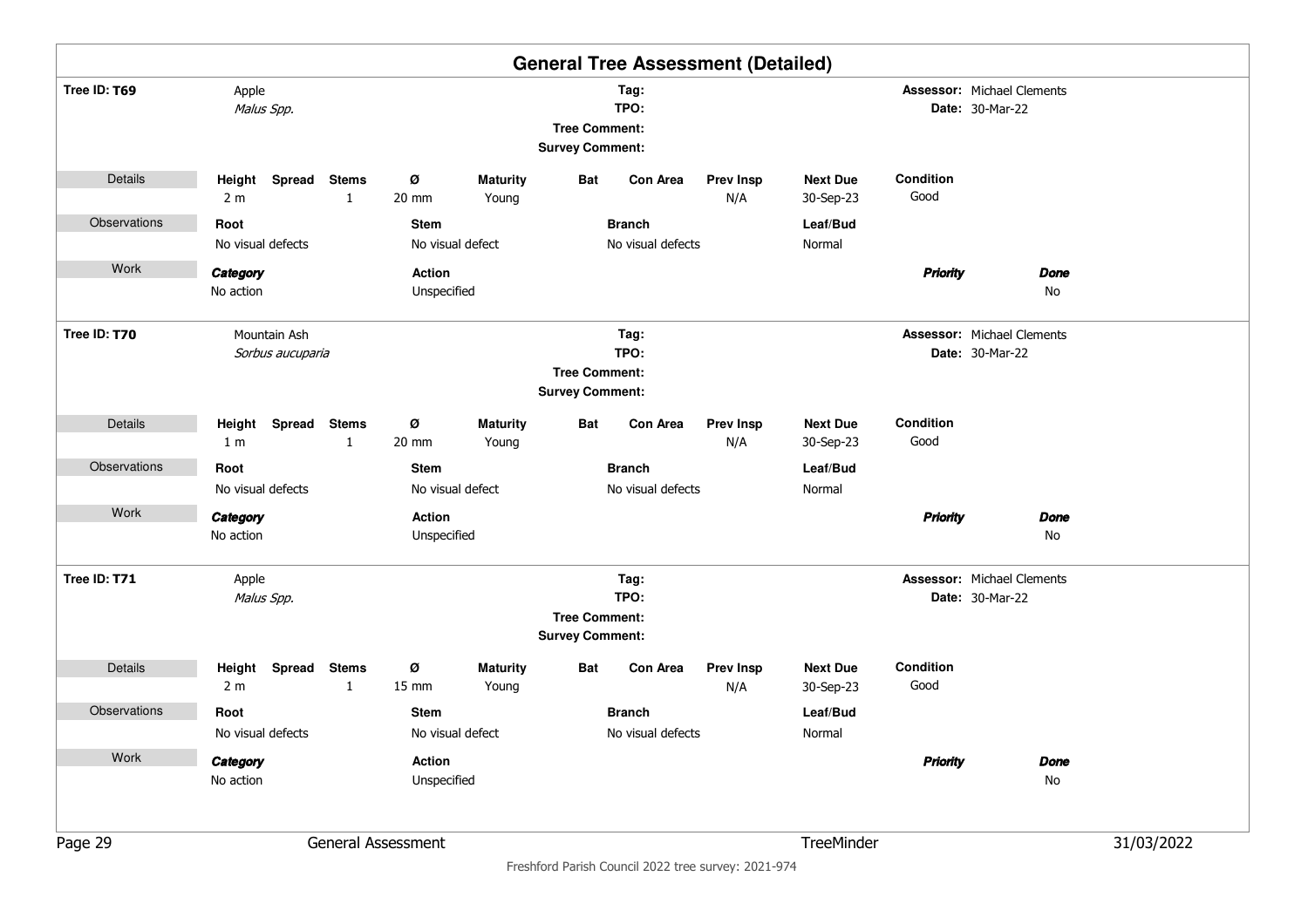|              |                                       |                              |                              |                                                                |                                                |                                    | <b>General Tree Assessment (Detailed)</b> |                              |                                                             |                   |  |
|--------------|---------------------------------------|------------------------------|------------------------------|----------------------------------------------------------------|------------------------------------------------|------------------------------------|-------------------------------------------|------------------------------|-------------------------------------------------------------|-------------------|--|
| Tree ID: T72 | Mountain Ash<br>Sorbus aucuparia      |                              |                              | Tag:<br>TPO:<br><b>Tree Comment:</b><br><b>Survey Comment:</b> |                                                |                                    |                                           |                              | <b>Assessor: Michael Clements</b><br><b>Date: 30-Mar-22</b> |                   |  |
| Details      | Height Spread<br>1 <sub>m</sub>       | <b>Stems</b><br>1            | Ø<br>20 mm                   | <b>Maturity</b><br>Young                                       | <b>Bat</b>                                     | <b>Con Area</b>                    | <b>Prev Insp</b><br>N/A                   | <b>Next Due</b><br>30-Sep-23 | Condition<br>Good                                           |                   |  |
| Observations | Root<br>No visual defects             |                              | <b>Stem</b>                  | No visual defect                                               |                                                | <b>Branch</b><br>No visual defects |                                           | Leaf/Bud<br>Normal           |                                                             |                   |  |
| Work         | Category<br>No action                 |                              | Action<br>Unspecified        |                                                                |                                                |                                    |                                           |                              | <b>Priority</b>                                             | <b>Done</b><br>No |  |
| Tree ID: T73 | Common Hawthorn<br>Crataegus monogyna |                              |                              |                                                                | <b>Tree Comment:</b><br><b>Survey Comment:</b> | Tag:<br>TPO:                       |                                           |                              | <b>Assessor: Michael Clements</b><br><b>Date: 30-Mar-22</b> |                   |  |
| Details      | Height Spread<br>3 <sub>m</sub>       | <b>Stems</b><br>$\mathbf{1}$ | Ø<br>20 mm                   | <b>Maturity</b><br>Young                                       | <b>Bat</b>                                     | Con Area                           | <b>Prev Insp</b><br>N/A                   | <b>Next Due</b><br>30-Sep-23 | Condition<br>Good                                           |                   |  |
| Observations | Root<br>No visual defects             |                              | <b>Stem</b>                  | No visual defect                                               |                                                | <b>Branch</b><br>No visual defects |                                           | Leaf/Bud<br>Normal           |                                                             |                   |  |
| Work         | Category<br>No action                 |                              | <b>Action</b><br>Unspecified |                                                                |                                                |                                    |                                           |                              | <b>Priority</b>                                             | <b>Done</b><br>No |  |
|              |                                       |                              |                              |                                                                |                                                |                                    |                                           |                              |                                                             |                   |  |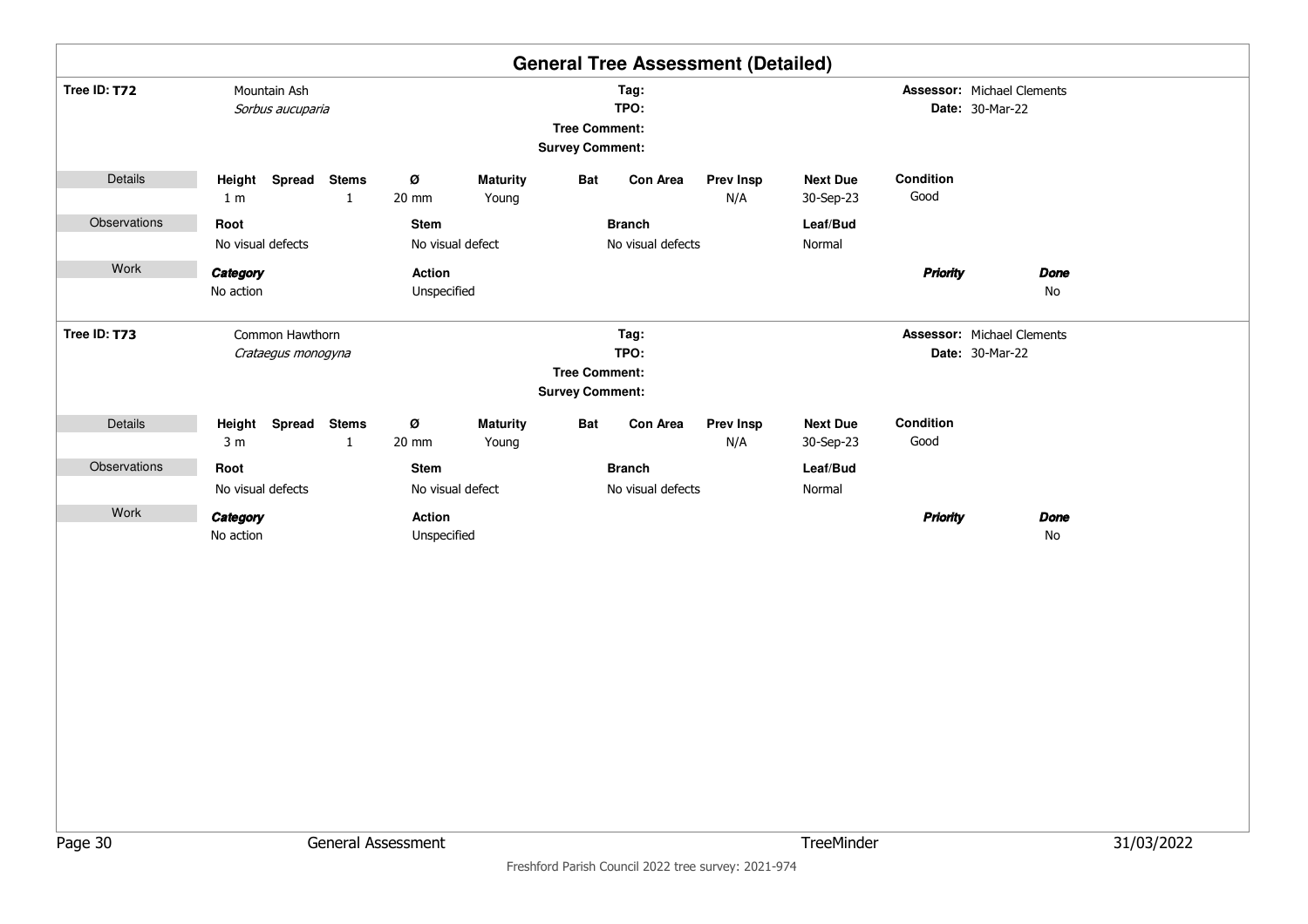|              |                    |                                                 |              |               |                                       |                      | <b>General Tree Assessment (Detailed)</b> |                        |                 |                                                                                                                                                                                                                |      |  |
|--------------|--------------------|-------------------------------------------------|--------------|---------------|---------------------------------------|----------------------|-------------------------------------------|------------------------|-----------------|----------------------------------------------------------------------------------------------------------------------------------------------------------------------------------------------------------------|------|--|
| Tree ID: T74 |                    | Common Horse Chestnut<br>Aesculus hippocastanum |              |               |                                       | <b>Tree Comment:</b> | Tag:<br>TPO:                              |                        |                 | <b>Assessor: Michael Clements</b><br>Date: 30-Mar-22                                                                                                                                                           |      |  |
|              |                    |                                                 |              |               |                                       |                      |                                           |                        |                 | Survey Comment: Large fruiting body's to base of stem south side (Perenniporia fraxinea). Recommend further inspection<br>for internal decay to help create a better informed decision for any remedial works. |      |  |
| Details      | Height             |                                                 | Spread Stems | Ø             | <b>Maturity</b>                       | Bat                  | Con Area                                  | <b>Prev Insp</b>       | <b>Next Due</b> | Condition                                                                                                                                                                                                      |      |  |
|              | 19 m               | 9 <sub>m</sub>                                  | $\mathbf{1}$ | 1600 mm       | Mature                                |                      |                                           | N/A                    | 30-Sep-23       | Fair                                                                                                                                                                                                           |      |  |
| Observations | Root               |                                                 |              | <b>Stem</b>   |                                       |                      | <b>Branch</b>                             |                        | Leaf/Bud        |                                                                                                                                                                                                                |      |  |
|              |                    | No visual defects                               |              | Bark wounds   | Fungus or decay<br>Old pruning wounds |                      | Damage / wounding<br>Old pruning wounds   |                        | Normal          |                                                                                                                                                                                                                |      |  |
| Work         | Category           |                                                 |              | <b>Action</b> |                                       |                      |                                           |                        |                 | <b>Priority</b>                                                                                                                                                                                                | Done |  |
|              | Further inspection |                                                 |              |               | Climb and inspect                     |                      |                                           |                        |                 | 6 Months                                                                                                                                                                                                       | No   |  |
|              |                    |                                                 |              |               | On internal trunk decay.              |                      |                                           |                        |                 | 3 Months                                                                                                                                                                                                       | No   |  |
| Tree ID: T75 | Sycamore           |                                                 |              |               |                                       |                      | Tag:                                      |                        |                 | Assessor: Michael Clements                                                                                                                                                                                     |      |  |
|              |                    | Acer pseudoplatanus                             |              |               |                                       |                      | TPO:                                      |                        |                 | Date: 30-Mar-22                                                                                                                                                                                                |      |  |
|              |                    |                                                 |              |               |                                       | <b>Tree Comment:</b> |                                           |                        |                 |                                                                                                                                                                                                                |      |  |
|              |                    |                                                 |              |               |                                       |                      |                                           | cavities in the crown. |                 | Survey Comment: End weight reduction to large limb grown northeast direction. Recommend areal inspection of possible                                                                                           |      |  |
| Details      | Height             |                                                 | Spread Stems | Ø             | <b>Maturity</b>                       | Bat                  | Con Area                                  | <b>Prev Insp</b>       | <b>Next Due</b> | Condition                                                                                                                                                                                                      |      |  |
|              | 19 m               | 10 <sub>m</sub>                                 | $\mathbf{1}$ | 750 mm        | Mature                                |                      |                                           | N/A                    | 30-Sep-23       | Good                                                                                                                                                                                                           |      |  |
| Observations | Root               |                                                 |              | <b>Stem</b>   |                                       |                      | <b>Branch</b>                             |                        | Leaf/Bud        |                                                                                                                                                                                                                |      |  |
|              |                    | No visual defects                               |              |               | Old pruning wounds                    |                      | Old pruning wounds                        |                        | Normal          |                                                                                                                                                                                                                |      |  |
| Work         | Category           |                                                 |              | <b>Action</b> |                                       |                      |                                           |                        |                 | <b>Priority</b>                                                                                                                                                                                                | Done |  |
|              |                    | End weight reduction                            |              | 20%           |                                       |                      |                                           |                        |                 | 6 Months                                                                                                                                                                                                       | No   |  |
|              | Further inspection |                                                 |              |               | Climb and inspect                     |                      |                                           |                        |                 | 6 Months                                                                                                                                                                                                       | No   |  |
|              | Ivy                |                                                 |              |               | Sever/remove ivy                      |                      |                                           |                        |                 | By Next Insp.                                                                                                                                                                                                  | No   |  |
|              |                    |                                                 |              |               |                                       |                      |                                           |                        |                 |                                                                                                                                                                                                                |      |  |
|              |                    |                                                 |              |               |                                       |                      |                                           |                        |                 |                                                                                                                                                                                                                |      |  |
|              |                    |                                                 |              |               |                                       |                      |                                           |                        |                 |                                                                                                                                                                                                                |      |  |
|              |                    |                                                 |              |               |                                       |                      |                                           |                        |                 |                                                                                                                                                                                                                |      |  |
|              |                    |                                                 |              |               |                                       |                      |                                           |                        |                 |                                                                                                                                                                                                                |      |  |
|              |                    |                                                 |              |               |                                       |                      |                                           |                        |                 |                                                                                                                                                                                                                |      |  |
|              |                    |                                                 |              |               |                                       |                      |                                           |                        |                 |                                                                                                                                                                                                                |      |  |
|              |                    |                                                 |              |               |                                       |                      |                                           |                        |                 |                                                                                                                                                                                                                |      |  |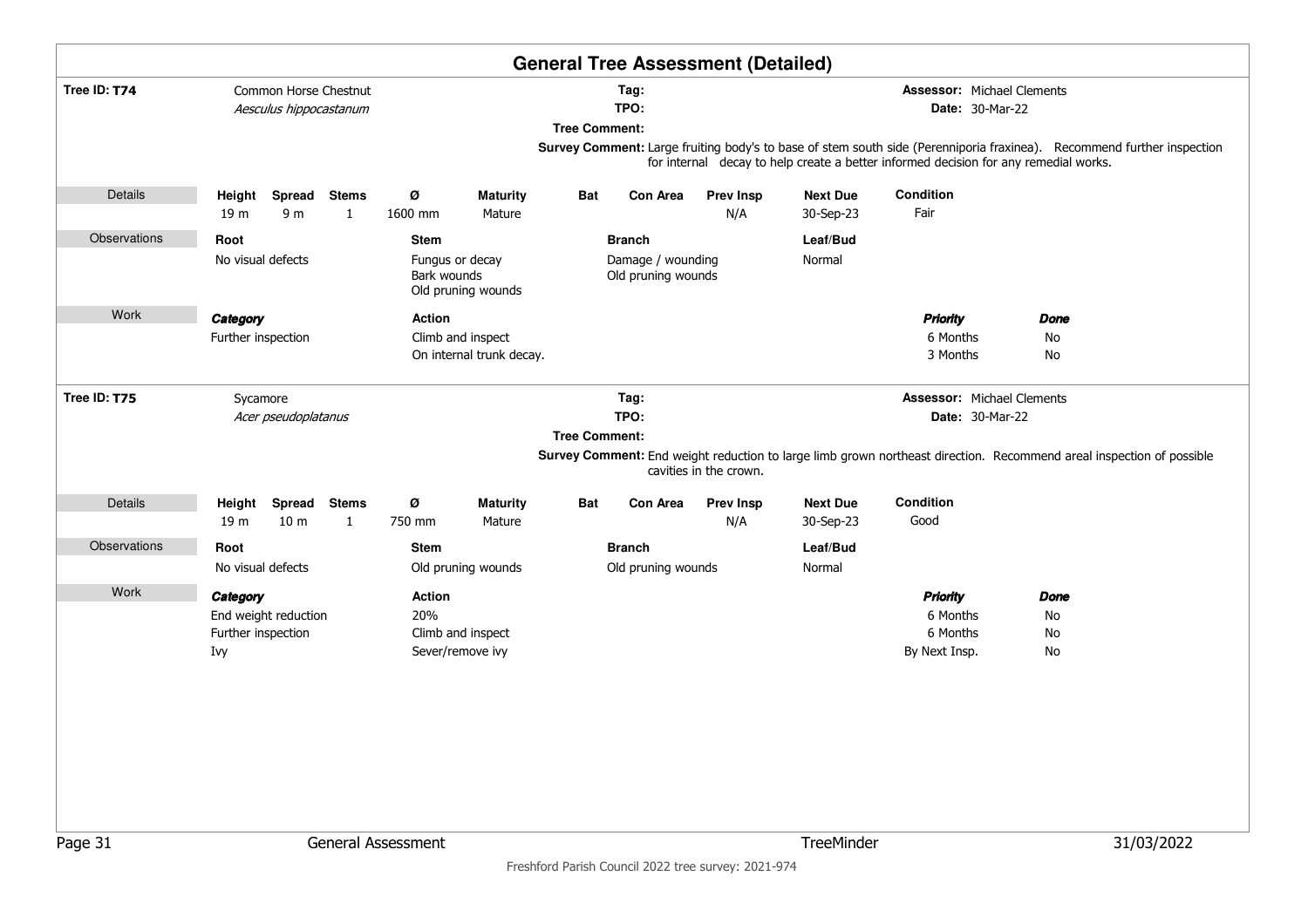|              |                                  |                               |                              |                              |                           |                                                |                                                                                          | <b>General Tree Assessment (Detailed)</b> |                                                      |                                                                                                                                                                         |                   |            |  |
|--------------|----------------------------------|-------------------------------|------------------------------|------------------------------|---------------------------|------------------------------------------------|------------------------------------------------------------------------------------------|-------------------------------------------|------------------------------------------------------|-------------------------------------------------------------------------------------------------------------------------------------------------------------------------|-------------------|------------|--|
| Tree ID: T76 | Sycamore<br>Acer pseudoplatanus  |                               |                              |                              |                           | <b>Tree Comment:</b><br><b>Survey Comment:</b> | Tag:<br>TPO:                                                                             |                                           | <b>Assessor: Michael Clements</b><br>Date: 30-Mar-22 |                                                                                                                                                                         |                   |            |  |
| Details      | Height Spread<br>17 <sub>m</sub> | 9 m                           | <b>Stems</b><br>$\mathbf{1}$ | Ø<br>600 mm                  | <b>Maturity</b><br>Mature | Bat                                            | <b>Con Area</b>                                                                          | <b>Prev Insp</b><br>N/A                   | <b>Next Due</b><br>30-Sep-23                         | Condition<br>Fair                                                                                                                                                       |                   |            |  |
| Observations | Root<br>No visual defects        |                               |                              | Stem<br>Stubs                | Old pruning wounds        |                                                | <b>Branch</b><br>Old pruning wounds                                                      |                                           | Leaf/Bud<br>Normal                                   |                                                                                                                                                                         |                   |            |  |
| Work         | Category<br>Further inspection   |                               |                              | <b>Action</b>                | Climb and inspect         |                                                |                                                                                          |                                           |                                                      | <b>Priority</b><br>6 Months                                                                                                                                             | <b>Done</b><br>No |            |  |
| Tree ID: T77 |                                  | Common Lime<br>Tilia europaea |                              |                              |                           | <b>Tree Comment:</b>                           | Tag:<br>TPO:                                                                             | deadwood sever Ivy.                       |                                                      | <b>Assessor: Michael Clements</b><br>Date: 30-Mar-22<br>Survey Comment: Large amount of Ivy and mistetoe in crown. Clean crown, removing excess mistletoe, remove major |                   |            |  |
| Details      | Height Spread<br>20 <sub>m</sub> | 5 <sub>m</sub>                | <b>Stems</b><br>$\mathbf{1}$ | Ø<br>700 mm                  | <b>Maturity</b><br>Mature | Bat                                            | <b>Con Area</b>                                                                          | <b>Prev Insp</b><br>N/A                   | <b>Next Due</b><br>30-Sep-23                         | Condition<br>Fair                                                                                                                                                       |                   |            |  |
| Observations | Root<br>No visual defects        |                               |                              | Stem<br>Ivy covered          |                           |                                                | <b>Branch</b><br>Damage / wounding<br>Minor dead wood<br>Major dead wood<br>Ivy in crown |                                           | Leaf/Bud<br>Normal                                   |                                                                                                                                                                         |                   |            |  |
| Work         | Category<br>Crown Cleaning       |                               |                              | <b>Action</b><br>Unspecified |                           |                                                |                                                                                          |                                           |                                                      | <b>Priority</b><br>6 Months                                                                                                                                             | Done<br>No        |            |  |
|              |                                  |                               |                              |                              |                           |                                                |                                                                                          |                                           |                                                      |                                                                                                                                                                         |                   |            |  |
| Page 32      |                                  |                               |                              | General Assessment           |                           |                                                |                                                                                          |                                           | TreeMinder                                           |                                                                                                                                                                         |                   | 31/03/2022 |  |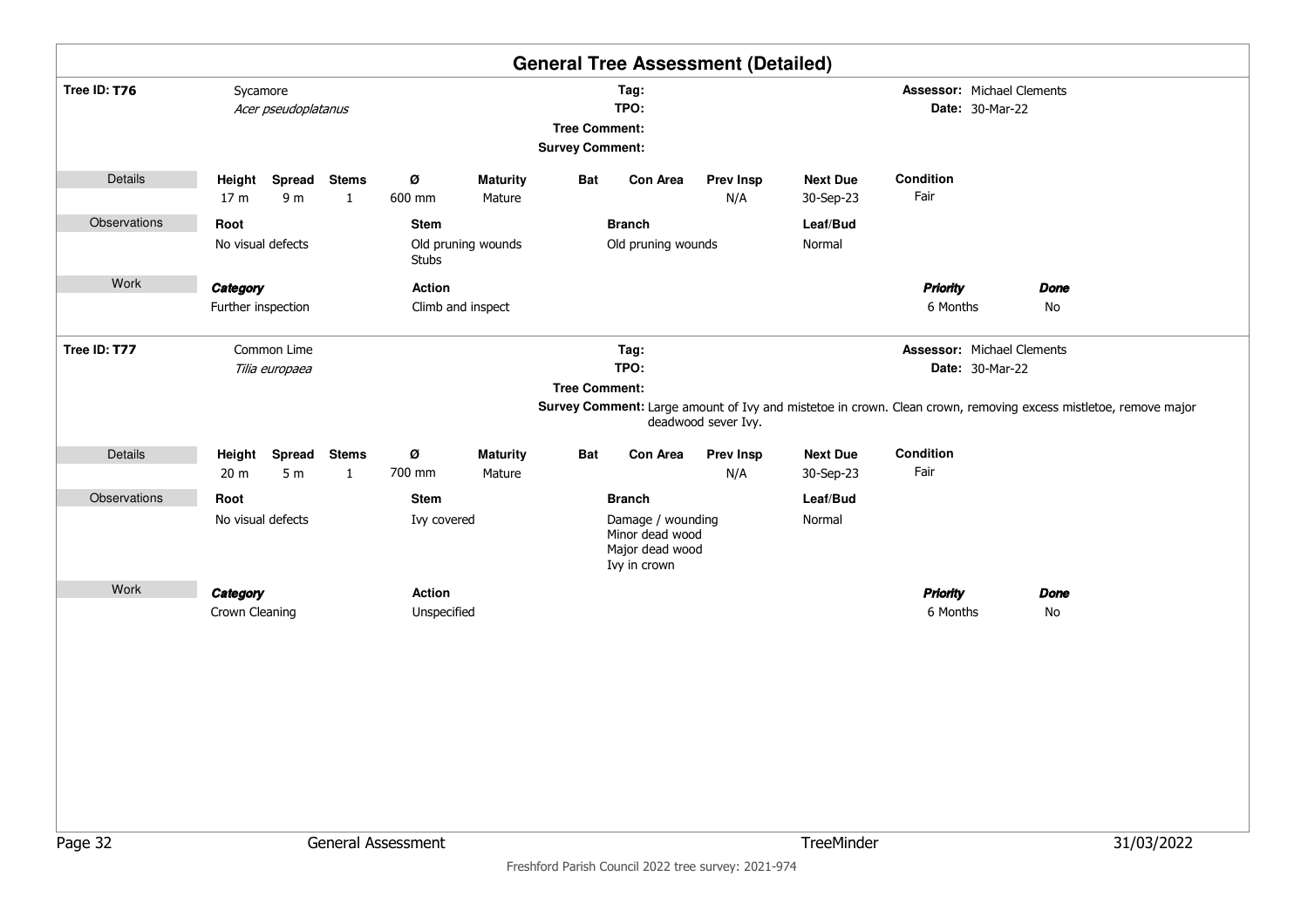|              |                   |                                  |                   |               |                           |                                                |                                    | <b>General Tree Assessment (Detailed)</b> |                              |                                   |                        |      |
|--------------|-------------------|----------------------------------|-------------------|---------------|---------------------------|------------------------------------------------|------------------------------------|-------------------------------------------|------------------------------|-----------------------------------|------------------------|------|
| Tree ID: T78 | Sycamore          |                                  |                   |               |                           |                                                | Tag:                               |                                           |                              | <b>Assessor: Michael Clements</b> |                        |      |
|              |                   | Acer pseudoplatanus              |                   |               |                           |                                                | TPO:                               |                                           |                              |                                   | <b>Date: 30-Mar-22</b> |      |
|              |                   |                                  |                   |               |                           | <b>Tree Comment:</b><br><b>Survey Comment:</b> |                                    |                                           |                              |                                   |                        |      |
| Details      | 20 <sub>m</sub>   | Height Spread<br>10 <sub>m</sub> | <b>Stems</b><br>1 | Ø<br>750 mm   | <b>Maturity</b><br>Mature | <b>Bat</b>                                     | Con Area                           | <b>Prev Insp</b><br>N/A                   | <b>Next Due</b><br>30-Sep-23 | Condition<br>Good                 |                        |      |
| Observations | Root              |                                  |                   | <b>Stem</b>   |                           |                                                | <b>Branch</b>                      |                                           | Leaf/Bud                     |                                   |                        |      |
|              | No visual defects |                                  |                   | Ivy covered   |                           |                                                | Minor dead wood<br>Major dead wood |                                           | Normal                       |                                   |                        |      |
| Work         | Category          |                                  |                   | <b>Action</b> |                           |                                                |                                    |                                           |                              | <b>Priority</b>                   |                        | Done |
|              | Ivy               |                                  |                   |               | Sever/remove ivy          |                                                |                                    |                                           |                              | By Next Insp.                     |                        | No   |